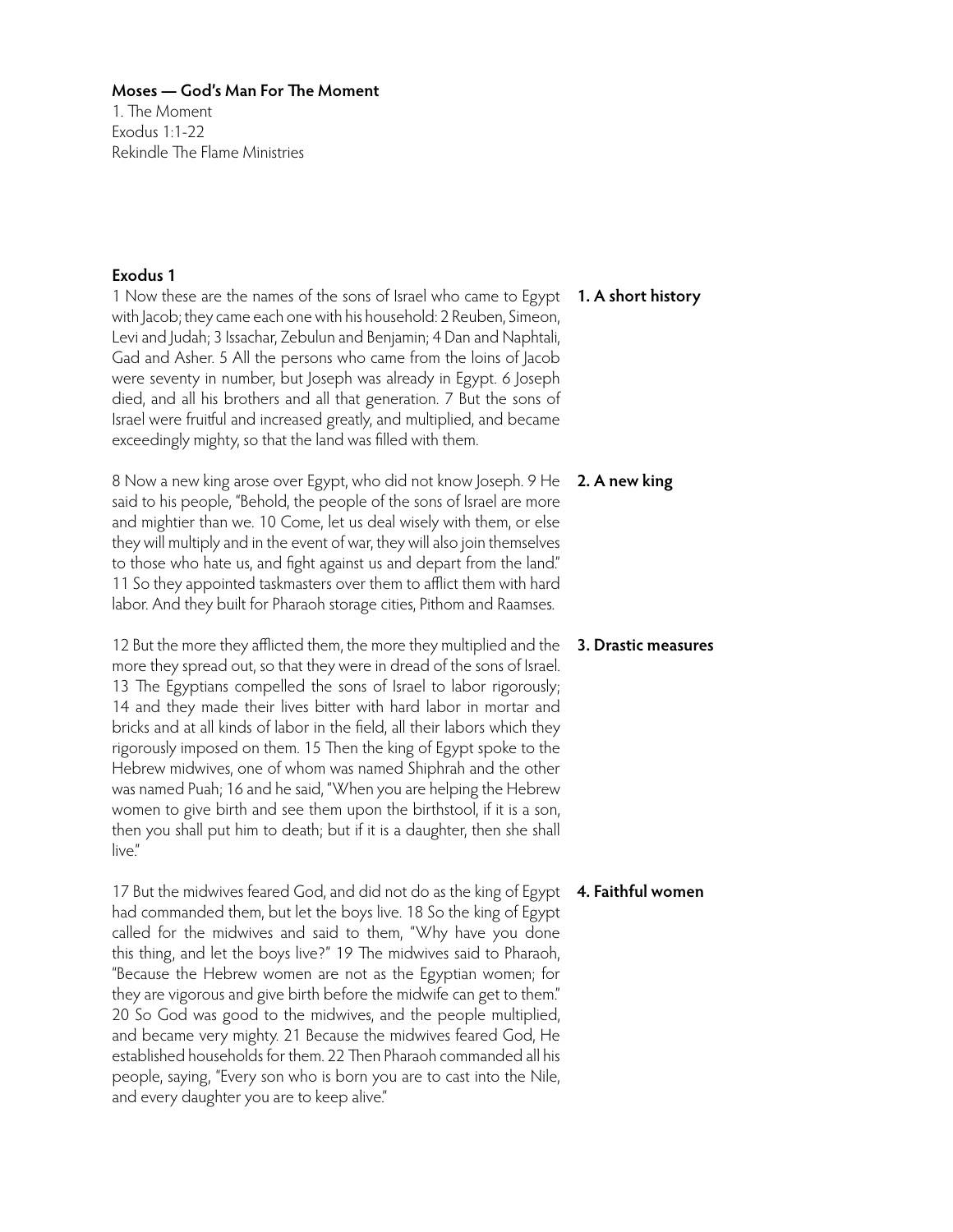2. The Man Exodus 2:1-25 Rekindle The Flame Ministries

## **Exodus 2**

1 Now a man from the house of Levi went and married a daughter of **1. His birth** Levi. 2 The woman conceived and bore a son; and when she saw that he was beautiful, she hid him for three months. 3 But when she could hide him no longer, she got him a wicker basket and covered it over with tar and pitch. Then she put the child into it and set it among the reeds by the bank of the Nile. 4 His sister stood at a distance to find out what would happen to him.

5 The daughter of Pharaoh came down to bathe at the Nile, with her maidens walking alongside the Nile; and she saw the basket among the reeds and sent her maid, and she brought it to her. 6 When she opened it, she saw the child, and behold, the boy was crying. And she had pity on him and said, "This is one of the Hebrews' children." 7 Then his sister said to Pharaoh's daughter, "Shall I go and call a nurse for you from the Hebrew women that she may nurse the child for you?" 8 Pharaoh's daughter said to her, "Go ahead." So the girl went and called the child's mother. 9 Then Pharaoh's daughter said to her, "Take this child away and nurse him for me and I will give you your wages." So the woman took the child and nursed him. 10 The child grew, and she brought him to Pharaoh's daughter and he became her son. And she named him Moses, and said, "Because I drew him out of the water"

11 Now it came about in those days, when Moses had grown up, that he went out to his brethren and looked on their hard labors; and he saw an Egyptian beating a Hebrew, one of his brethren. 12 So he looked this way and that, and when he saw there was no one around, he struck down the Egyptian and hid him in the sand. 13 He went out the next day, and behold, two Hebrews were fighting with each other; and he said to the offender, "Why are you striking your companion?" 14 But he said, "Who made you a prince or a judge over us? Are you intending to kill me as you killed the Egyptian?" Then Moses was afraid and said, "Surely the matter has become known."

15 When Pharaoh heard of this matter, he tried to kill Moses. But Moses fled from the presence of Pharaoh and settled in the land of Midian, and he sat down by a well. 16 Now the priest of Midian had seven daughters; and they came to draw water and filled the troughs to water their father's flock. 17 Then the shepherds came and drove them away, but Moses stood up and helped them and watered their flock. 18 When they came to Reuel their father, he said, "Why have you come back so soon today?" 19 So they said, "An Egyptian delivered us from the hand of the shepherds, and what is more, he even drew

#### **2. His adoption**

#### **Acts 7**

22 Moses was educated in all the learning of the Egyptians, and he was a man of power in words and deeds. 23 But when he was approaching the age of forty, it entered his mind to visit his brethren, the sons of Israel.

#### **3. His loyalty**

#### **Hebrews 11**

23 By faith Moses, when he was born, was hidden for three months by his parents, because they saw he was a beautiful child; and they were not afraid of the king's edict. 24 By faith Moses, when he had grown up, refused to be called the son of Pharaoh's daughter, 25 choosing rather to endure ill-treatment with the people of God than to enjoy the passing pleasures of sin, 26 considering the reproach of Christ greater riches than the treasures of Egypt; for he was looking to the reward.

#### **4. His retraining**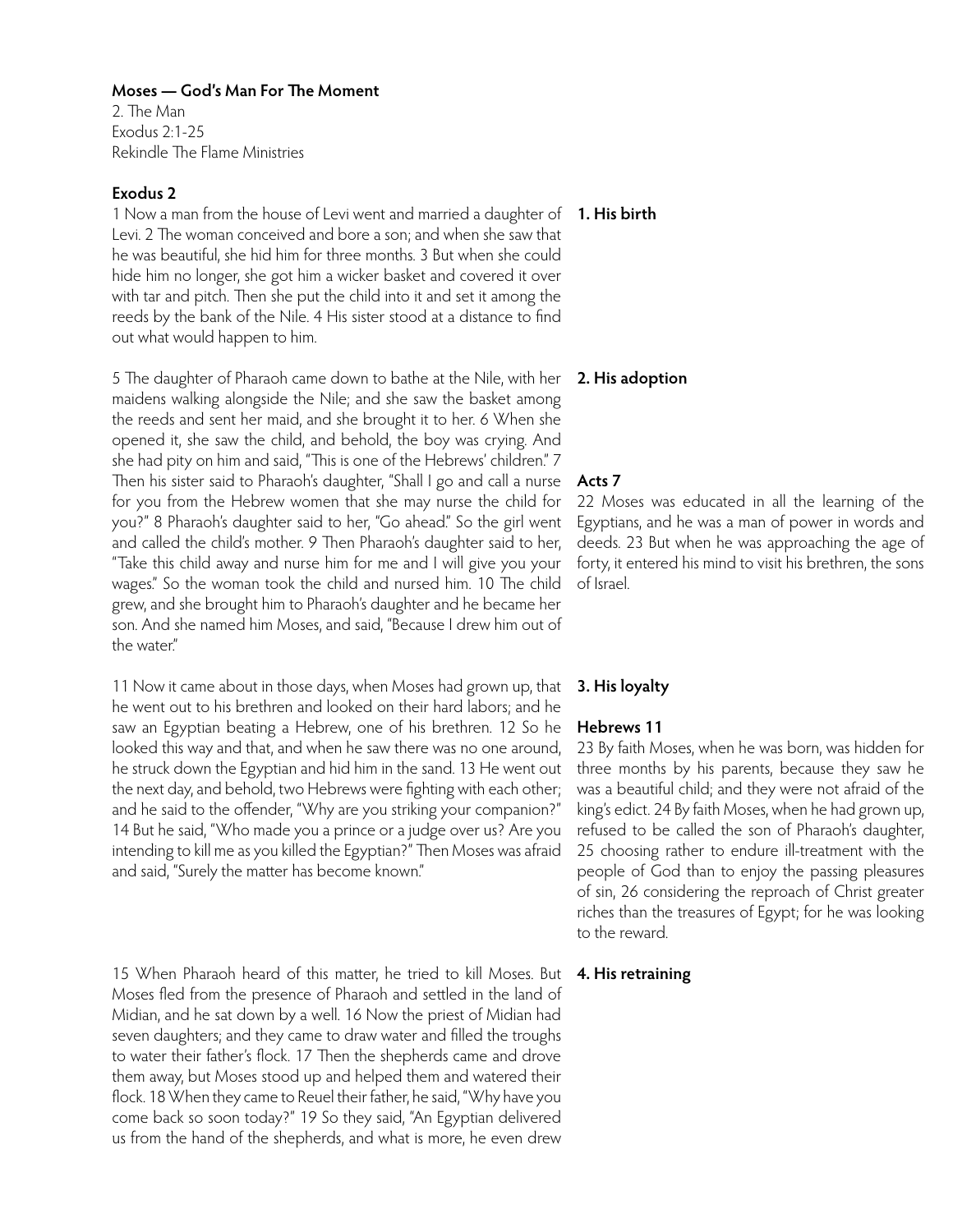the water for us and watered the flock." 20 He said to his daughters, "Where is he then? Why is it that you have left the man behind? Invite him to have something to eat." 21 Moses was willing to dwell with the man, and he gave his daughter Zipporah to Moses. 22 Then she gave birth to a son, and he named him Gershom, for he said, "I have been a sojourner in a foreign land." 23 Now it came about in the course of those many days that the king of Egypt died. And the sons of Israel sighed because of the bondage, and they cried out; and their cry for help because of their bondage rose up to God. 24 So God heard their groaning; and God remembered His covenant with Abraham, Isaac, and Jacob. 25 God saw the sons of Israel, and God took notice of them.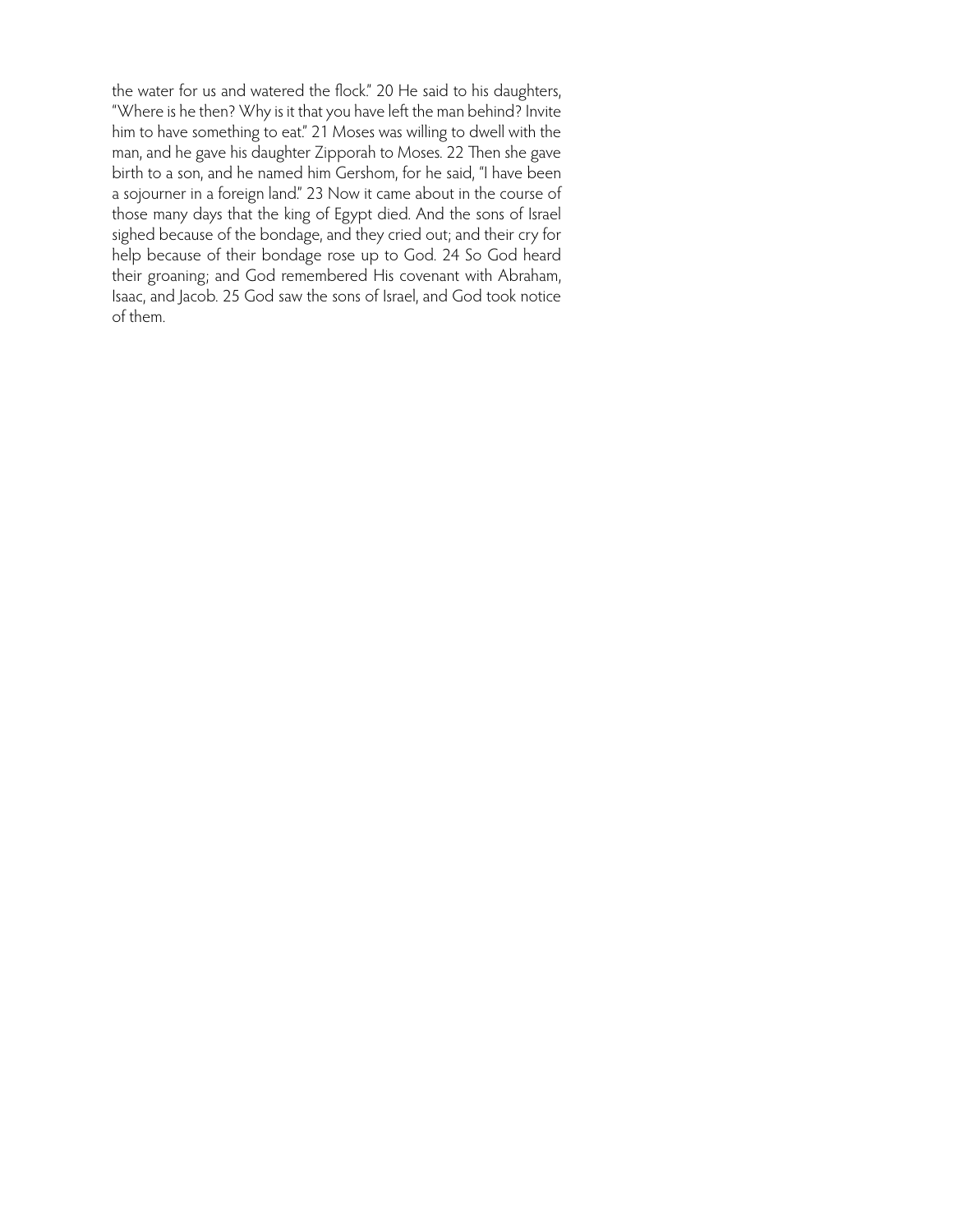3. Moses' Call Exodus  $3:1 - 4:17$ Rekindle The Flame Ministries

# **Exodus 3**

1 Now Moses was pasturing the flock of Jethro his father-in-law, the **1. The burning bush** priest of Midian; and he led the flock to the west side of the wilderness and came to Horeb, the mountain of God. 2 The angel of the LORD appeared to him in a blazing fire from the midst of a bush; and he looked, and behold, the bush was burning with fire, yet the bush was not consumed. 3 So Moses said, "I must turn aside now and see this marvelous sight, why the bush is not burned up." 4 When the LORD saw that he turned aside to look, God called to him from the midst of the bush and said, "Moses, Moses!" And he said, "Here I am." 5 Then He said, "Do not come near here; remove your sandals from your feet, for the place on which you are standing is holy ground." 6 He said also, "I am the God of your father, the God of Abraham, the God of Isaac, and the God of Jacob." Then Moses hid his face, for he was afraid to look at God.

7 The LORD said, "I have surely seen the affliction of My people who are in Egypt, and have given heed to their cry because of their taskmasters, for I am aware of their sufferings. 8 So I have come down to deliver them from the power of the Egyptians, and to bring them up from that land to a good and spacious land, to a land flowing with milk and honey, to the place of the Canaanite and the Hittite and the Amorite and the Perizzite and the Hivite and the Jebusite. 9 Now, behold, the cry of the sons of Israel has come to Me; furthermore, I have seen the oppression with which the Egyptians are oppressing them. 10 Therefore, come now, and I will send you to Pharaoh, so that you may bring My people, the sons of Israel, out of Egypt."

11 But Moses said to God, "Who am I, that I should go to Pharaoh, and that I should bring the sons of Israel out of Egypt?" 12 And He said, "Certainly I will be with you, and this shall be the sign to you that it is I who have sent you: when you have brought the people out of Egypt, you shall worship God at this mountain."

13 Then Moses said to God, "Behold, I am going to the sons of Israel, and I will say to them, 'The God of your fathers has sent me to you.' Now they may say to me, 'What is His name?' What shall I say to them?" 14 God said to Moses, "I AM WHO I AM"; and He said, "Thus you shall say to the sons of Israel, 'I AM has sent me to you.'" 15 God, furthermore, said to Moses, "Thus you shall say to the sons of Israel, 'The LORD, the God of your fathers, the God of Abraham, the God of Isaac, and the God of Jacob, has sent me to you.' This is My name forever, and this is My memorial-name to all generations. 16 Go and gather the elders of Israel together and say to them, 'The LORD, the God of your fathers, the God of Abraham, Isaac and Jacob, has appeared to me, saying, "I am indeed concerned about you and what

**2. God's plan**

- **3. Question One: Who am I?**
- **4. Question Two: Who are You?**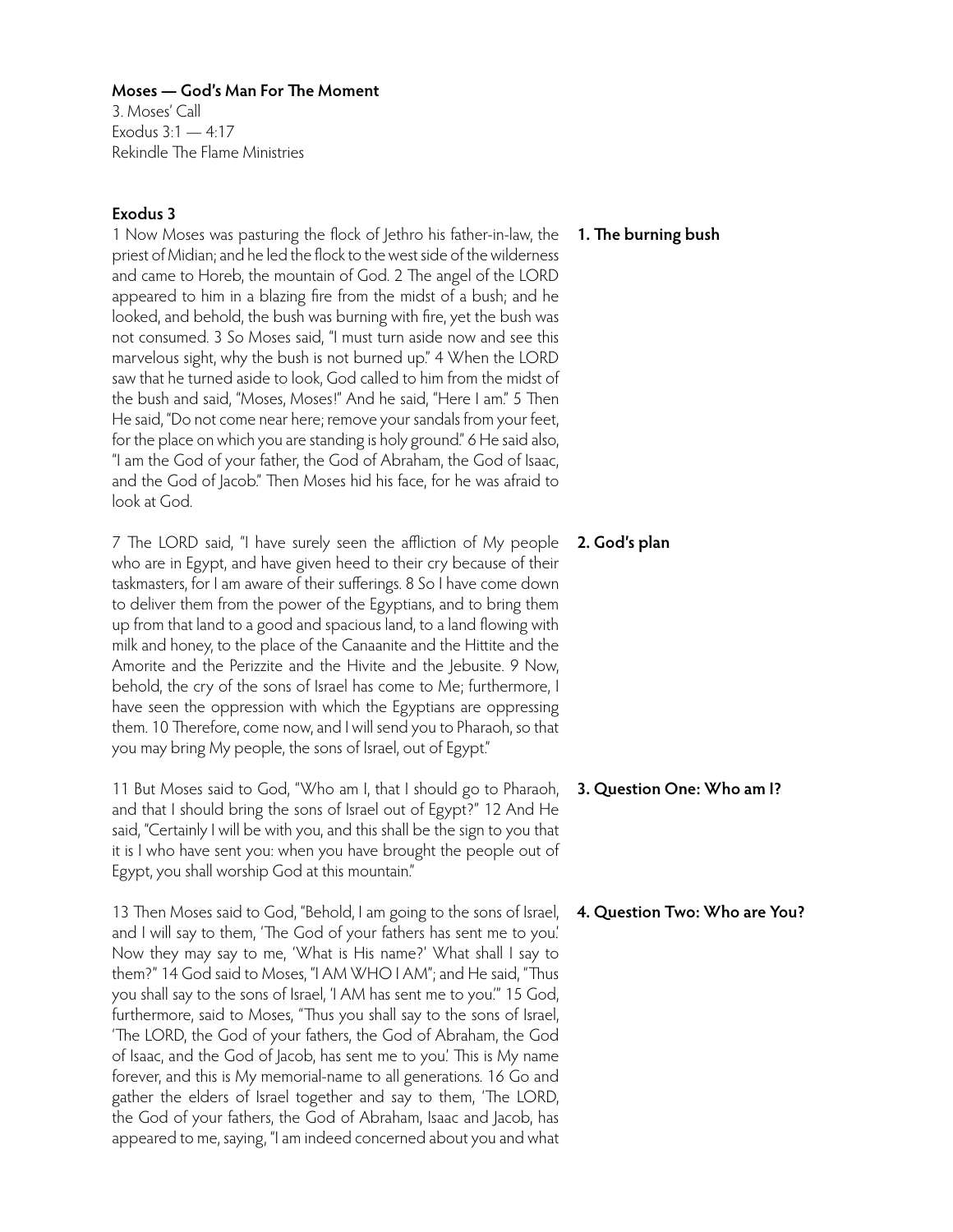has been done to you in Egypt. 17 So I said, I will bring you up out of the affliction of Egypt to the land of the Canaanite and the Hittite and the Amorite and the Perizzite and the Hivite and the Jebusite, to a land flowing with milk and honey. 18 They will pay heed to what you say; and you with the elders of Israel will come to the king of Egypt and you will say to him, 'The LORD, the God of the Hebrews, has met with us. So now, please, let us go a three days' journey into the wilderness, that we may sacrifice to the LORD our God.' 19 But I know that the king of Egypt will not permit you to go, except under compulsion. 20 So I will stretch out My hand and strike Egypt with all My miracles which I shall do in the midst of it; and after that he will let you go. 21 I will grant this people favor in the sight of the Egyptians; and it shall be that when you go, you will not go empty-handed. 22 But every woman shall ask of her neighbor and the woman who lives in her house, articles of silver and articles of gold, and clothing; and you will put them on your sons and daughters. Thus you will plunder the Egyptians."

## **Exodus 4**

1 Then Moses said, "What if they will not believe me or listen to what 5. Question Three: Who Will Believe? I say? For they may say, 'The LORD has not appeared to you.'" 2 The LORD said to him, "What is that in your hand?" And he said, "A staff." 3 Then He said, "Throw it on the ground." So he threw it on the ground, and it became a serpent; and Moses fled from it. 4 But the LORD said to Moses, "Stretch out your hand and grasp it by its tail" — so he stretched out his hand and caught it, and it became a staff in his hand — 5 that they may believe that the LORD, the God of their fathers, the God of Abraham, the God of Isaac, and the God of Jacob, has appeared to you."

6 The LORD furthermore said to him, "Now put your hand into your bosom." So he put his hand into his bosom, and when he took it out, behold, his hand was leprous like snow. 7 Then He said, "Put your hand into your bosom again." So he put his hand into his bosom again, and when he took it out of his bosom, behold, it was restored like the rest of his flesh. 8 If they will not believe you or heed the witness of the first sign, they may believe the witness of the last sign. 9 But if they will not believe even these two signs or heed what you say, then you shall take some water from the Nile and pour it on the dry ground; and the water which you take from the Nile will become blood on the dry ground."

10 Then Moses said to the LORD, "Please, Lord, I have never been eloquent, neither recently nor in time past, nor since You have spoken to Your servant; for I am slow of speech and slow of tongue." 11 The LORD said to him, "Who has made man's mouth? Or who makes him mute or deaf, or seeing or blind? Is it not I, the LORD? 12 Now then go, and I, even I, will be with your mouth, and teach you what you are to say." 13 But he said, "Please, Lord, now send the message by whomever You will." 14 Then the anger of the LORD burned against Moses, and He said, "Is there not your brother Aaron the Levite? I know that he speaks fluently. And moreover, behold, he is coming out

# **First promise of plundering the Egyptians**

# **7. Question Four: Who Will Talk?**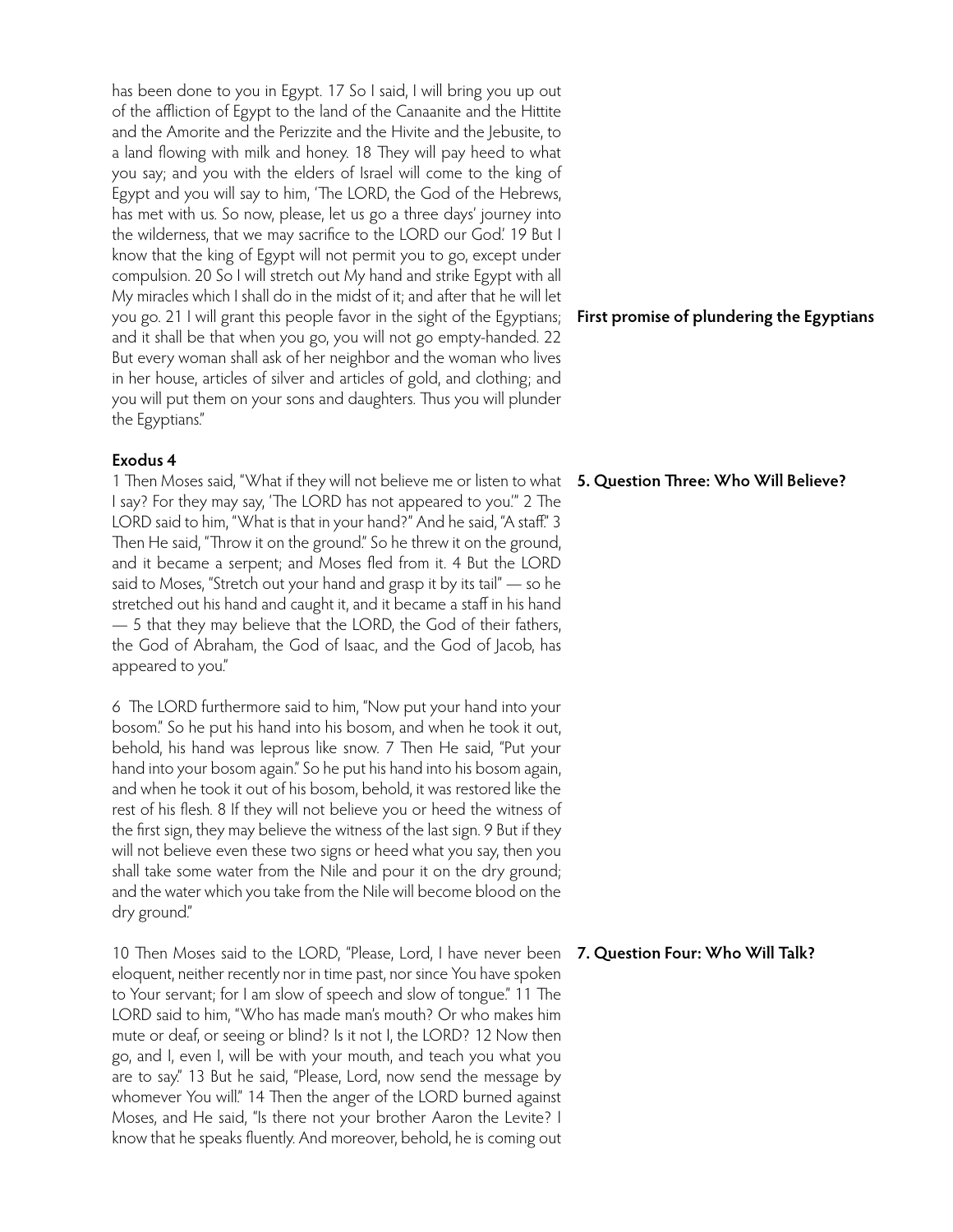to meet you; when he sees you, he will be glad in his heart. 15 You are to speak to him and put the words in his mouth; and I, even I, will be with your mouth and his mouth, and I will teach you what you are to do. 16 Moreover, he shall speak for you to the people; and he will be as a mouth for you and you will be as God to him. 17 You shall take in your hand this staff, with which you shall perform the signs."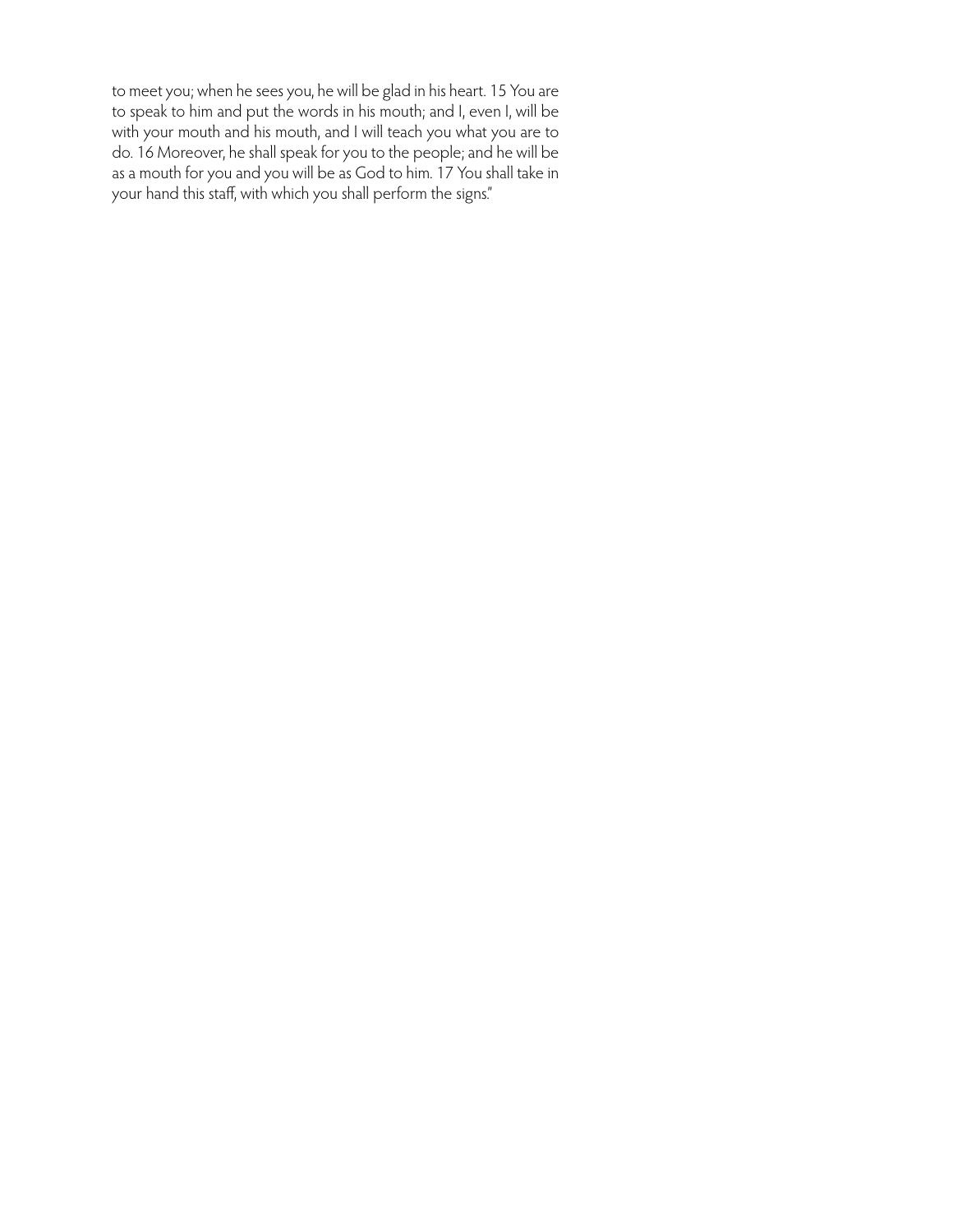4. A Rocky Start Exodus 4:18 — 5:23 Rekindle The Flame Ministries

# **Exodus 4**

18 Then Moses departed and returned to Jethro his father-in-law and said to him, "Please, let me go, that I may return to my brethren who are in Egypt, and see if they are still alive." And Jethro said to Moses, "Go in peace."

19 Now the LORD said to Moses in Midian, "Go back to Egypt, for all the men who were seeking your life are dead." 20 So Moses took his wife and his sons and mounted them on a donkey, and returned to the land of Egypt. Moses also took the staff of God in his hand. 21 The LORD said to Moses, "When you go back to Egypt see that you perform before Pharaoh all the wonders which I have put in your power; but I will harden his heart so that he will not let the people go. 22 Then you shall say to Pharaoh, 'Thus says the LORD, "Israel is My son, My firstborn. 23 So I said to you, 'Let My son go that he may serve Me'; but you have refused to let him go. Behold, I will kill your son, your firstborn."'"

24 Now it came about at the lodging place on the way that the LORD met him and sought to put him to death. 25 Then Zipporah took a flint and cut off her son's foreskin and threw it at Moses' feet, and she said, "You are indeed a bridegroom of blood to me." 26 So He let him alone. At that time she said, "You are a bridegroom of blood" because of the circumcision.

27 Now the LORD said to Aaron, "Go to meet Moses in the wilderness." So he went and met him at the mountain of God and kissed him. 28 Moses told Aaron all the words of the LORD with which He had sent him, and all the signs that He had commanded him to do. 29 Then Moses and Aaron went and assembled all the elders of the sons of Israel; 30 and Aaron spoke all the words which the LORD had spoken to Moses. He then performed the signs in the sight of the people. 31 So the people believed; and when they heard that the LORD was concerned about the sons of Israel and that He had seen their affliction, then they bowed low and worshiped.

# **Exodus 5**

1 And afterward Moses and Aaron came and said to Pharaoh, "Thus says the LORD, the God of Israel, 'Let My people go that they may celebrate a feast to Me in the wilderness.'" 2 But Pharaoh said, "Who is the LORD that I should obey His voice to let Israel go? I do not know the LORD, and besides, I will not let Israel go." 3 Then they said, "The God of the Hebrews has met with us. Please, let us go a three days' journey into the wilderness that we may sacrifice to the LORD our God, otherwise He will fall upon us with pestilence or with the sword." 4 But the king of Egypt said to them, "Moses and Aaron, why do you

## **Sometimes there is a price to pay for success.**

## **Colossians 1**

24 Now I rejoice in my sufferings for your sake, and in my flesh I do my share on behalf of His body, which is the church, in filling up what is lacking in Christ's afflictions.

**1. Family endorsement**

# **2. God's plan**

## **3. Sudden divine death threat**

# **4. Meeting with Aaron**

# **5. First round with Pharaoh**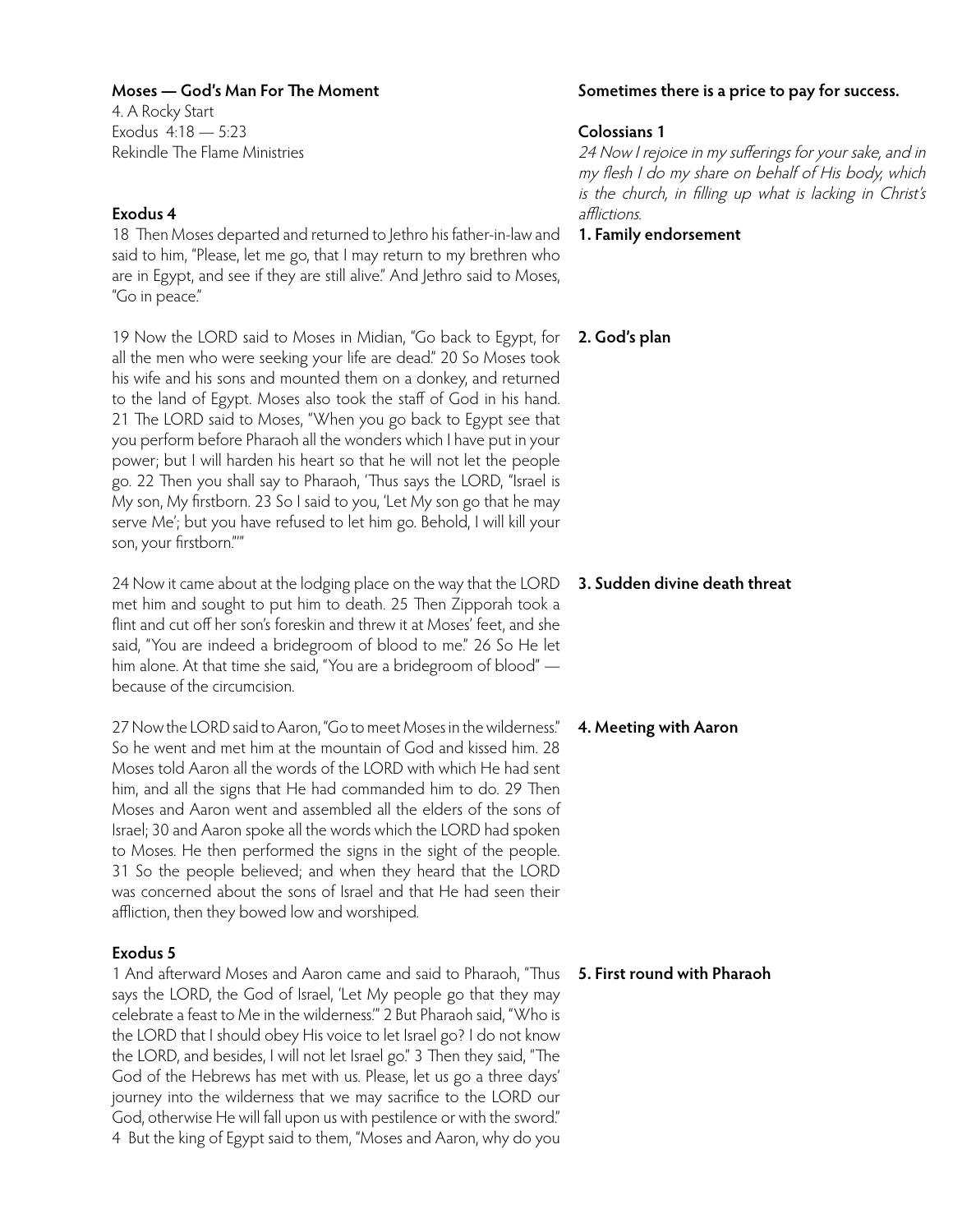draw the people away from their work? Get back to your labors!" 5 Again Pharaoh said, "Look, the people of the land are now many, and you would have them cease from their labors!" 6 So the same day Pharaoh commanded the taskmasters over the people and their foremen, saying, 7 "You are no longer to give the people straw to make brick as previously; let them go and gather straw for themselves. 8 But the quota of bricks which they were making previously, you shall impose on them; you are not to reduce any of it. Because they are lazy, therefore they cry out, 'Let us go and sacrifice to our God'. 9 Let the labor be heavier on the men, and let them work at it so that they will pay not attention to false words."

10 So the taskmasters of the people and their foremen went out and **6. Severe punishment** spoke to the people, saying, "Thus says Pharaoh, 'I am not going to give you any straw. 11You go and get straw for yourselves wherever you can find it, but none of your labor will be reduced.'" 12 So the people scattered through all the land of Egypt to gather stubble for straw. 13 The taskmasters pressed them, saying, "Complete your work quota, your daily amount, just as when you had straw." 14 Moreover, the foremen of the sons of Israel, whom Pharaoh's taskmasters had set over them, were beaten and were asked, "Why have you not completed your required amount either yesterday or today in making brick as previously?" 15 Then the foremen of the sons of Israel came and cried out to Pharaoh, saying, "Why do you deal this way with your servants? 16 There is no straw given to your servants, yet they keep saying to us, 'Make bricks!' And behold, your servants are being beaten; but it is the fault of your own people." 17 But he said, "You are lazy, very lazy; therefore you say, 'Let us go and sacrifice to the LORD.' 18 So go now and work; for you will be given no straw, yet you must deliver the quota of bricks."

19 The foremen of the sons of Israel saw that they were in trouble because they were told, "You must not reduce your daily amount of bricks." 20 When they left Pharaoh's presence, they met Moses and Aaron as they were waiting for them. 21 They said to them, "May the LORD look upon you and judge you, for you have made us odious in Pharaoh's sight and in the sight of his servants, to put a sword in their hand to kill us." 22 Then Moses returned to the LORD and said, "O Lord, why have You brought harm to this people? Why did You ever send me? 23 Ever since I came to Pharaoh to speak in Your name, he has done harm to this people, and You have not delivered Your people at all."

## **7. Uprising against Moses**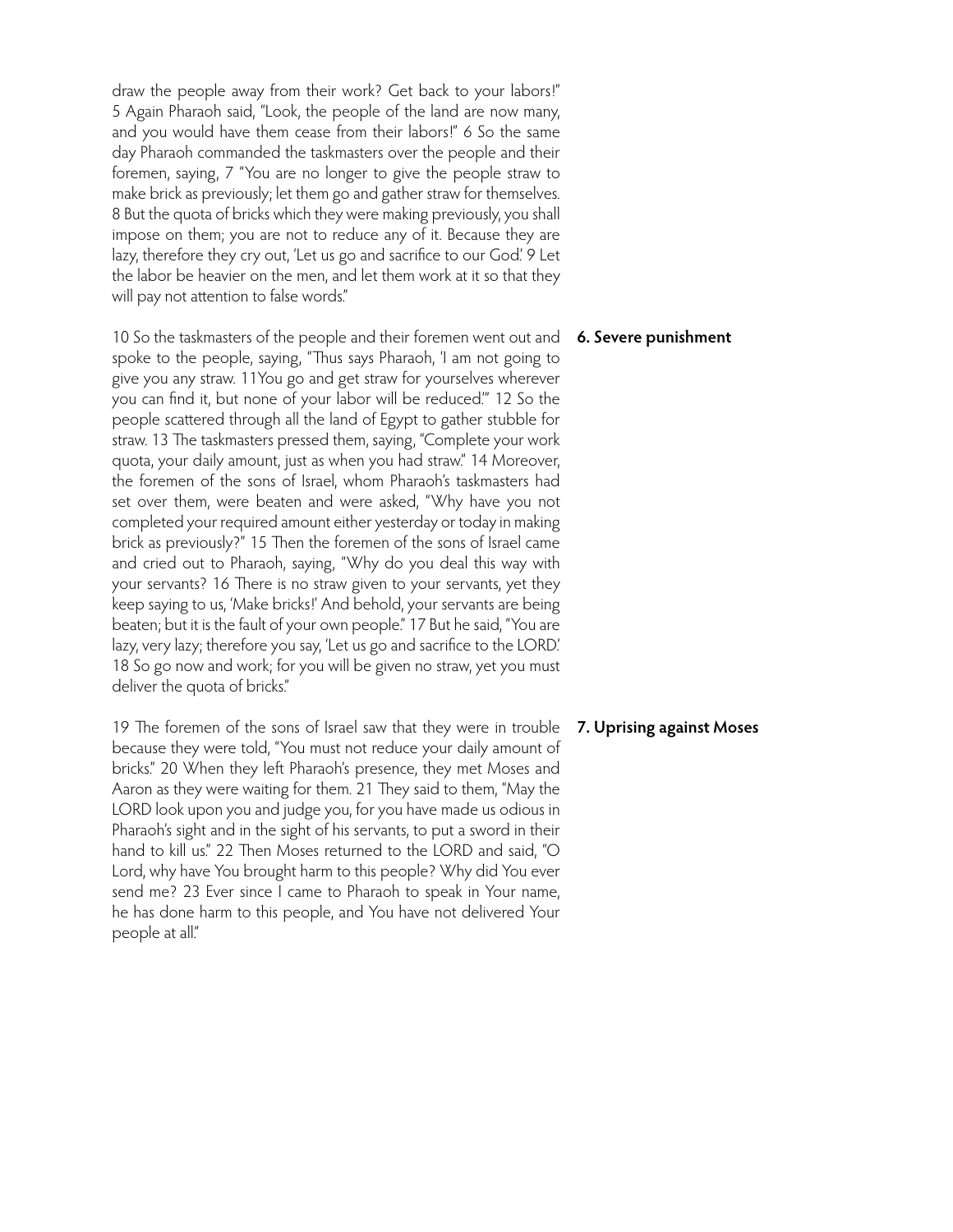5. Pharaoh's Hard Heart Exodus 6:1-7:25 Rekindle The Flame Ministries

# **Exodus 6**

1 Then the LORD said to Moses, "Now you shall see what I will do to Pharaoh; for under compulsion he will let them go, and under compulsion he will drive them out of his land." 2 God spoke further to Moses and said to him, "I am the LORD; 3 and I appeared to Abraham, Isaac, and Jacob, as God Almighty, but by My name, LORD, I did not make Myself known to them. 4 I also established My covenant with them, to give them the land of Canaan, the land in which they sojourned. 5 Furthermore I have heard the groaning of the sons of Israel, because the Egyptians are holding them in bondage, and I have remembered My covenant. 6 Say, therefore, to the sons of Israel, 'I am the LORD, and I will bring you out from under the burdens of the Egyptians, and I will deliver you from their bondage. I will also redeem you with an outstretched arm and with great judgments. 7 Then I will take you for My people, and I will be your God; and you shall know that I am the LORD your God, who brought you out from under the burdens of the Egyptians. 8 I will bring you to the land which I swore to give to Abraham, Isaac, and Jacob, and I will give it to you for a possession; I am the LORD.'"

9 So Moses spoke thus to the sons of Israel, but they did not listen to Moses on account of their despondency and cruel bondage. 10 Now the LORD spoke to Moses, saying, 11 "Go, tell Pharaoh king of Egypt to let the sons of Israel go out of his land."

12 But Moses spoke before the LORD, saying, "Behold, the sons of **Moses' struggle with adequacy** Israel have not listened to me; how then will Pharaoh listen to me, for I am unskilled in speech?" 13 Then the LORD spoke to Moses and to Aaron, and gave them a charge to the sons of Israel and to Pharaoh king of Egypt, to bring the sons of Israel out of the land of Egypt. 14 These are the heads of their fathers' households . . .

28 Now it came about on the day when the LORD spoke to Moses in the land of Egypt, 29 that the LORD spoke to Moses, saying, "I am the LORD; speak to Pharaoh king of Egypt all that I speak to you." 30 But Moses said before the LORD, "Behold, I am unskilled in speech; how then will Pharaoh listen to me?"

# **Exodus 7**

1 Then the LORD said to Moses, "See, I make you as God to Pharaoh, and your brother Aaron shall be your prophet. 2 You shall speak all that I command you, and your brother Aaron shall speak to Pharaoh that he let the sons of Israel go out of his land. 3 But I will harden Pharaoh's heart that I may multiply My signs and My wonders in the land of Egypt. 4 When Pharaoh does not listen to you, then I will lay My hand on Egypt and bring out My hosts, My people the sons of

### **Romans 9**

14 What shall we say then? There is no injustice with God, is there? May it never be! 15 For He says to Moses, "I will have mercy on whom I have mercy, and I will have compassion on whom I have compassion." 16 So then it does not depend on the man who wills or the man who runs, but on God who has mercy. 17 For the Scripture says to Pharaoh, "For this very purpose I raised you up, to demonstrate My power in you, and that My Name might be proclaimed throughout the whole earth." 18 So then He has mercy on whom He desires, and He hardens whom He desires. 19 You will say to me then, "Why does He still find fault? For who resists His will?" 20 On the contrary, who are you, O man, who answers back to God? The thing molded will not say to the molder, "Why did you make me like this," will it? 21 Or does not the potter have a right over the clay, to make from the same lump one vessel for honorable use and another for common use? 22 What if God, although willing to demonstrate His wrath and to make His power known, endured with much patience vessels of wrath prepared for destruction? 23 And He did so to make known the riches of His glory upon vessels of mercy, which He prepared beforehand for glory.

#### **God's encouragement**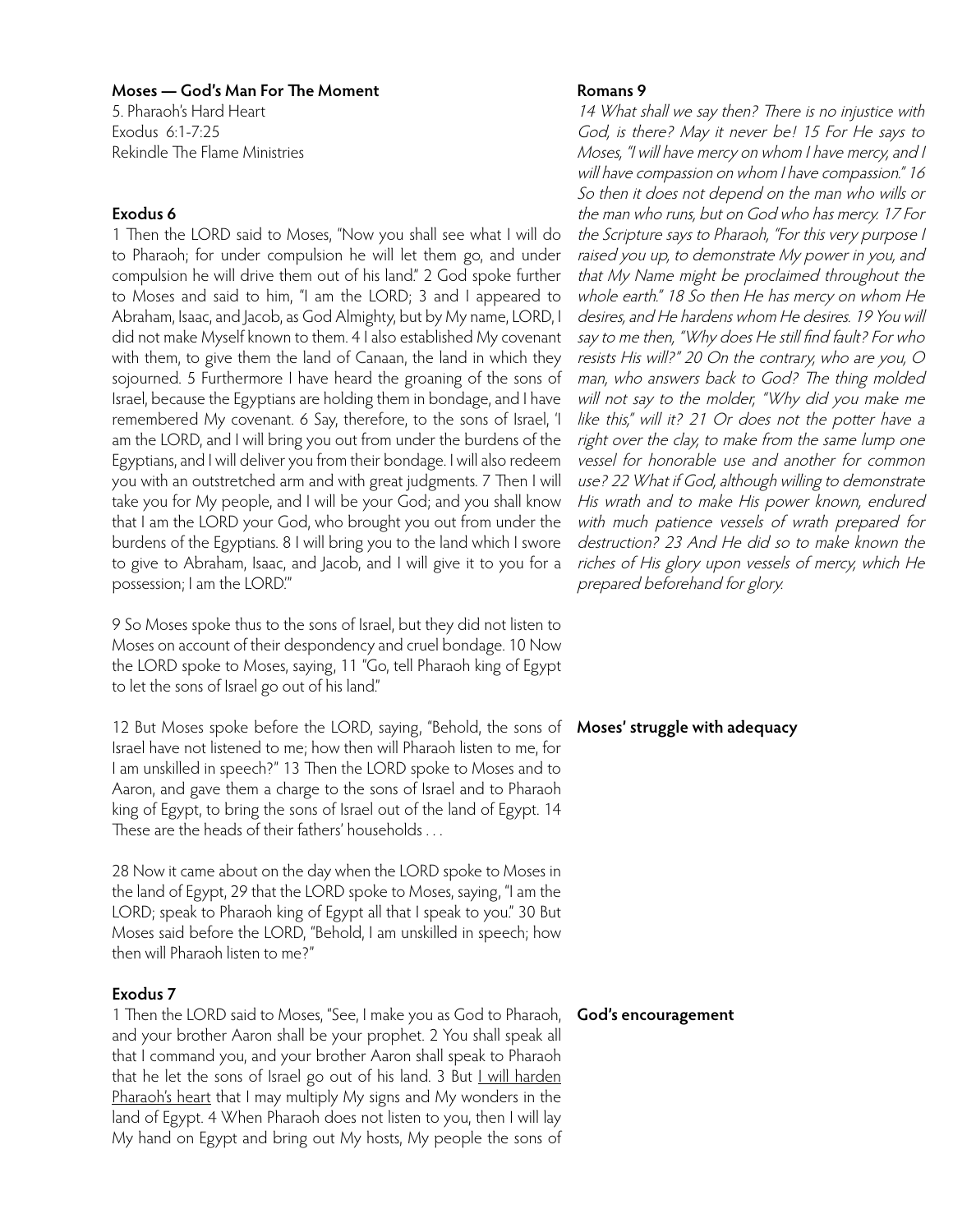Israel, from the land of Egypt by great judgments. 5 The Egyptians shall know that I am the LORD, when I stretch out My hand on Egypt and bring out the sons of Israel from their midst." 6 So Moses and Aaron did it; as the LORD commanded them, thus they did. 7 Moses was eighty years old and Aaron eighty-three, when they spoke to Pharaoh.

8 Now the LORD spoke to Moses and Aaron, saying, 9 "When Pharaoh speaks to you, saying, 'Work a miracle', then you shall say to Aaron, 'Take your staff and throw it down before Pharaoh, that it may become a serpent.'" 10 So Moses and Aaron came to Pharaoh, and thus they did just as the LORD had commanded; and Aaron threw his staff down before Pharaoh and his servants, and it became a serpent. 11 Then Pharaoh also called for the wise men and the sorcerers, and they also, the magicians of Egypt, did the same with their secret arts.12 For each one threw down his staff and they turned into serpents. But Aaron's staff swallowed up their staffs. 13 Yet Pharaoh's heart was hardened, and he did not listen to them, as the LORD had said.

14 Then the LORD said to Moses, "Pharaoh's heart is stubborn; he refuses to let the people go. 15 Go to Pharaoh in the morning as he is going out to the water, and station yourself to meet him on the bank of the Nile; and you shall take in your hand the staff that was turned into a serpent. 16 You shall say to him, 'The LORD, the God of the Hebrews, sent me to you, saying, "Let My people go, that they may serve Me in the wilderness. But behold, you have not listened until now." 17 Thus says the LORD, "By this you shall know that I am the LORD: behold, I will strike the water that is in the Nile with the staff that is in my hand, and it will be turned to blood. 18 The fish that are in the Nile will die, and the Nile will become foul, and the Egyptians will find difficulty in drinking water from the Nile."'"

19 Then the LORD said to Moses, "Say to Aaron, 'Take your staff and stretch out your hand over the waters of Egypt, over their rivers, over their streams, and over their pools, and over all their reservoirs of water, that they may become blood; and there will be blood throughout all the land of Egypt, both in vessels of wood and in vessels of stone.'" 20 So Moses and Aaron did even as the LORD had commanded. And he lifted up the staff and struck the water that was in the Nile, in the sight of Pharaoh and in the sight of his servants, and all the water that was in the Nile was turned to blood. 21 The fish that were in the Nile died, and the Nile became foul, so that the Egyptians could not drink water from the Nile. And the blood was through all the land of Egypt.

22 But the magicians of Egypt did the same with their secret arts; and Pharaoh's heart was hardened, and he did not listen to them, as the LORD had said. 23 Then Pharaoh turned and went into his house with no concern even for this. 24 So all the Egyptians dug around the Nile for water to drink, for they could not drink of the water of the Nile. 25 Seven days passed after the LORD had struck the Nile.

#### **Miracle staff to serpent**

**Nile turned to blood**

Blood 7:17-25 Hapi or Anuket Frogs 8:1-15 Heket Insects 8:16-32 Flies 8:21-24 Cattle 9:1-7 Hathor Boils 9:8-17 Hail 9:18-35 Locusts 10:1-20 Darkness 10:21-29 Kuk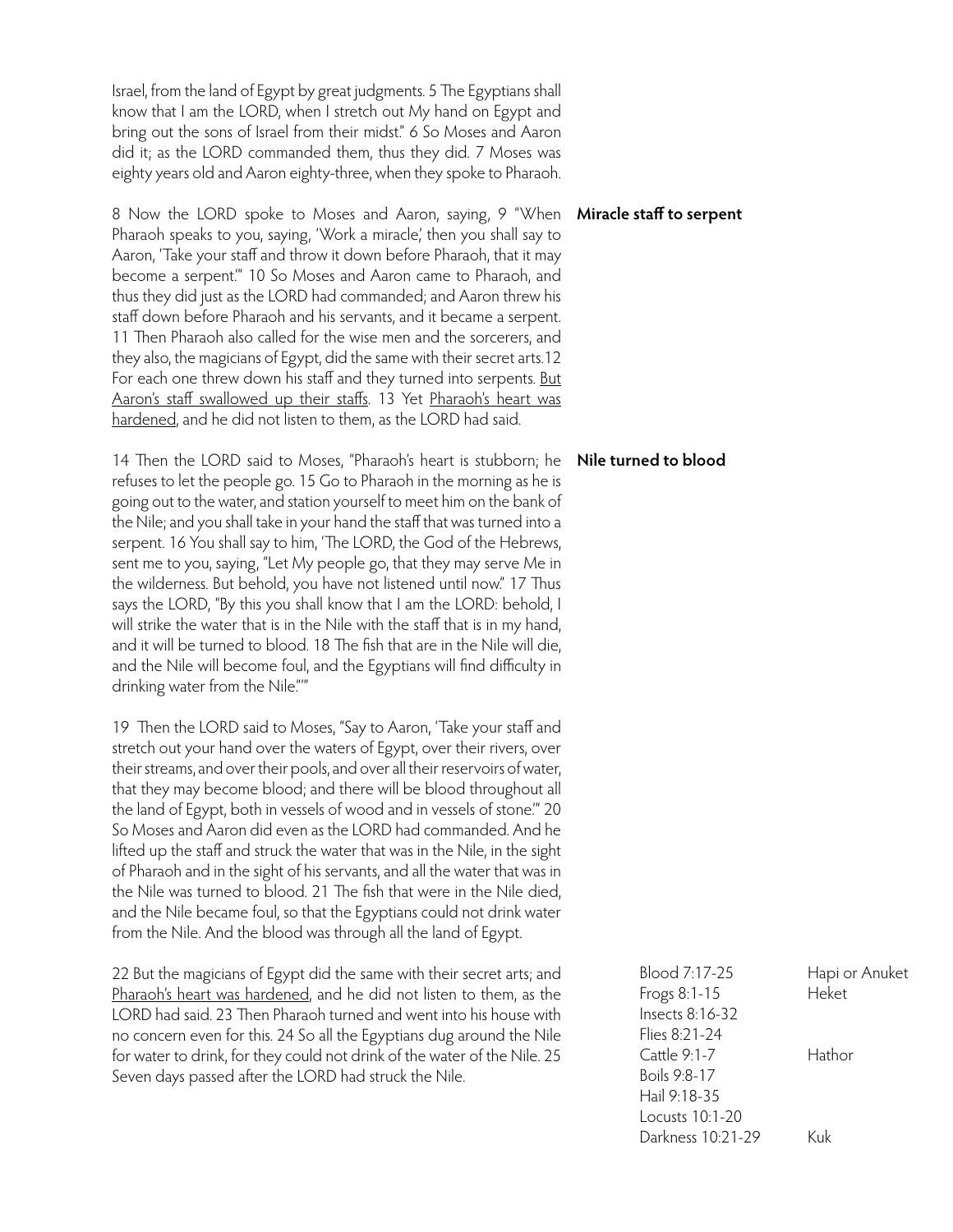6. Passover Part 1 7. Passover Part 2 Exodus 11:1-12:51 Rekindle The Flame Ministries

# **Exodus 11**

1 Now the LORD said to Moses, "One more plague I will bring on Pharaoh and on Egypt; after that he will let you go from here. When he lets you go, he will surely drive you out from here completely.

2 "Speak now in the hearing of the people that each man ask from his neighbor and each woman from her neighbor for articles of silver and articles of gold." 3 The LORD gave the people favor in the sight of the Egyptians. Furthermore, the man Moses himself was greatly esteemed in the land of Egypt, both in the sight of Pharaoh's servants and in the sight of the people.

4 Moses said, "Thus says the LORD, 'About midnight I am going out into the midst of Egypt, 5 and all the firstborn in the land of Egypt shall die, from the firstborn of the Pharaoh who sits on his throne, even to the firstborn of the slave girl who is behind the millstones; all the firstborn of the cattle as well. 6 Moreover, there shall be a great cry in all the land of Egypt, such as there has not been before and such as shall never be again. 7 But against any of the sons of Israel a dog will not even bark, whether against man or beast, that you may understand how the LORD makes a distinction between Egypt and Israel.' 8 All these your servants will come down to me and bow themselves before me, saying, 'Go out, you and all the people who follow you,' and after that I will go out." And he went out from Pharaoh in hot anger. 9 Then the LORD said to Moses, "Pharaoh will not listen to you, so that My wonders will be multiplied in the land of Egypt." 10 Moses and Aaron performed all these wonders before Pharaoh; yet the LORD hardened Pharaoh's heart, and he did not let the sons of Israel go out of his land.

## **Exodus 12**

1 Now the LORD said to Moses and Aaron in the land of Egypt, 2 "This month shall be the beginning of months for you; it is to be the first month of the year to you. 3 Speak to all the congregation of Israel, saying, 'On the tenth of this month they are each one to take a lamb for themselves, according to their fathers' households, a lamb for each household. 4 Now if the household is too small for a lamb, then he and his neighbor nearest to his house are to take one according to the number of persons in them; according to what each man should eat, you are to divide the lamb. 5 Your lamb shall be an unblemished male a year old; you may take it from the sheep or from the goats. 6 You shall keep it until the fourteenth day of the same month, then the whole assembly of the congregation of Israel is to kill it at twilight. 7 Moreover, they shall take some of the blood and put it on the two doorposts and on the lintel of the houses in which they eat it. 8 They shall eat the flesh that same night, roasted with fire, and they shall eat it

# **Second promise of plundering the Egyptians**

The Jewish nation in the Old Testament had two calendars, a civil calendar that began in our September/October, and a religious calendar that began in our March/April. New Year's Day in the civil year ("Rosh Hashana"— beginning of the year) fell in the seventh month of the religious calendar and ushered in the special events in the month of Tishri: the Feast of Trumpets, the Day of Atonement, and the Feast of Tabernacles. But Passover (April 10) marked the beginning of the religious year.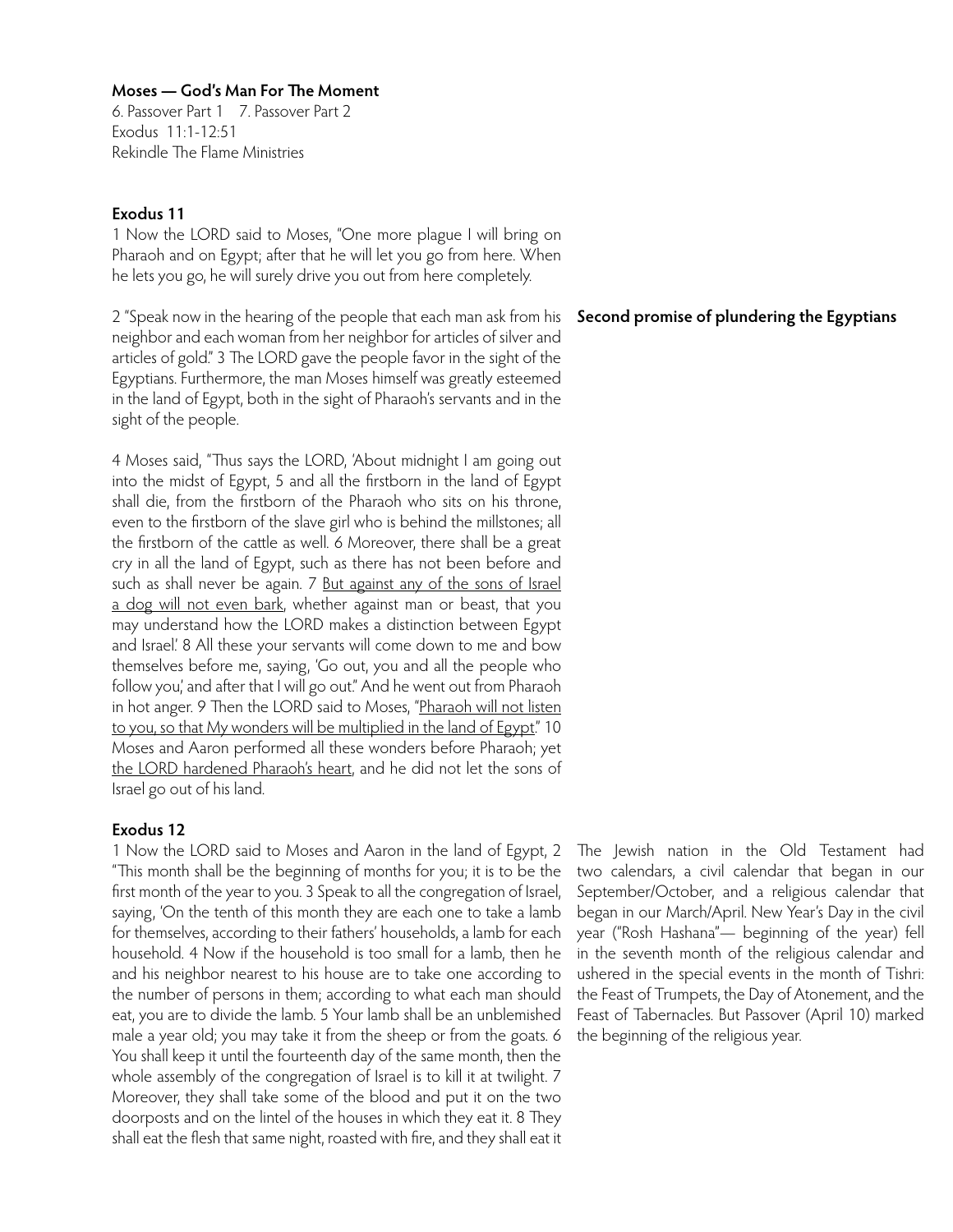with unleavened bread and bitter herbs. 9 Do not eat any of it raw or boiled at all with water, but rather roasted with fire, both its head and its legs along with its entrails. 10 And you shall not leave any of it over until morning, but whatever is left of it until morning, you shall burn with fire. 11 Now you shall eat it in this manner: with your loins girded, your sandals on your feet, and your staff in your hand; and you shall eat it in haste — it is the LORD'S Passover. 12 For I will go through the land of Egypt on that night, and will strike down all the firstborn in the land of Egypt, both man and beast; and against all the gods of Egypt I will execute judgments — I am the LORD. 13 The blood shall be a sign for you on the houses where you live; and when I see the blood I will pass over you, and no plague will befall you to destroy you when I strike the land of Egypt. 14 Now this day will be a memorial to you, and you shall celebrate it as a feast to the LORD; throughout your generations you are to celebrate it as a permanent ordinance.

15 Seven days you shall eat unleavened bread, but on the first day you shall remove leaven from your houses; for whoever eats anything leavened from the first day until the seventh day, that person shall be cut off from Israel. 16 On the first day you shall have a holy assembly, and another holy assembly on the seventh day; no work at all shall be done on them, except what must be eaten by every person, that alone may be prepared by you. 17 You shall also observe the Feast of Unleavened Bread, for on this very day I brought your hosts out of the land of Egypt; therefore you shall observe this day throughout your generations as a permanent ordinance. 18 In the first month, on the fourteenth day of the month at evening, you shall eat unleavened bread, until the twenty-first day of the month at evening. 19 Seven days there shall be no leaven found in your houses; for whoever eats what is leavened, that person shall be cut off from the congregation of Israel, whether he is an alien or a native of the land. 20 You shall not eat anything leavened; in all your dwellings you shall eat unleavened bread"

21 Then Moses called for all the elders of Israel and said to them, "Go and take for yourselves lambs according to your families, and slay the Passover lamb. 22 You shall take a bunch of hyssop and dip it in the blood which is in the basin, and apply some of the blood that is in the basin to the lintel and the two doorposts; and none of you shall go outside the door of his house until morning. 23 For the LORD will pass through to smite the Egyptians; and when He sees the blood on the lintel and on the two doorposts, the LORD will pass over the door and will not allow the destroyer to come in to your houses to smite you. 24 And you shall observe this event as an ordinance for you and your children forever. 25 When you enter the land which the LORD will give you, as He has promised, you shall observe this rite. 26 And when your children say to you, 'What does this rite mean to you?' 27 you shall say, 'It is a Passover sacrifice to the LORD who passed over the houses of the sons of Israel in Egypt when He smote the Egyptians, but spared our homes.'" And the people bowed low and worshiped. 28 Then the sons of Israel went and did so; just as the LORD had commanded Moses and Aaron, so they did.

### **1 Corinthians 5**

6 Your boasting is not good. Do you not know that a little leaven leavens the whole lump of dough? 7 Clean out the old leaven so that you may be a new lump, just as you are in fact unleavened. For Christ our Passover also has been sacrificed. 8 Therefore let us celebrate the feast, not with old leaven, nor with the leaven of malice and wickedness, but with the unleavened bread of sincerity and truth.

## **John 1**

29 The next day he saw Jesus coming to him and said, "Behold, the Lamb of God who takes away the sin of the world!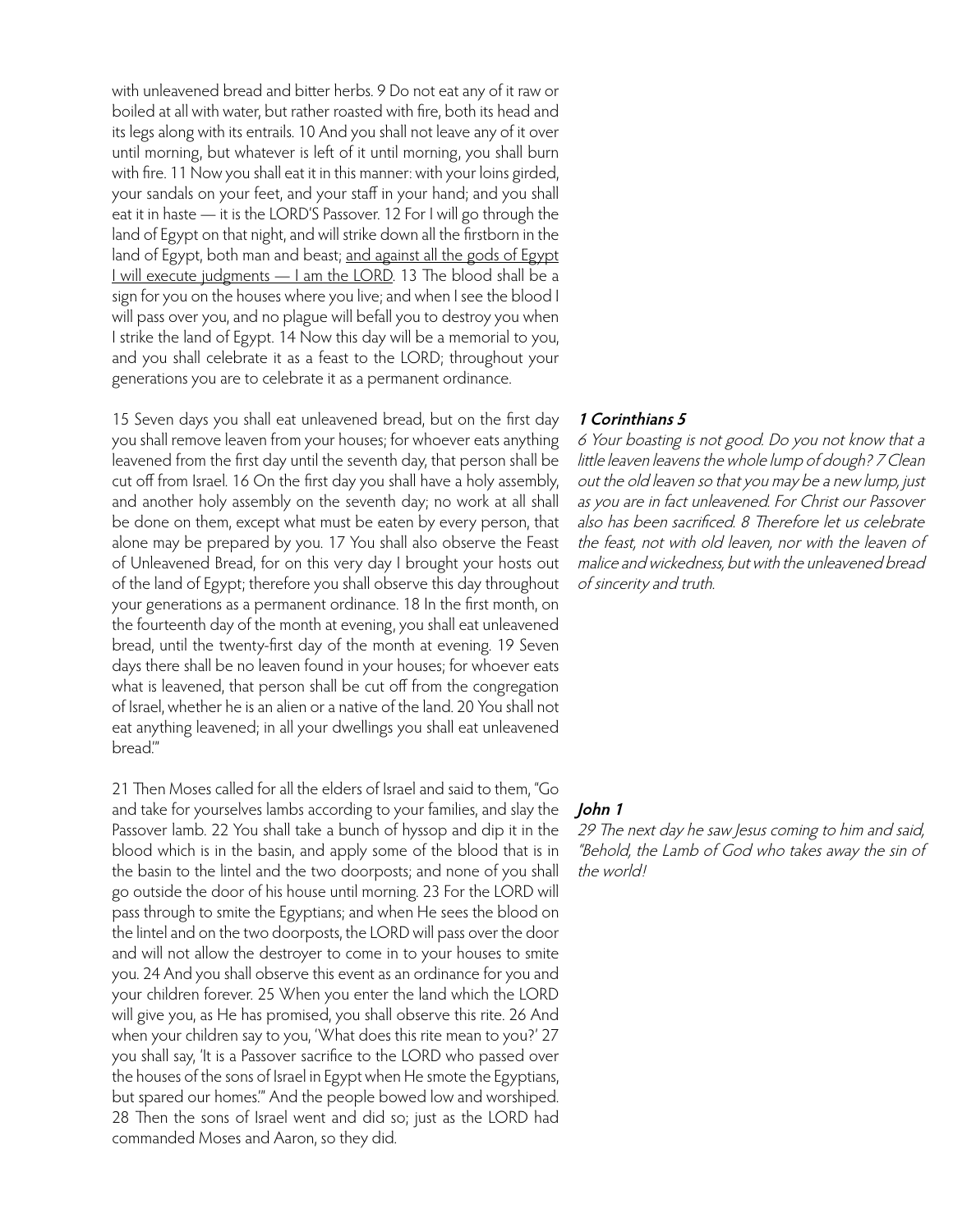29 Now it came about at midnight that the LORD struck all the **Exodus date 1446 BC** firstborn in the land of Egypt, from the firstborn of Pharaoh who sat on his throne to the firstborn of the captive who was in the dungeon, and all the firstborn of cattle. 30 Pharaoh arose in the night, he and all his servants and all the Egyptians, and there was a great cry in Egypt, for there was no home where there was not someone dead. 31 Then he called for Moses and Aaron at night and said, "Rise up, get out from among my people, both you and the sons of Israel; and go, worship the LORD, as you have said. 32 Take both your flocks and your herds, as you have said, and go, and bless me also." 33 The Egyptians urged the people, to send them out of the land in haste, for they said, "We will all be dead." 34 So the people took their dough before it was leavened, with their kneading bowls bound up in the clothes on their shoulders.

35 Now the sons of Israel had done according to the word of Moses, **Plundering the Egyptians** for they had requested from the Egyptians articles of silver and articles of gold, and clothing; 36 and the LORD had given the people favor in the sight of the Egyptians, so that they let them have their request. Thus they plundered the Egyptians.

37 Now the sons of Israel journeyed from Rameses to Succoth, about six hundred thousand men on foot, aside from children. 38 A mixed multitude also went up with them, along with flocks and herds, a very large number of livestock. 39 They baked the dough which they had brought out of Egypt into cakes of unleavened bread. For it had not become leavened, since they were driven out of Egypt and could not delay, nor had they prepared any provisions for themselves. 40 Now the time that the sons of Israel lived in Egypt was four hundred and thirty years. 41 And at the end of four hundred and thirty years, to the very day, all the hosts of the LORD went out from the land of Egypt. 42 It is a night to be observed for the LORD for having brought them out from the land of Egypt; this night is for the LORD, to be observed by all the sons of Israel throughout their generations. 43 The LORD said to Moses and Aaron, "This is the ordinance of the Passover: no foreigner is to eat of it; 44 but every man's slave purchased with money, after you have circumcised him, then he may eat of it. 45 A sojourner or a hired servant shall not eat of it. 46 It is to be eaten in a single house; you are not to bring forth any of the flesh outside of the house, nor are you to break any bone of it. 47 All the congregation of Israel are to celebrate this. 48 But if a stranger sojourns with you, and celebrates the Passover to the LORD, let all his males be circumcised, and then let him come near to celebrate it; and he shall be like a native of the land. But no uncircumcised person may eat of it. 49 The same law shall apply to the native as to the stranger who sojourns among you."

50 Then all the sons of Israel did so; they did just as the LORD had commanded Moses and Aaron. 51 And on that same day the LORD brought the sons of Israel out of the land of Egypt by their hosts.

## **Hebrews 3**

1 Therefore, holy brethren, partakers of a heavenly calling, consider Jesus, the Apostle and High Priest of our confession; 2 He was faithful to Him who appointed Him, as Moses also was in all His house. 3 For He has been counted worthy of more glory than Moses, by just so much as the builder of the house has more honor than the house. 4 For every house is built by someone, but the builder of all things is God. 5 Now Moses was faithful in all His house as a servant, for a testimony of those things which were to be spoken later; 6 but Christ was faithful as a Son over His house — whose house we are, if we hold fast our confidence and the boast of our hope firm until the end.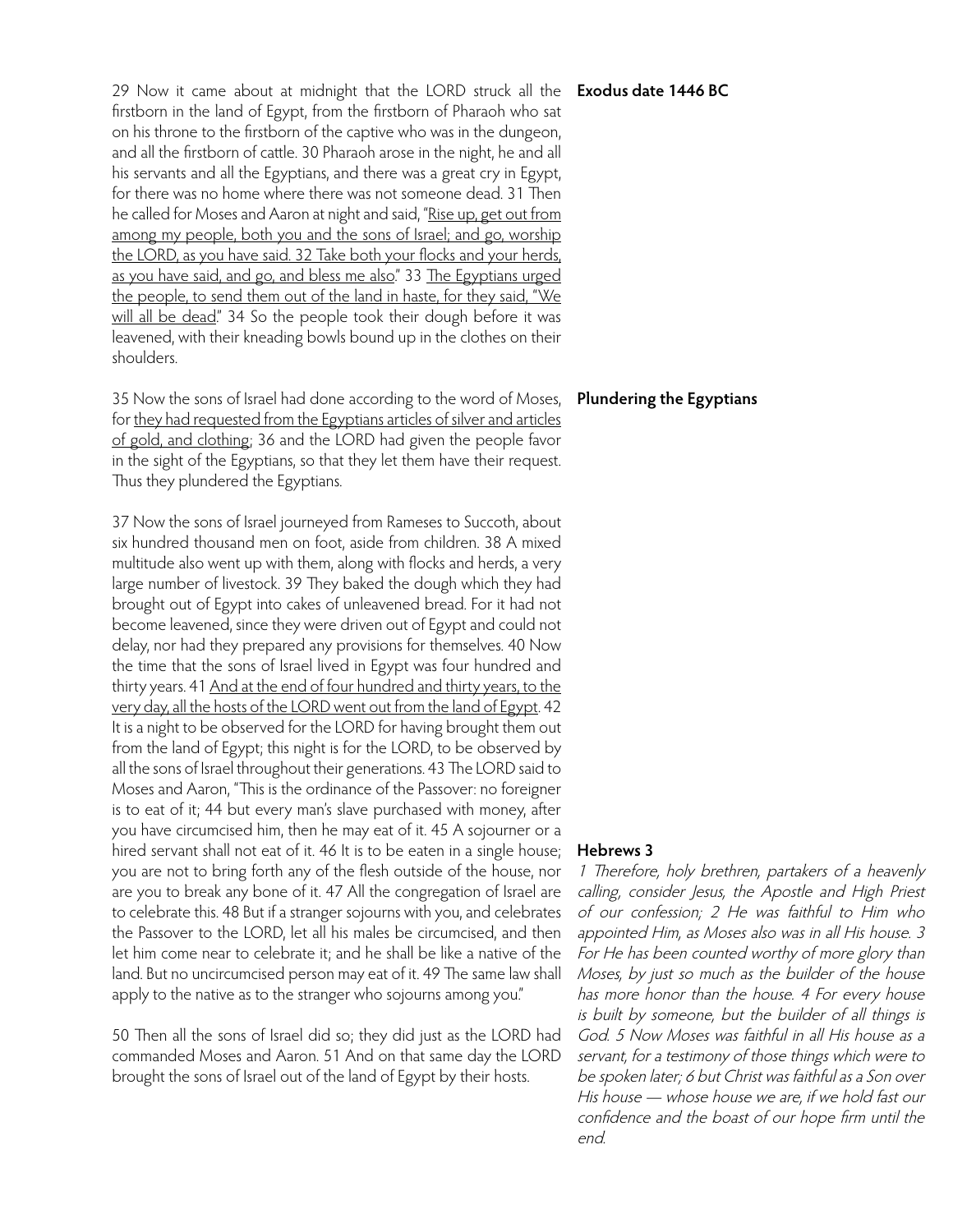# **Seder Plate Contents**

Zeroah: A Roasted Bone

This reminds us of the Pesach offering we used to bring in the Holy Temple in Jerusalem.

Beitzah: A roasted hard-boiled Egg

This reminds us of the festival offering which was brought to the Holy Temple on Pesach and sorrow for all the missing offerings.

Maror: Horseradish Root

These bitter herbs symbolize the harsh suffering and bitter times we endured when we were slaves in Egypt.

Charoset: A mixture of chopped apple, walnuts and red wine. Ground up together, Charoset resembles bricks and mortar, reminding us how hard we were forced to work when we were slaves in Egypt.

Karpas: This can be a small slice of onion, boiled potato or sprigs of parsley. We dip the Karpas into salt water at the beginning of the Seder, representing the salty tears we cried when we were slaves.

Chazeret: Romaine Lettuce

This is the second portion of bitter herbs which we eat during the Seder. This is eaten in a Matzah sandwich together with Maror.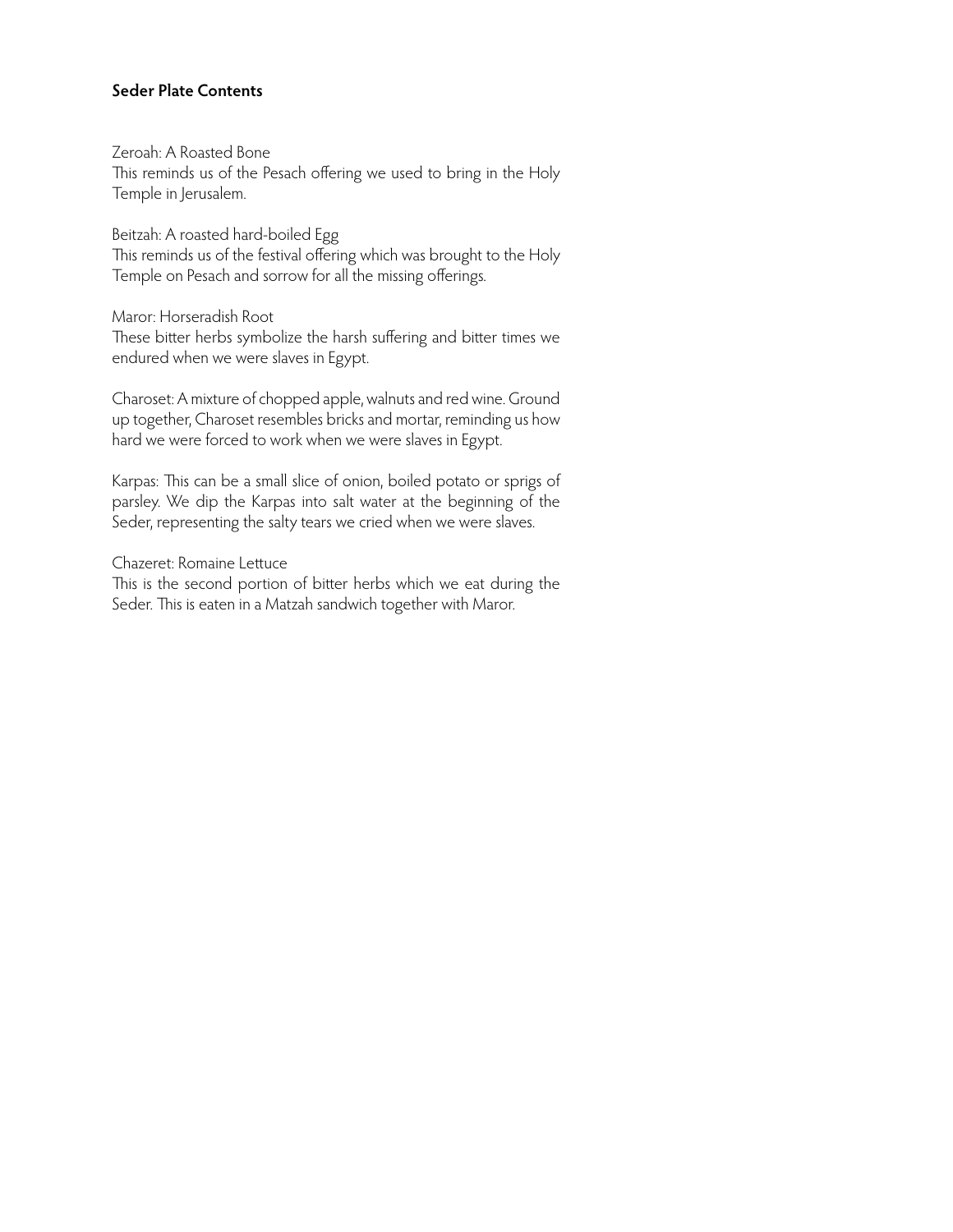8. The Journey Begins Exodus 13:1-22 Rekindle The Flame Ministries

# **Exodus 13**

1 Then the LORD spoke to Moses, saying, 2 "Sanctify to Me every firstborn, the first offspring of every womb among the sons of Israel, both of man and beast; it belongs to Me."

3 Moses said to the people, "Remember this day in which you went out from Egypt, from the house of slavery; for by a powerful hand the LORD brought you out from this place. And nothing leavened shall be eaten. 4 On this day in the month of Abib, you are about to go forth. 5 It shall be when the LORD brings you to the land of the Canaanite, the Hittite, the Amorite, the Hivite and the Jebusite, which He swore to your fathers to give you, a land flowing with milk and honey, that you shall observe this rite in this month. 6 For seven days you shall eat unleavened bread, and on the seventh day there shall be a feast to the LORD. 7 Unleavened bread shall be eaten throughout the seven days; and nothing leavened shall be seen among you, nor shall any leaven be seen among you in all your borders. 8 You shall tell your son on that day, saying, 'It is because of what the LORD did for me when I came out of Egypt.' 9 And it shall serve as a sign to you on your hand, and as a reminder on your forehead, that the law of the LORD may be in your mouth; for with a powerful hand the LORD brought you out of Egypt. 10 Therefore, you shall keep this ordinance at its appointed time from year to year.

11 Now when the LORD brings you to the land of the Canaanite, as He swore to you and to your fathers, and gives it to you, 12 you shall devote to the LORD the first offspring of every womb, and the first offspring of every beast that you own; the males belong to the LORD. 13 But every first offspring of a donkey you shall redeem with a lamb, but if you do not redeem it, then you shall break its neck; and every firstborn of man among your sons you shall redeem. 14 And it shall be when your son asks you in time to come, saying, 'What is this?' then you shall say to him, 'With a powerful hand the LORD brought us out of Egypt, from the house of slavery. 15 It came about, when Pharaoh was stubborn about letting us go, that the LORD killed every firstborn in the land of Egypt, both the firstborn of man and the firstborn of beast. Therefore, I sacrifice to the LORD the males, the first offspring of every womb, but every firstborn of my sons I redeem.' 16 So it shall serve as a sign on your hand and as phylacteries on your forehead, for with a powerful hand the LORD brought us out of Egypt."

17 Now when Pharaoh had let the people go, God did not lead them **2. God's leading**by the way of the land of the Philistines, even though it was near; for God said, "The people might change their minds when they see war, and return to Egypt." 18 Hence God led the people around by the way of the wilderness to the Red Sea; and the sons of Israel went up

The exodus from Egypt was all about timing. It was a delayed departure for a divine destination.

The brick making issues were God's way of physical conditioning for the journey. The plundering happened when there was enough duress.

# **1. Sanctifying the firstborn**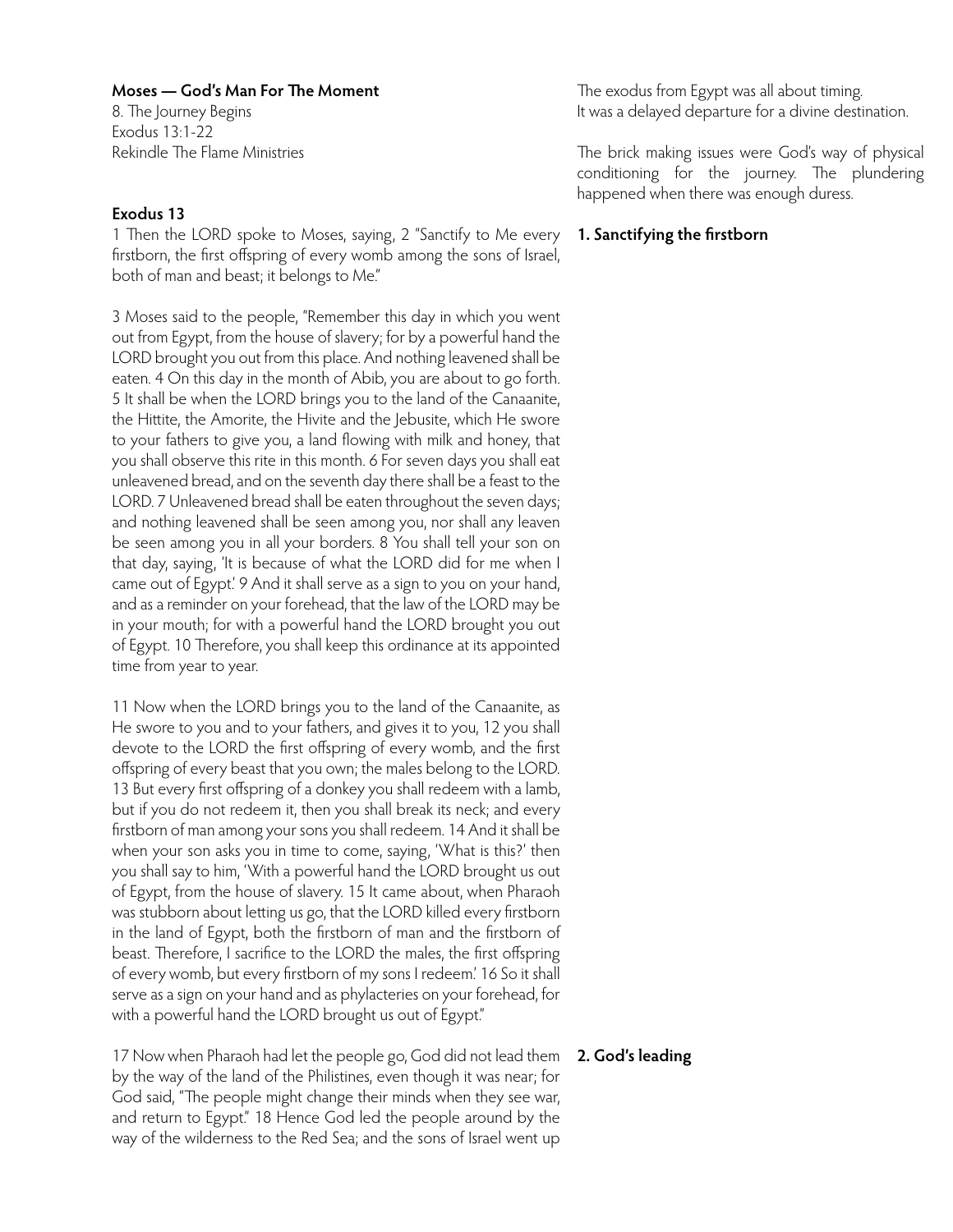in martial array from the land of Egypt. 19 Moses took the bones of Joseph with him, for he had made the sons of Israel solemnly swear, saying, "God will surely take care of you, and you shall carry my bones from here with you."

20 Then they set out from Succoth and camped in Etham on the edge of the wilderness. 21 The LORD was going before them in a pillar of cloud by day to lead them on the way, and in a pillar of fire by night to give them light, that they might travel by day and by night. 22 He did not take away the pillar of cloud by day, nor the pillar of fire by night, from before the people.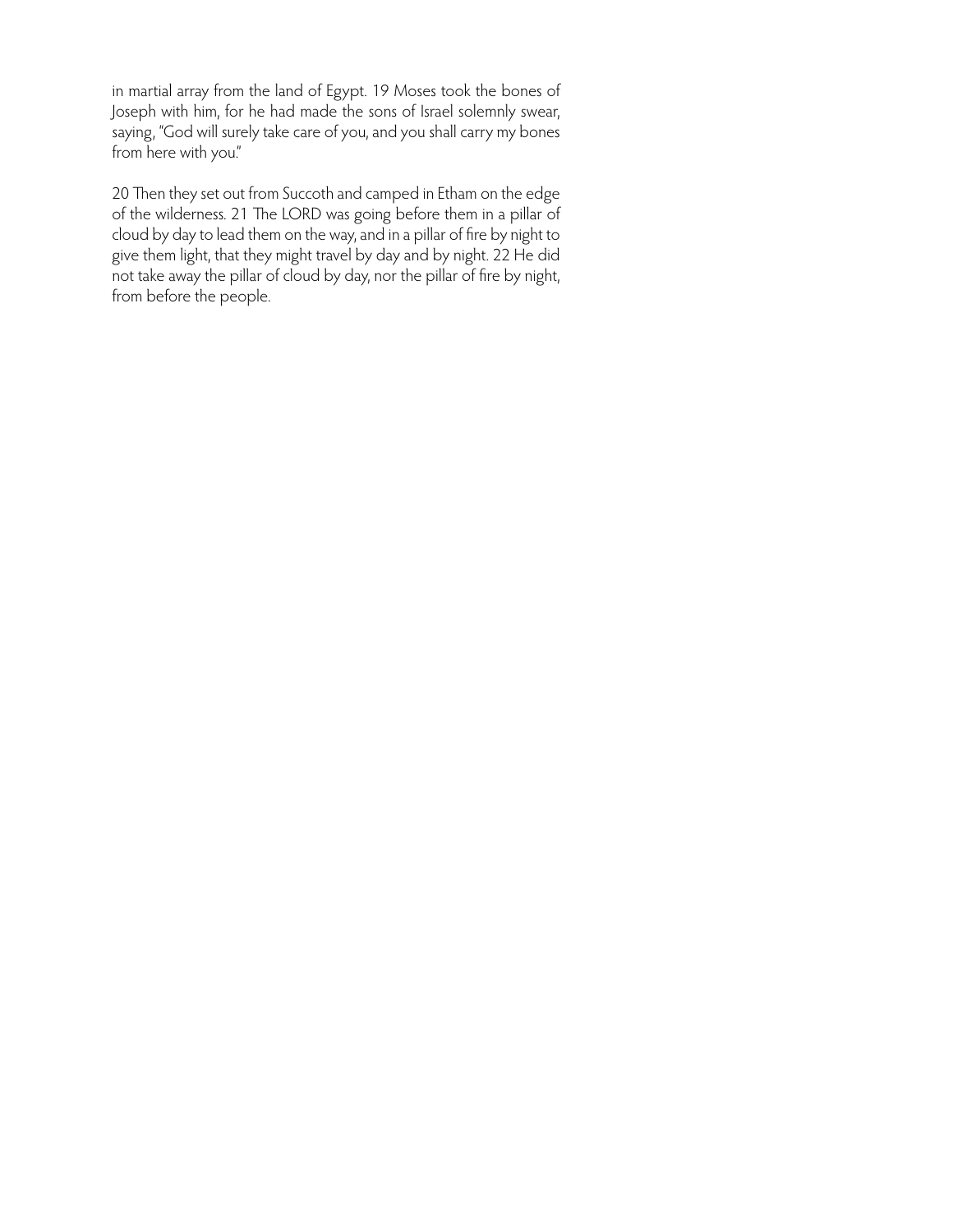9. The Red Sea Miracles Exodus 14:1-31 Rekindle The Flame Ministries

# **Exodus 14**

1 Now the LORD spoke to Moses, saying, 2 "Tell the sons of Israel to turn back and camp before Pi-hahiroth, between Migdol and the sea; you shall camp in front of Baal-zephon, opposite it, by the sea. 3 For Pharaoh will say of the sons of Israel, 'They are wandering aimlessly in the land; the wilderness has shut them in.' 4 Thus I will harden Pharaoh's heart, and he will chase after them; and I will be honored through Pharaoh and all his army, and the Egyptians will know that I am the LORD." And they did so.

5 When the king of Egypt was told that the people had fled, Pharaoh and his servants had a change of heart toward the people, and they said, "What is this we have done, that we have let Israel go from serving us?" 6 So he made his chariot ready and took his people with him; 7 and he took six hundred select chariots, and all the other chariots of Egypt with officers over all of them. 8 The LORD hardened the heart of Pharaoh, king of Egypt, and he chased after the sons of Israel as the sons of Israel were going out boldly.

9 Then the Egyptians chased after them with all the horses and chariots of Pharaoh, his horsemen and his army, and they overtook them camping by the sea, beside Pi-hahiroth, in front of Baal-zephon. 10 As Pharaoh drew near, the sons of Israel looked, and behold, the Egyptians were marching after them, and they became very frightened; so the sons of Israel cried out to the LORD. 11 Then they said to Moses, "Is it because there were no graves in Egypt that you have taken us away to die in the wilderness? Why have you dealt with us in this way, bringing us out of Egypt? 12 Is this not the word that we spoke to you in Egypt, saying, 'Leave us alone that we may serve the Egyptians'? For it would have been better for us to serve the Egyptians than to die in the wilderness." 13 But Moses said to the people, "Do not fear! Stand by and see the salvation of the LORD which He will accomplish for you today; for the Egyptians whom you have seen today, you will never see them again forever. 14 The LORD will fight for you while you keep silent."

15 Then the LORD said to Moses, "Why are you crying out to Me? Tell the sons of Israel to go forward. 16 As for you, lift up your staff and stretch out your hand over the sea and divide it, and the sons of Israel shall go through the midst of the sea on dry land. 17 As for Me, behold, I will harden the hearts of the Egyptians so that they will go in after them; and I will be honored through Pharaoh and all his army, through his chariots and his horsemen. 18 Then the Egyptians will know that I am the LORD, when I am honored through Pharaoh, through his chariots and his horsemen."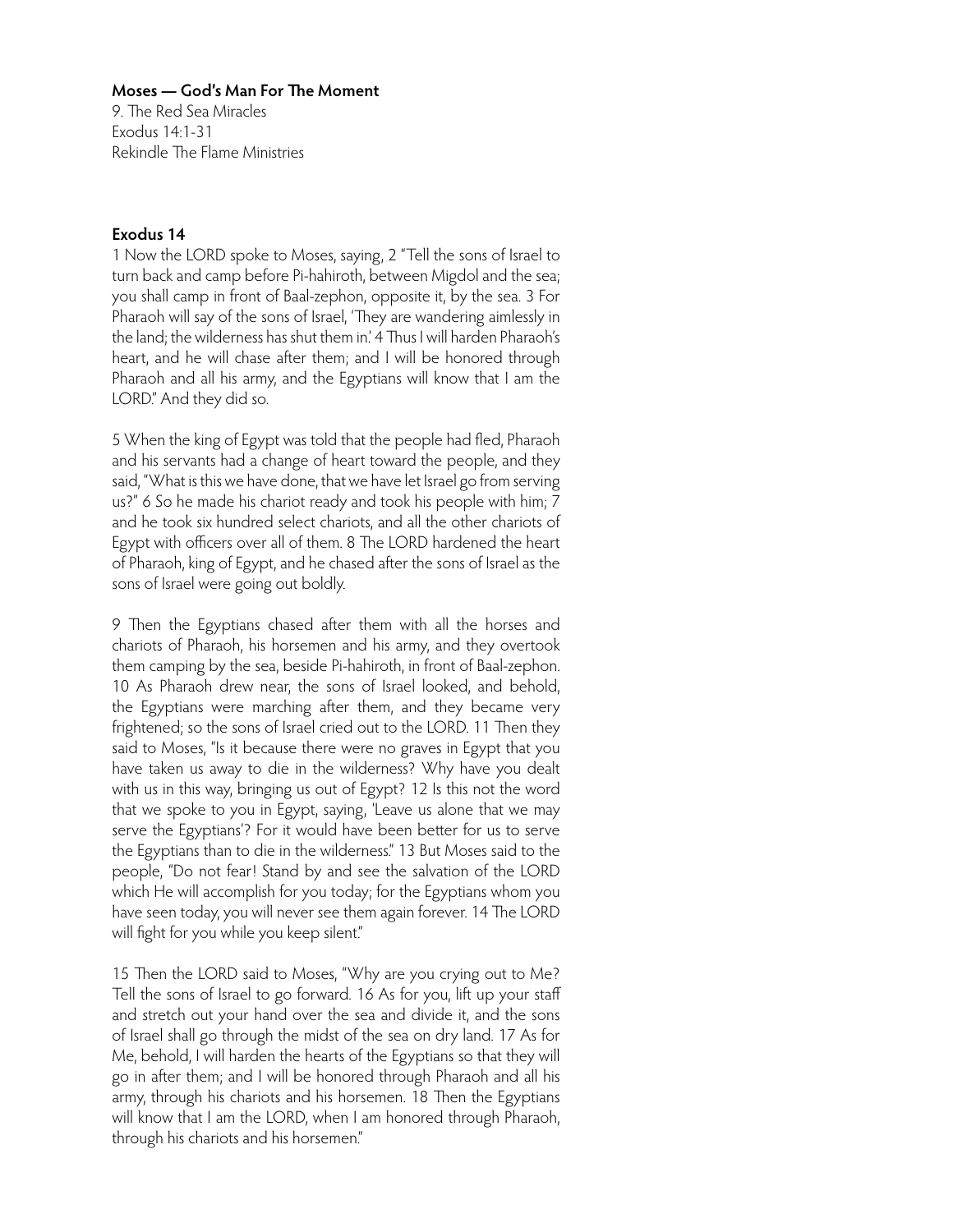19 The angel of God, who had been going before the camp of Israel, moved and went behind them; and the pillar of cloud moved from before them and stood behind them. 20 So it came between the camp of Egypt and the camp of Israel; and there was the cloud along with the darkness, yet it gave light at night. Thus the one did not come near the other all night. 21 Then Moses stretched out his hand over the sea; and the LORD swept the sea back by a strong east wind all night and turned the sea into dry land, so the waters were divided. 22 The sons of Israel went through the midst of the sea on the dry land, and the waters were like a wall to them on their right hand and on their left.

23 Then the Egyptians took up the pursuit, and all Pharaoh's horses, his chariots and his horsemen went in after them into the midst of the sea. 24 At the morning watch, the LORD looked down on the army of the Egyptians through the pillar of fire and cloud and brought the army of the Egyptians into confusion. 25 He caused their chariot wheels to swerve, and He made them drive with difficulty; so the Egyptians said, "Let us flee from Israel, for the LORD is fighting for them against the Egyptians."

26 Then the LORD said to Moses, "Stretch out your hand over the sea so that the waters may come back over the Egyptians, over their chariots and their horsemen." 27 So Moses stretched out his hand over the sea, and the sea returned to its normal state at daybreak, while the Egyptians were fleeing right into it; then the LORD overthrew the Egyptians in the midst of the sea. 28 The waters returned and covered the chariots and the horsemen, even Pharaoh's entire army that had gone into the sea after them; not even one of them remained. 29 But the sons of Israel walked on dry land through the midst of the sea, and the waters were like a wall to them on their right hand and on their left.

30 Thus the LORD saved Israel that day from the hand of the Egyptians, and Israel saw the Egyptians dead on the seashore. 31 When Israel saw the great power which the LORD had used against the Egyptians, the people feared the LORD, and they believed in the LORD and in His servant Moses.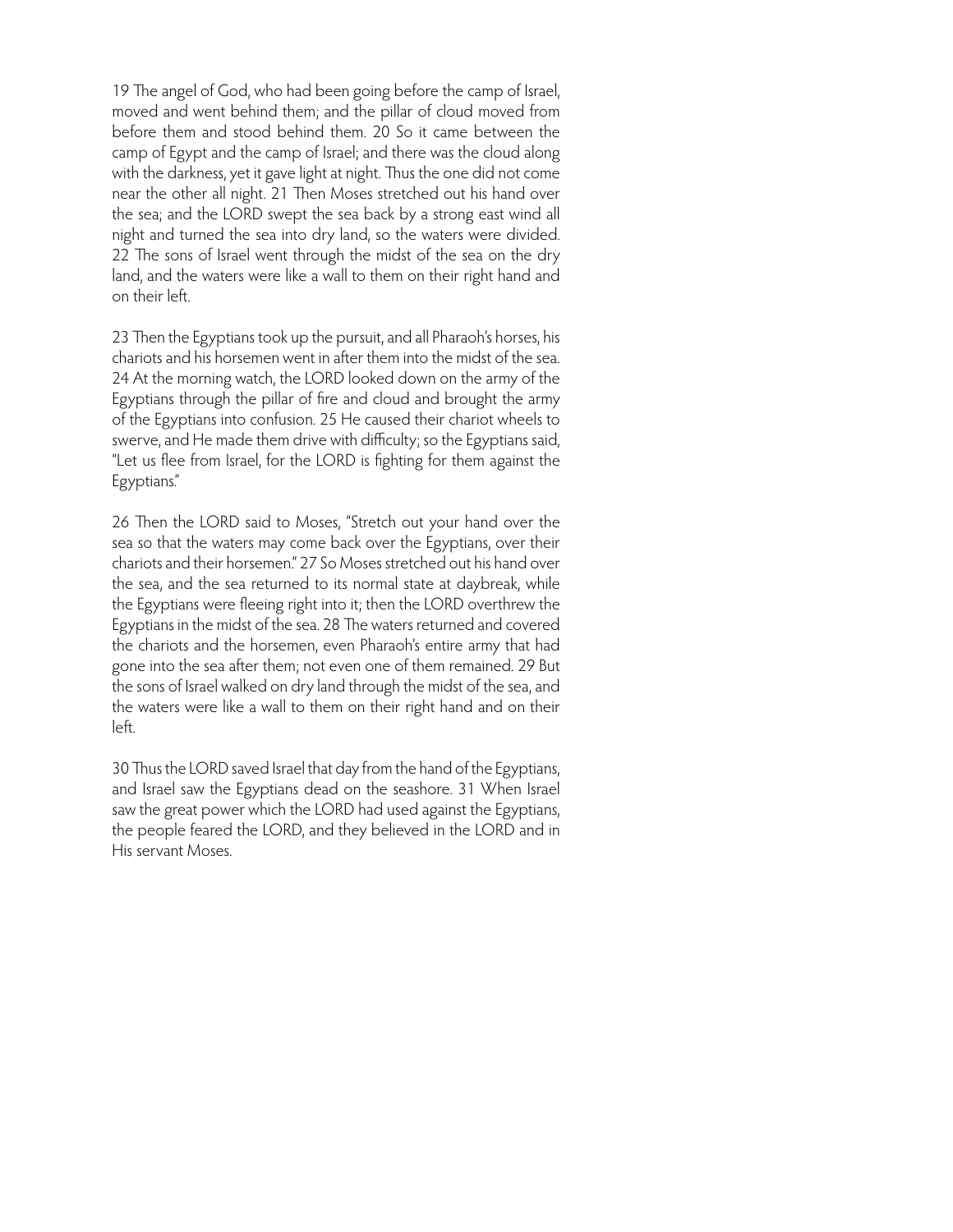10. Praise and Provision Exodus 15:1-27 Rekindle The Flame Ministries

# **Exodus 15**

1 Then Moses and the sons of Israel sang this song to the LORD, and said, "I will sing to the LORD, for He is highly exalted; the horse and its rider He has hurled into the sea. 2 The LORD is my strength and song, and He has become my salvation; this is my God, and I will praise Him; my father's God, and I will extol Him. 3 The LORD is a warrior; the LORD is His name. 4 Pharaoh's chariots and his army He has cast into the sea; and the choicest of his officers are drowned in the Red Sea. 5 The deeps cover them; they went down into the depths like a stone. 6 Your right hand, O LORD, is majestic in power, Your right hand, O LORD, shatters the enemy. 7 And in the greatness of Your excellence You overthrow those who rise up against You; You send forth Your burning anger, and it consumes them as chaff. 8 At the blast of Your nostrils the waters were piled up, the flowing waters stood up like a heap; the deeps were congealed in the heart of the sea. 9 The enemy said, 'I will pursue, I will overtake, I will divide the spoil; My desire shall be gratified against them; I will draw out my sword, my hand will destroy them.' 10 You blew with Your wind, the sea covered them; they sank like lead in the mighty waters. 11 Who is like You among the gods, O LORD? Who is like You, majestic in holiness, awesome in praises, working wonders? 12 You stretched out Your right hand, the earth swallowed them.

13 In Your lovingkindness You have led the people whom You have redeemed; in Your strength You have guided them to Your holy habitation. 14 The peoples have heard, they tremble; anguish has gripped the inhabitants of Philistia. 15 Then the chiefs of Edom were dismayed; the leaders of Moab, trembling grips them; all the inhabitants of Canaan have melted away. 16 Terror and dread fall upon them; by the greatness of Your arm they are motionless as stone; until Your people pass over, O LORD, until the people pass over whom You have purchased. 17 You will bring them and plant them in the mountain of Your inheritance, the place, O LORD, which You have made for Your dwelling, the sanctuary, O Lord, which Your hands have established. 18 The LORD shall reign forever and ever."

19 For the horses of Pharaoh with his chariots and his horsemen went into the sea, and the LORD brought back the waters of the sea on them, but the sons of Israel walked on dry land through the midst of the sea.

20 Miriam the prophetess, Aaron's sister, took the timbrel in her hand, and all the women went out after her with timbrels and with dancing. 21 Miriam answered them, "Sing to the LORD, for He is highly exalted; the horse and his rider He has hurled into the sea."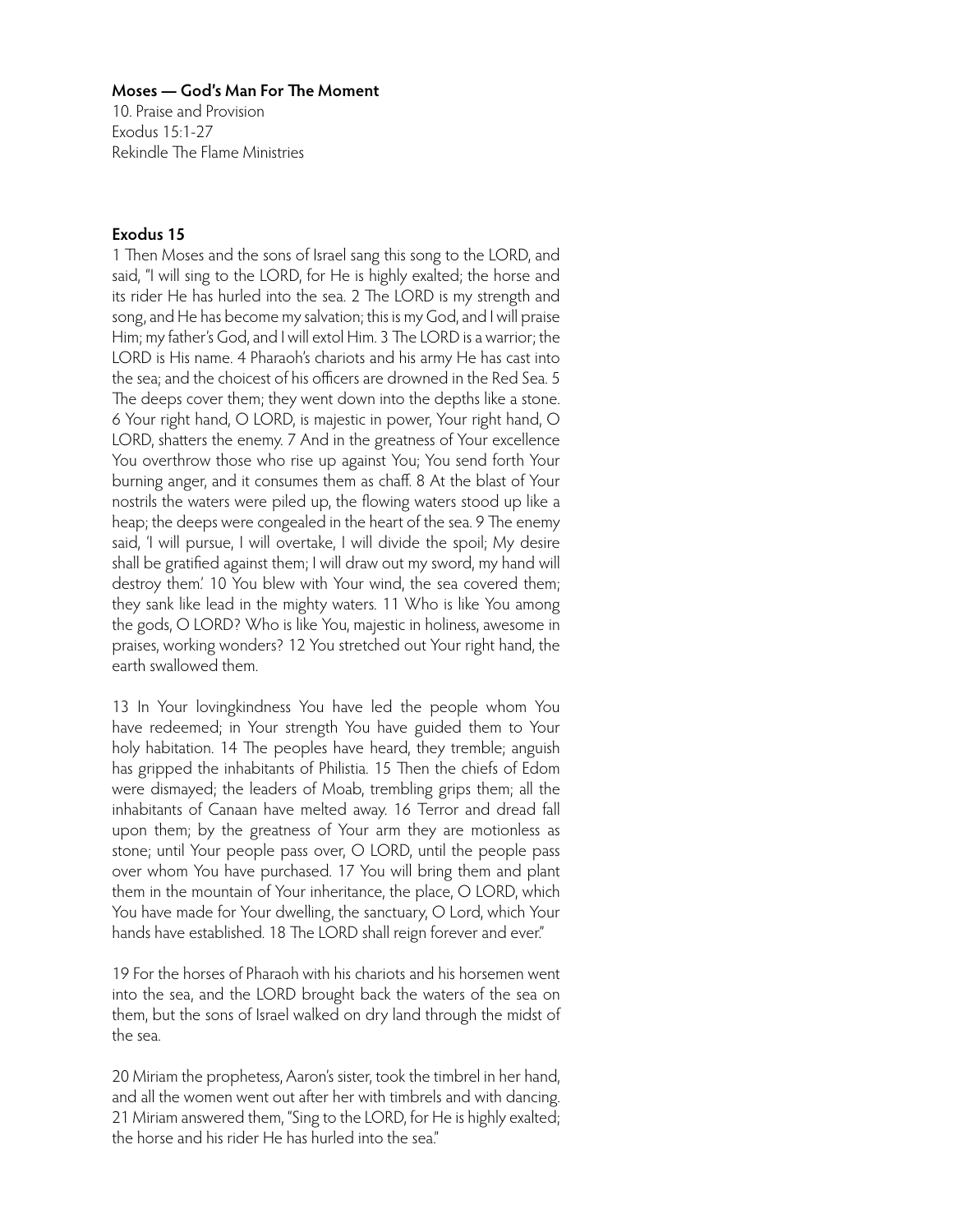22 Then Moses led Israel from the Red Sea, and they went out into the wilderness of Shur; and they went three days in the wilderness and found no water. 23 When they came to Marah, they could not drink the waters of Marah, for they were bitter; therefore it was named Marah. 24 So the people grumbled at Moses, saying, "What shall we drink?" 25 Then he cried out to the LORD, and the LORD showed him a tree; and he threw it into the waters, and the waters became sweet. There He made for them a statute and regulation, and there He tested them.

26 And He said, "If you will give earnest heed to the voice of the LORD your God, and do what is right in His sight, and give ear to His commandments, and keep all His statutes, I will put none of the diseases on you which I have put on the Egyptians; for I, the LORD, am your healer."

27 Then they came to Elim where there were twelve springs of water and seventy date palms, and they camped there beside the waters.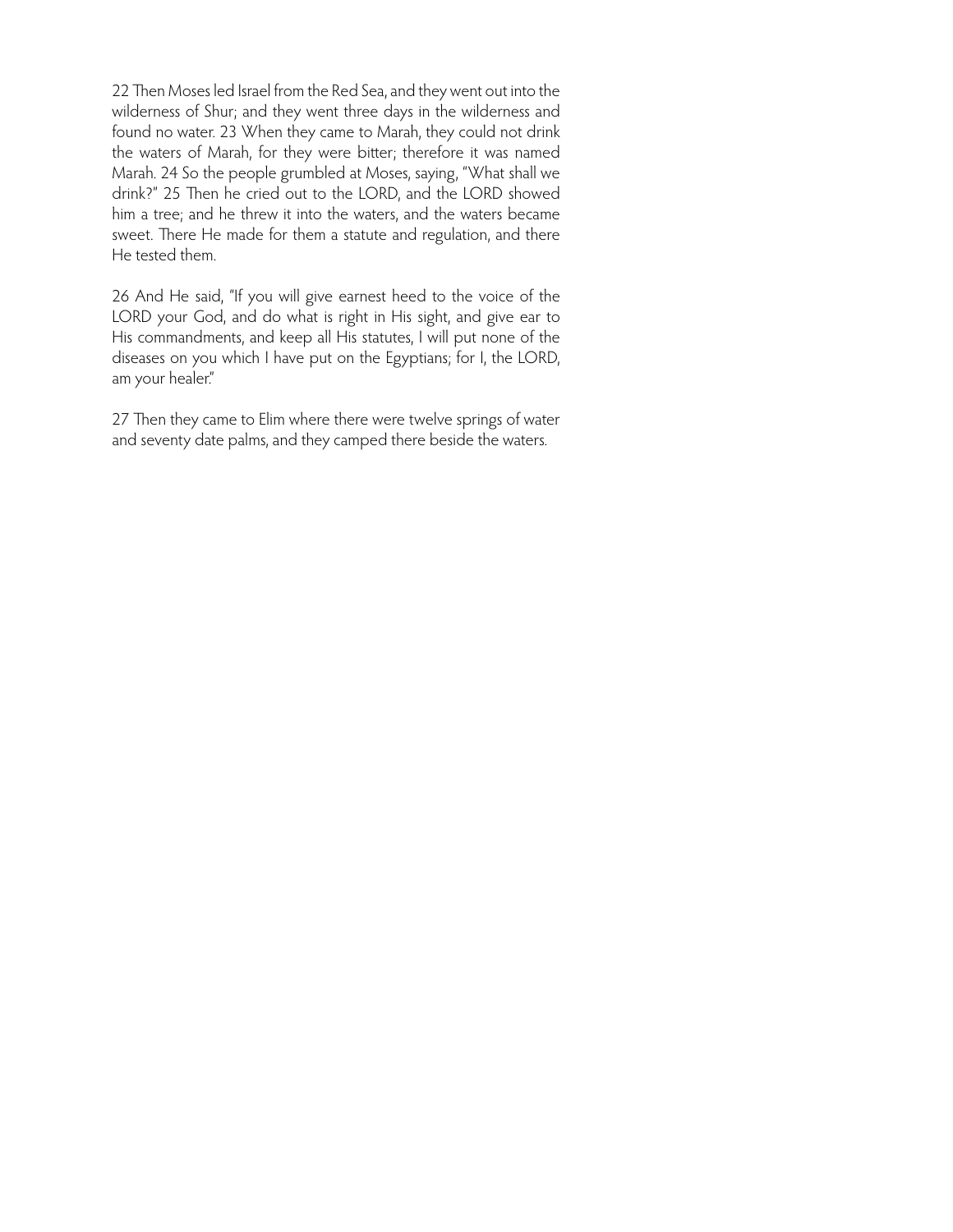11. Manna, Meat, and Sabbath Exodus 16:1-36 Rekindle The Flame Ministries

# **Exodus 16**

1 Then they set out from Elim, and all the congregation of the sons of Israel came to the wilderness of Sin, which is between Elim and Sinai, on the fifteenth day of the second month after their departure from the land of Egypt. 2 The whole congregation of the sons of Israel grumbled against Moses and Aaron in the wilderness. 3 The sons of Israel said to them, "Would that we had died by the LORD'S hand in the land of Egypt, when we sat by the pots of meat, when we ate bread to the full; for you have brought us out into this wilderness to kill this whole assembly with hunger."

4 Then the LORD said to Moses, "Behold, I will rain bread from heaven for you; and the people shall go out and gather a day's portion every day, that I may test them, whether or not they will walk in My instruction. 5 On the sixth day, when they prepare what they bring in, it will be twice as much as they gather daily." 6 So Moses and Aaron said to all the sons of Israel, "At evening you will know that the LORD has brought you out of the land of Egypt; 7 and in the morning you will see the glory of the LORD, for He hears your grumblings against the LORD; and what are we, that you grumble against us?" 8 Moses said, "This will happen when the LORD gives you meat to eat in the evening, and bread to the full in the morning; for the LORD hears your grumblings which you grumble against Him. And what are we? Your grumblings are not against us but against the LORD."

9 Then Moses said to Aaron, "Say to all the congregation of the sons of Israel, 'Come near before the LORD, for He has heard your grumblings.'" 10 It came about as Aaron spoke to the whole congregation of the sons of Israel, that they looked toward the wilderness, and behold, the glory of the LORD appeared in the cloud. 11 And the LORD spoke to Moses, saying, 12 "I have heard the grumblings of the sons of Israel; speak to them, saying, 'At twilight you shall eat meat, and in the morning you shall be filled with bread; and you shall know that I am the LORD your God.'" 13 So it came about at evening that the quails came up and covered the camp, and in the morning there was a layer of dew around the camp. 14 When the layer of dew evaporated, behold, on the surface of the wilderness there was a fine flake-like thing, fine as the frost on the ground. 15 When the sons of Israel saw it, they said to one another, "What is it?" For they did not know what it was. And Moses said to them, "It is the bread which the LORD has given you to eat. 16 This is what the LORD has commanded, 'Gather of it every man as much as he should eat; you shall take an omer apiece according to the number of persons each of you has in his tent.'" 17 The sons of Israel did so, and some gathered much and some little. 18 When they measured it with an omer, he who had gathered much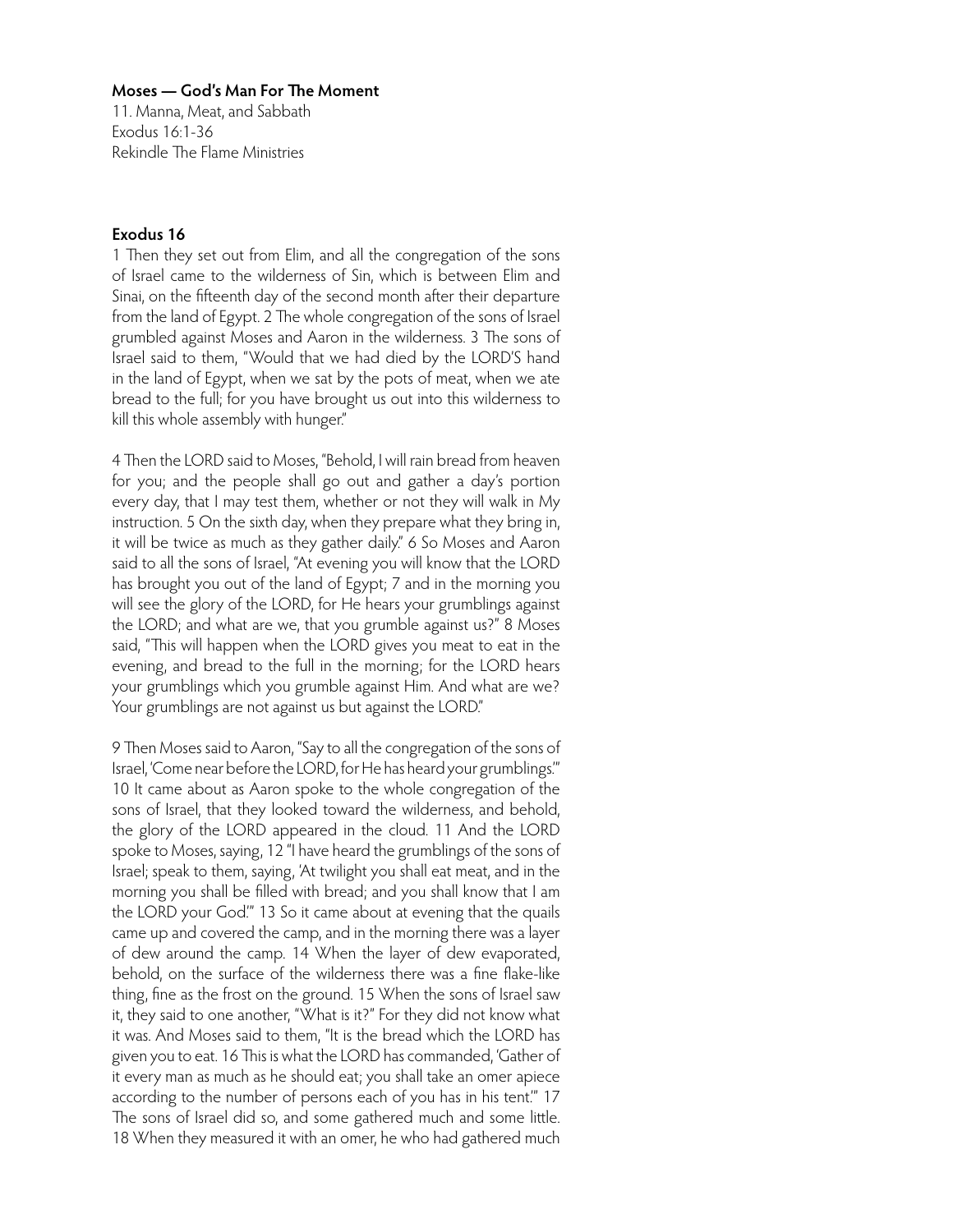had no excess, and he who had gathered little had no lack; every man gathered as much as he should eat. 19 Moses said to them, "Let no man leave any of it until morning." 20 But they did not listen to Moses, and some left part of it until morning, and it bred worms and became foul; and Moses was angry with them.

21 They gathered it morning by morning, every man as much as he should eat; but when the sun grew hot, it would melt. 22 Now on the sixth day they gathered twice as much bread, two omers for each one. When all the leaders of the congregation came and told Moses, 23 then he said to them, "This is what the LORD meant: Tomorrow is a sabbath observance, a holy sabbath to the LORD. Bake what you will bake and boil what you will boil, and all that is left over put aside to be kept until morning." 24 So they put it aside until morning, as Moses had ordered, and it did not become foul nor was there any worm in it. 25 Moses said, "Eat it today, for today is a sabbath to the LORD; today you will not find it in the field. 26 Six days you shall gather it, but on the seventh day, the sabbath, there will be none." 27 It came about on the seventh day that some of the people went out to gather, but they found none.

28 Then the LORD said to Moses, "How long do you refuse to keep My commandments and My instructions? 29 See, the LORD has given you the sabbath; therefore He gives you bread for two days on the sixth day. Remain every man in his place; let no man go out of his place on the seventh day." 30 So the people rested on the seventh day. 31 The house of Israel named it manna, and it was like coriander seed, white, and its taste was like wafers with honey. 32 Then Moses said, "This is what the LORD has commanded, 'Let an omerful of it be kept throughout your generations, that they may see the bread that I fed you in the wilderness, when I brought you out of the land of Egypt.'" 33 Moses said to Aaron, "Take a jar and put an omerful of manna in it, and place it before the LORD to be kept throughout your generations." 34 As the LORD commanded Moses, so Aaron placed it before the Testimony, to be kept. 35 The sons of Israel ate the manna forty years, until they came to an inhabited land; they ate the manna until they came to the border of the land of Canaan. 36 (Now an omer is a tenth of an ephah.)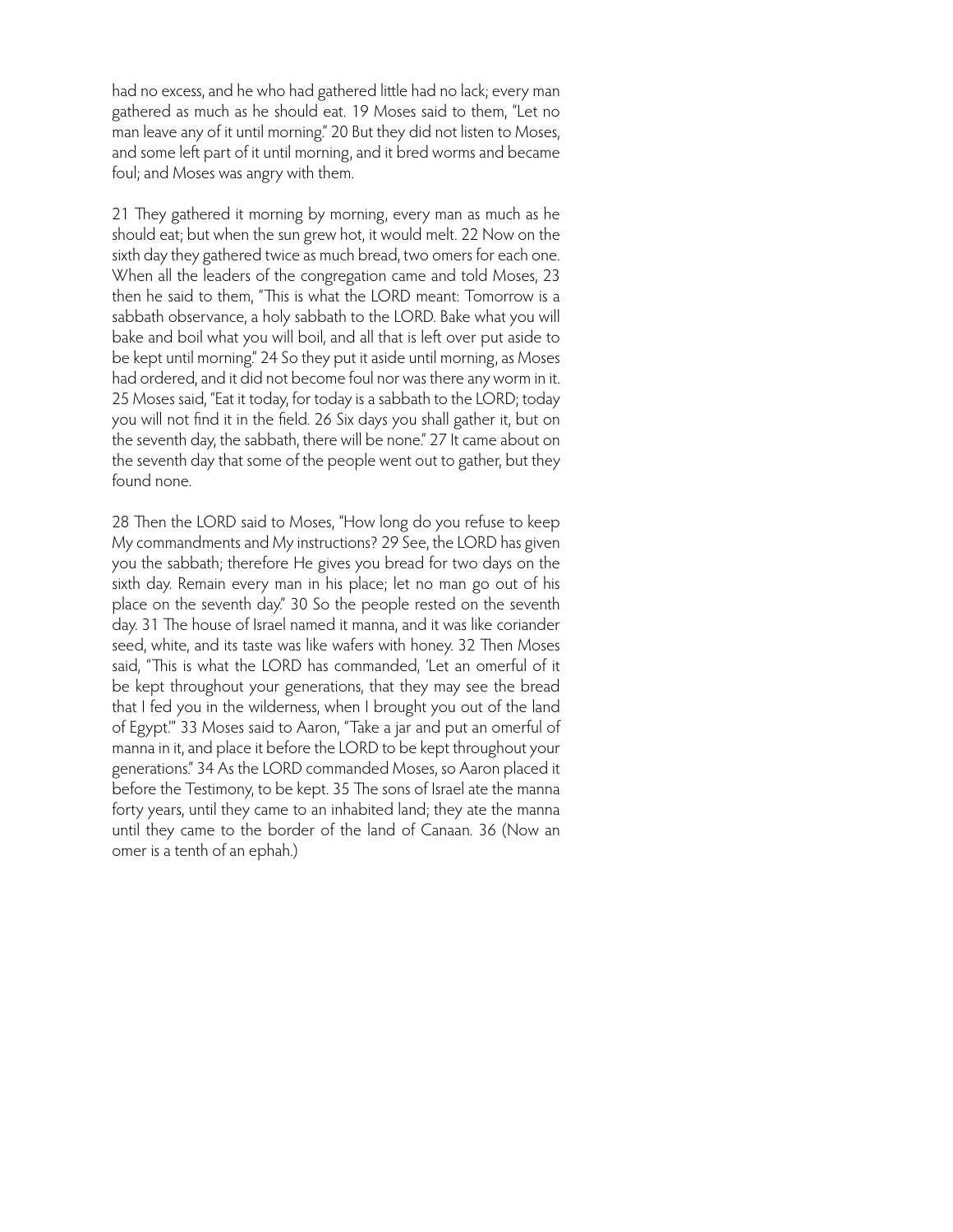12. Strike The Rock Exodus 17:1-18:27 Rekindle The Flame Ministries

## **Exodus 17**

1 Then all the congregation of the sons of Israel journeyed by stages from the wilderness of Sin, according to the command of the LORD, and camped at Rephidim, and there was no water for the people to drink. 2 Therefore the people quarreled with Moses and said, "Give us water that we may drink." And Moses said to them, "Why do you quarrel with me? Why do you test the LORD?" 3 But the people thirsted there for water; and they grumbled against Moses and said, "Why, now, have you brought us up from Egypt, to kill us and our children and our livestock with thirst?"

4 So Moses cried out to the LORD, saying, "What shall I do to this people? A little more and they will stone me." 5 Then the LORD said to Moses, "Pass before the people and take with you some of the elders of Israel; and take in your hand your staff with which you struck the Nile, and go. 6 Behold, I will stand before you there on the rock at Horeb; and you shall strike the rock, and water will come out of it, that the people may drink." And Moses did so in the sight of the elders of Israel. 7 He named the place Massah and Meribah because of the quarrel of the sons of Israel, and because they tested the LORD, saying, "Is the LORD among us, or not?"

8 Then Amalek came and fought against Israel at Rephidim. 9 So Moses said to Joshua, "Choose men for us and go out, fight against Amalek. Tomorrow I will station myself on the top of the hill with the staff of God in my hand." 10 Joshua did as Moses told him, and fought against Amalek; and Moses, Aaron, and Hur went up to the top of the hill. 11 So it came about when Moses held his hand up, that Israel prevailed, and when he let his hand down, Amalek prevailed. 12 But Moses' hands were heavy. Then they took a stone and put it under him, and he sat on it; and Aaron and Hur supported his hands, one on one side and one on the other. Thus his hands were steady until the sun set. 13 So Joshua overwhelmed Amalek and his people with the edge of the sword.

14 Then the LORD said to Moses, "Write this in a book as a memorial and recite it to Joshua, that I will utterly blot out the memory of Amalek from under heaven." 15 Moses built an altar and named it The LORD is My Banner; 16 and he said, "The LORD has sworn; the LORD will have war against Amalek from generation to generation."

## **Grumbling at Rephidim**

no water

#### **Strike the rock**

1 Corinthians 10:4 John 7:37-39 Test Contention - quarrel

The Amalekites were descendants of Esau who was profane and godless.

## **First mention of Joshua**

God's power Joshua's cunning Moses' intercession

**No one can go it alone**

# **Write a memorial book**

## **Amalek will be destroyed**

David 2 Samuel 8:11,12 Hezekiah finished the job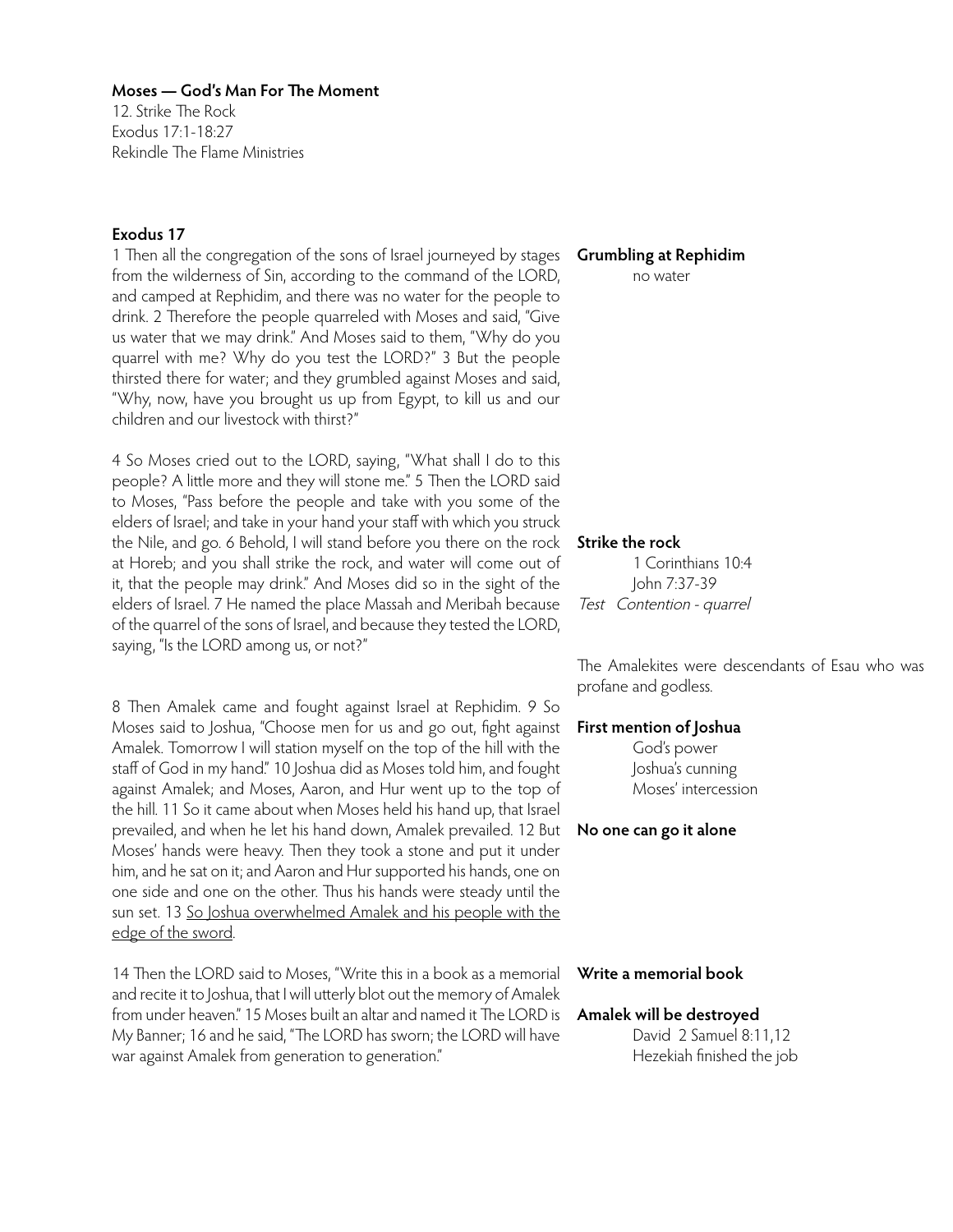# **Exodus 18**

1 Now Jethro, the priest of Midian, Moses' father-in-law, heard of all that God had done for Moses and for Israel His people, how the LORD had brought Israel out of Egypt. 2 Jethro, Moses' father-in-law, took Moses' wife Zipporah, after he had sent her away, 3 and her two sons, of whom one was named Gershom, for Moses said, "I have been a sojourner in a foreign land." 4 The other was named Eliezer, for he said, "The God of my father was my help, and delivered me from the sword of Pharaoh."

5 Then Jethro, Moses' father-in-law, came with his sons and his wife to Moses in the wilderness where he was camped, at the mount of God. 6 He sent word to Moses, "I, your father-in-law Jethro, am coming to you with your wife and her two sons with her." 7 Then Moses went out to meet his father-in-law, and he bowed down and kissed him; and they asked each other of their welfare and went into the tent. 8 Moses told his father-in-law all that the LORD had done to Pharaoh and to the Egyptians for Israel's sake, all the hardship that had befallen them on the journey, and how the LORD had delivered them. 9 Jethro rejoiced over all the goodness which the LORD had done to Israel, in delivering them from the hand of the Egyptians.

10 So Jethro said, "Blessed be the LORD who delivered you from the hand of the Egyptians and from the hand of Pharaoh, and who delivered the people from under the hand of the Egyptians. 11 Now I know that the LORD is greater than all the gods; indeed, it was proven when they dealt proudly against the people." 12 Then Jethro, Moses' father-in-law, took a burnt offering and sacrifices for God, and Aaron came with all the elders of Israel to eat a meal with Moses' father-inlaw before God.

13 It came about the next day that Moses sat to judge the people, and the people stood about Moses from the morning until the evening. 14 Now when Moses' father-in-law saw all that he was doing for the people, he said, "What is this thing that you are doing for the people? Why do you alone sit as judge and all the people stand about you from morning until evening?" 15 Moses said to his fatherin-law, "Because the people come to me to inquire of God. 16 When they have a dispute, it comes to me, and I judge between a man and his neighbor and make known the statutes of God and His laws."

17 Moses' father-in-law said to him, "The thing that you are doing is **Get some help Moses**not good. 18 You will surely wear out, both yourself and these people who are with you, for the task is too heavy for you; you cannot do it alone. 19 Now listen to me: I will give you counsel, and God be with you. You be the people's representative before God, and you bring the disputes to God, 20 then teach them the statutes and the laws, and make known to them the way in which they are to walk and the work they are to do. 21 Furthermore, you shall select out of all the people able men who fear God, men of truth, those who hate dishonest gain; and you shall place these over them as leaders of thousands, of hundreds, of fifties and of tens. 22 Let them judge the

# **Jethro returned Zipporah and sons**

These guys have a real way with honoring their wives

**Testimony**

## **Praise and worship**

## **Moses' judgment**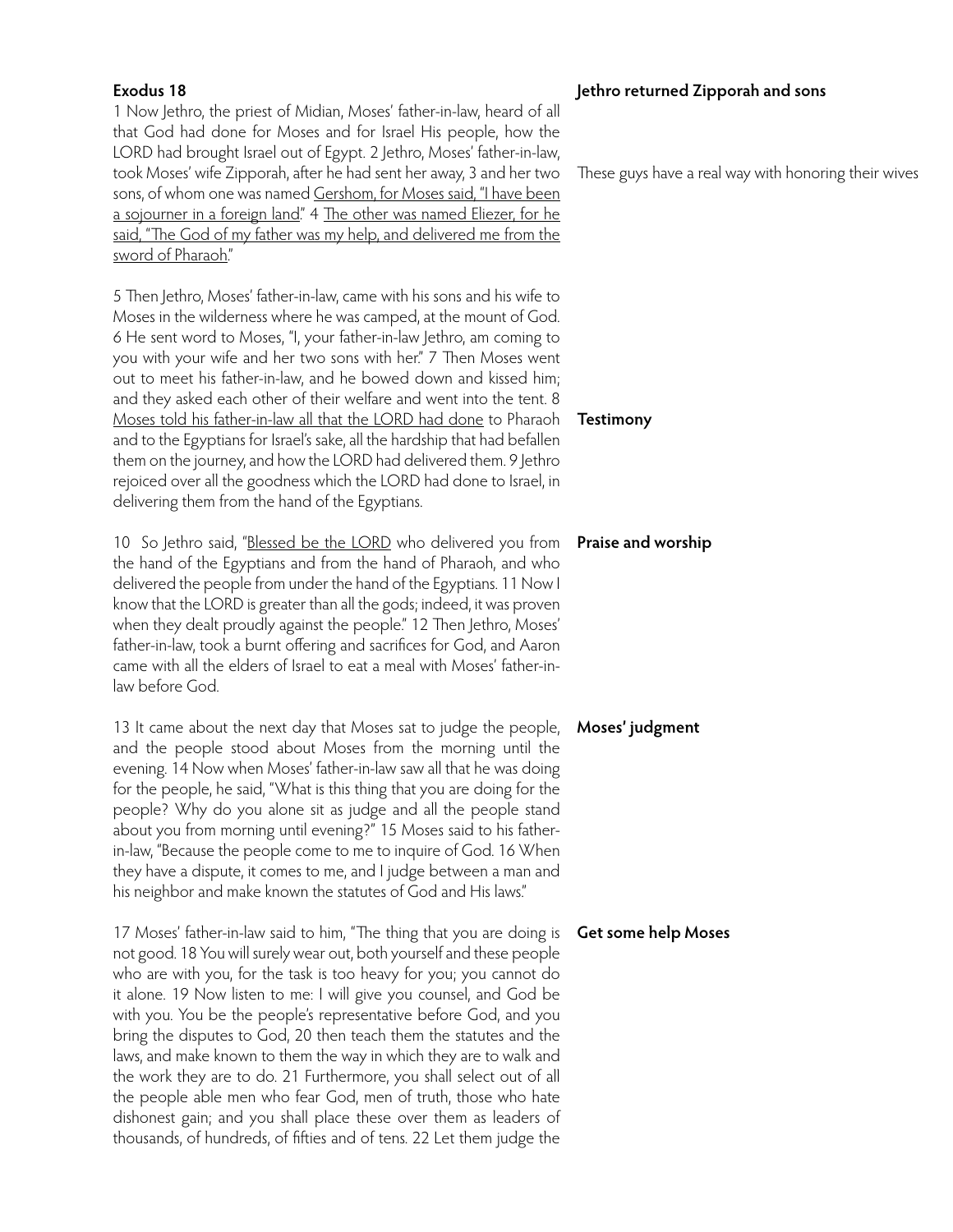people at all times; and let it be that every major dispute they will bring to you, but every minor dispute they themselves will judge. So it will be easier for you, and they will bear the burden with you. 23 If you do this thing and God so commands you, then you will be able to endure, and all these people also will go to their place in peace."

24 So Moses listened to his father-in-law and did all that he had said. 25 Moses chose able men out of all Israel and made them heads over the people, leaders of thousands, of hundreds, of fifties and of tens. 26 They judged the people at all times; the difficult dispute they would bring to Moses, but every minor dispute they themselves would judge. 27 Then Moses bade his father-in-law farewell, and he went his way into his own land.

## **Moses appointed leaders and sub leaders**

# **1 Corinthians 10**

1 For I do not want you to be unaware, brethren, that our fathers were all under the cloud and all passed through the sea; 2 and all were baptized into Moses in the cloud and in the sea; 3 and all ate the same spiritual food; 4 and all drank the same spiritual drink, for they were drinking from a spiritual rock which followed them; and the rock was Christ.

## **John 7**

37 Now on the last day, the great day of the feast, Jesus stood and cried out, saying, "If anyone is thirsty, let him come to Me and drink. 38 He who believes in Me, as the Scripture said, 'From his innermost being will flow rivers of living water.'" 39 But this He spoke of the Spirit, whom those who believed in Him were to receive; for the Spirit was not yet given, because Jesus was not yet glorified.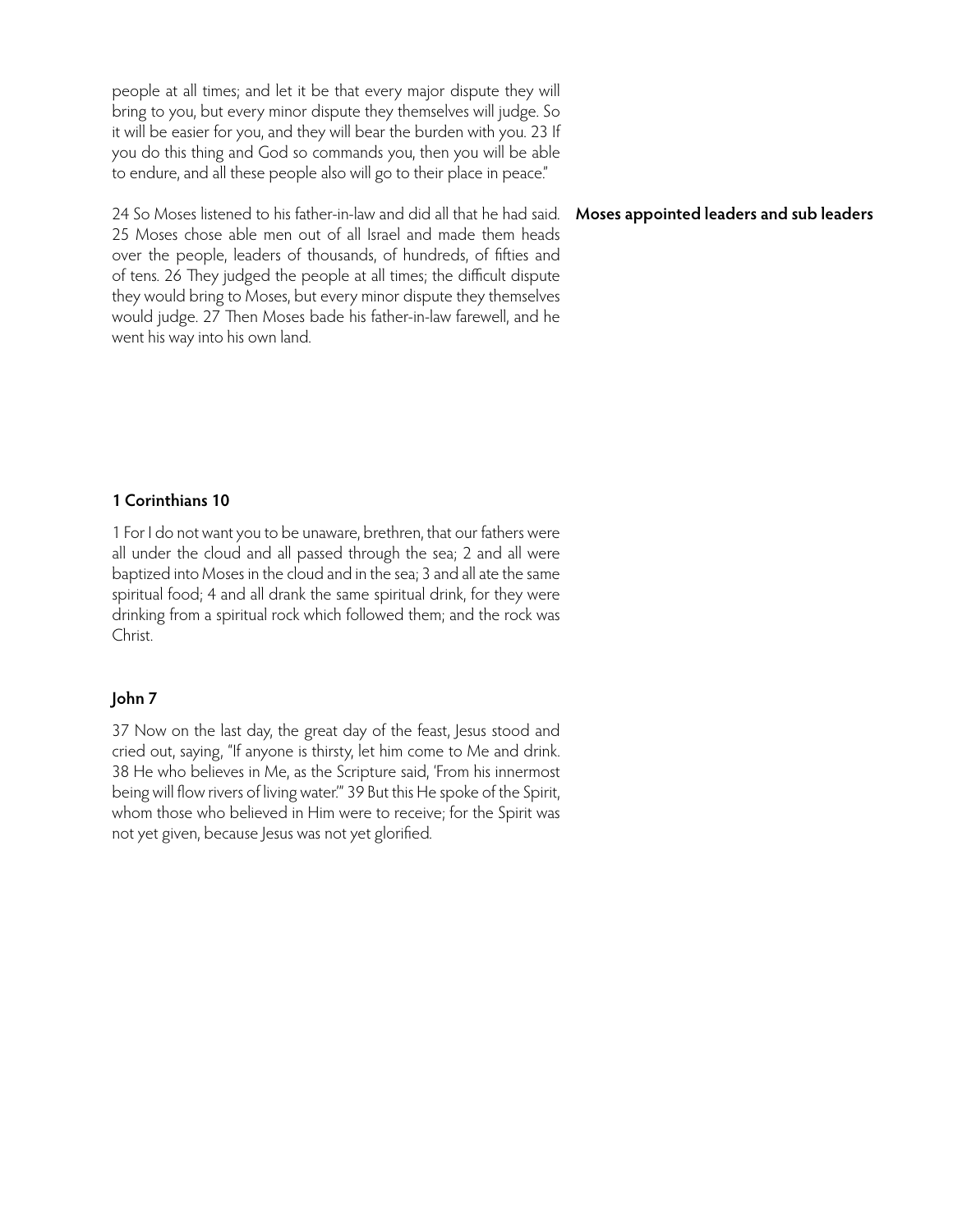13. Arrival at Sinai Exodus 19:1-25 Rekindle The Flame Ministries

# **Exodus 19**

1 In the third month after the sons of Israel had gone out of the land of Egypt, on that very day they came into the wilderness of Sinai. 2 When they set out from Rephidim, they came to the wilderness of Sinai and camped in the wilderness; and there Israel camped in front of the mountain. 3 Moses went up to God, and the LORD called to him from the mountain, saying, "Thus you shall say to the house of Jacob and tell the sons of Israel: 4 'You yourselves have seen what I did to the Egyptians, and how I bore you on eagles' wings, and brought you to Myself. 5 Now then, if you will indeed obey My voice and keep My covenant, then you shall be My own possession among all the peoples, for all the earth is Mine; 6 and you shall be to Me a kingdom of priests and a holy nation.' These are the words that you shall speak to the sons of Israel"

7 So Moses came and called the elders of the people, and set before them all these words which the LORD had commanded him. 8 All the people answered together and said, "All that the LORD has spoken we will do!" And Moses brought back the words of the people to the LORD. 9 The LORD said to Moses, "Behold, I will come to you in a thick cloud, so that the people may hear when I speak with you and may also believe in you forever." Then Moses told the words of the people to the LORD. 10 The LORD also said to Moses, "Go to the people and consecrate them today and tomorrow, and let them wash their garments; 11 and let them be ready for the third day, for on the third day the LORD will come down on Mount Sinai in the sight of all the people. 12 You shall set bounds for the people all around, saying, 'Beware that you do not go up on the mountain or touch the border of it; whoever touches the mountain shall surely be put to death. 13 No hand shall touch him, but he shall surely be stoned or shot through; whether beast or man, he shall not live.' When the ram's horn sounds a long blast, they shall come up to the mountain."

14 So Moses went down from the mountain to the people and consecrated the people, and they washed their garments. 15 He said to the people, "Be ready for the third day; do not go near a woman." 16 So it came about on the third day, when it was morning, that there were thunder and lightning flashes and a thick cloud upon the mountain and a very loud trumpet sound, so that all the people who were in the camp trembled. 17 And Moses brought the people out of the camp to meet God, and they stood at the foot of the mountain. 18 Now Mount Sinai was all in smoke because the LORD descended upon it in fire; and its smoke ascended like the smoke of a furnace, and the whole mountain quaked violently. 19 When the sound of the

## **90 days from Egypt arrive at Mount Sinai**

## **A messaage for the people**

if you obey and keep, then: you'll be My possession a kingdom of priests a holy nation

## **Unanimous agreement and pledge**

**Get ready for God's presence** Consecrate yourselves

# **The collision of God's holiness and their sin blocks them from the mountain**

Jesus went in to the holiest for us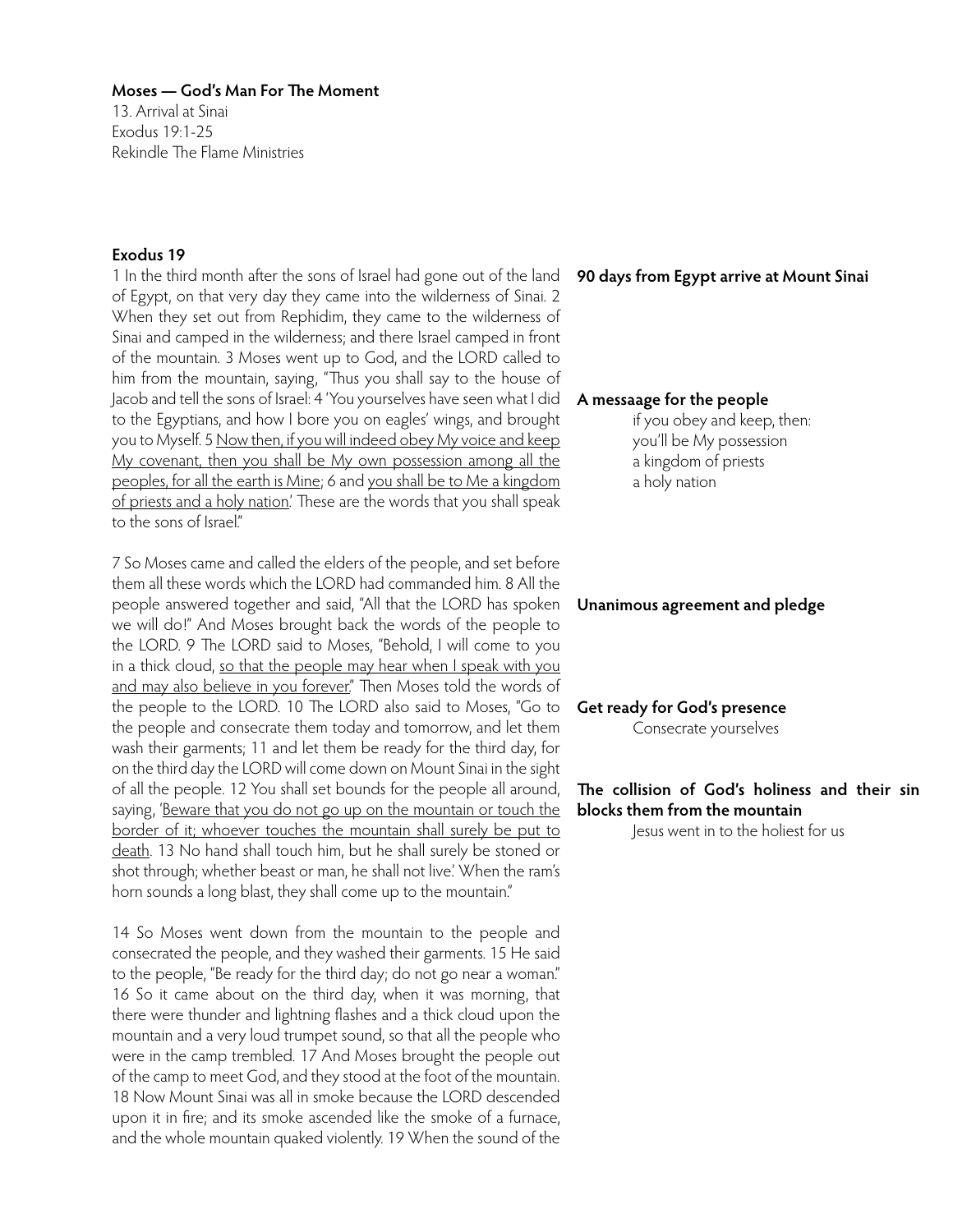trumpet grew louder and louder, Moses spoke and God answered him with thunder. 20 The LORD came down on Mount Sinai, to the top of the mountain; and the LORD called Moses to the top of the mountain, and Moses went up. 21 Then the LORD spoke to Moses, "Go down, warn the people, so that they do not break through to the LORD to gaze, and many of them perish. 22 Also let the priests who come near to the LORD consecrate themselves, or else the LORD will break out against them." 23 Moses said to the LORD, "The people cannot come up to Mount Sinai, for You warned us, saying, 'Set bounds about the mountain and consecrate it.'"

24 Then the LORD said to him, "Go down and come up again, you and Aaron with you; but do not let the priests and the people break through to come up to the LORD, or He will break forth upon them." 25 So Moses went down to the people and told them.

# **Exodus 20:1 - 23:19 The Law**

10 Commandments permanent fulfilled in Jesus bring us to Christ

Laws of Life

 healthy clean good relationships morality

# **The Lord descended!**

**Don't approach the mountain**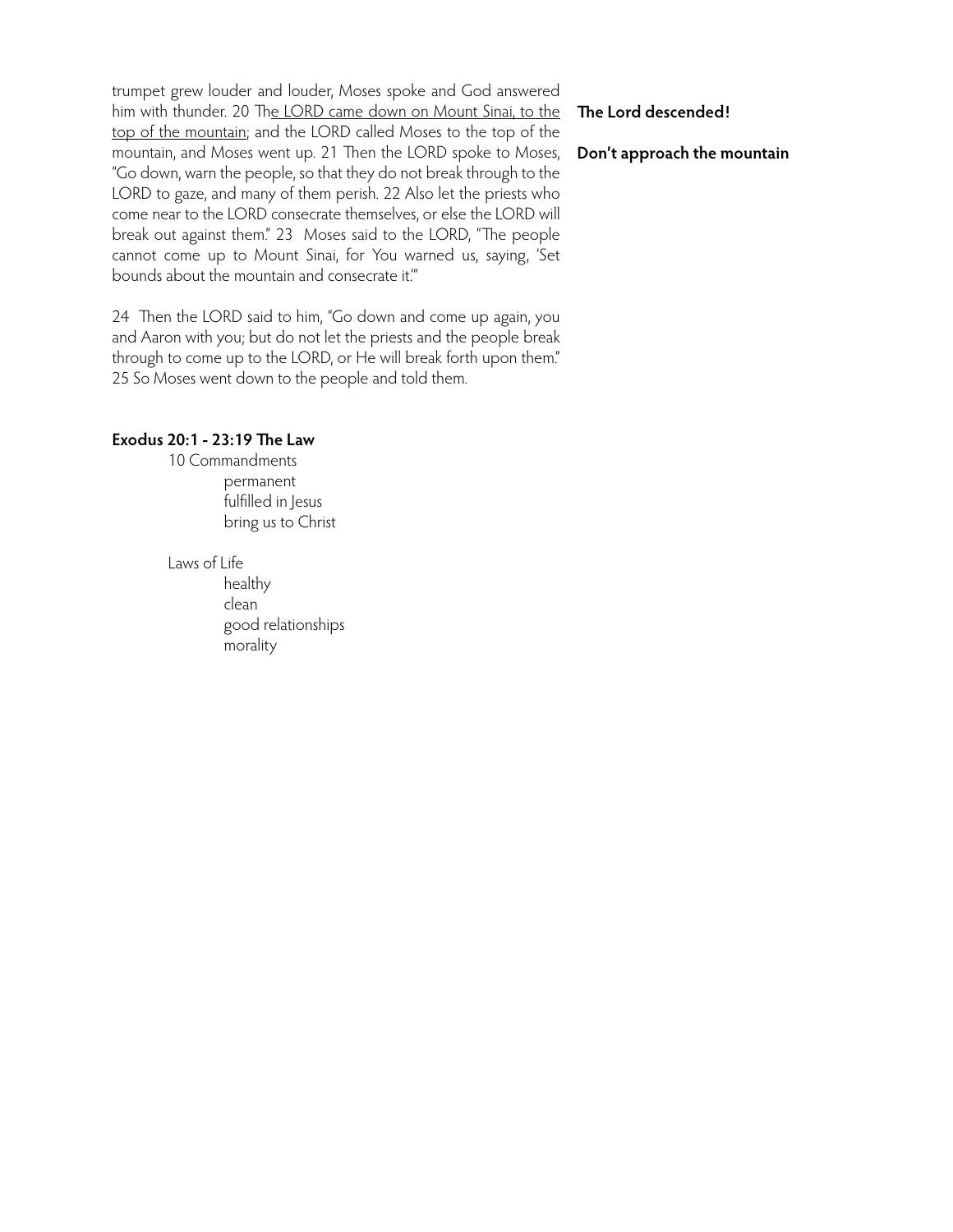14. Presence, Promise, Policy Exodus 23:20 - 24:18 Rekindle The Flame Ministries

# **Exodus 23**

20 Behold, I am going to send an angel before you to guard you along the way and to bring you into the place which I have prepared. 21 Be on your guard before him and obey his voice; do not be rebellious toward him, for he will not pardon your transgression, since My name is in him. 22 But if you truly obey his voice and do all that I say, then I will be an enemy to your enemies and an adversary to your adversaries. 23 For My angel will go before you and bring you in to the land of the Amorites, the Hittites, the Perizzites, the Canaanites, the Hivites and the Jebusites; and I will completely destroy them. 24 You shall not worship their gods, nor serve them, nor do according to their deeds; but you shall utterly overthrow them and break their sacred pillars in pieces. 25 But you shall serve the LORD your God, and He will bless your bread and your water; and **Lwill remove sickness from** your midst. 26 There shall be no one miscarrying or barren in your land; I will fulfill the number of your days. 27 I will send My terror ahead of you, and throw into confusion all the people among whom you come, and I will make all your enemies turn their backs to you. 28 I will send hornets ahead of you so that they will drive out the Hivites, the Canaanites, and the Hittites before you.

29 I will not drive them out before you in a single year, that the land may not become desolate and the beasts of the field become too numerous for you. 30 <u>I will drive them out before you little by little</u>, until you become fruitful and take possession of the land. 31 I will fix your boundary from the Red Sea to the sea of the Philistines, and from the wilderness to the River Euphrates; for I will deliver the inhabitants of the land into your hand, and you will drive them out before you. 32 You shall make no covenant with them or with their gods. 33 They shall not live in your land, because they will make you sin against Me; for if you serve their gods, it will surely be a snare to you."

# **Exodus 24**

1 Then He said to Moses, "Come up to the LORD, you and Aaron, Nadab and Abihu and seventy of the elders of Israel, and you shall worship at a distance. 2 Moses alone, however, shall come near to the LORD, but they shall not come near, nor shall the people come up with him." 3 Then Moses came and recounted to the people all the words of the LORD and all the ordinances; and all the people answered with one voice and said, "All the words which the LORD has spoken we will do!"

# **Promise**

**Policy**

4 Moses wrote down all the words of the LORD. Then he arose early in the morning, and built an altar at the foot of the mountain with twelve

**People promise obedience**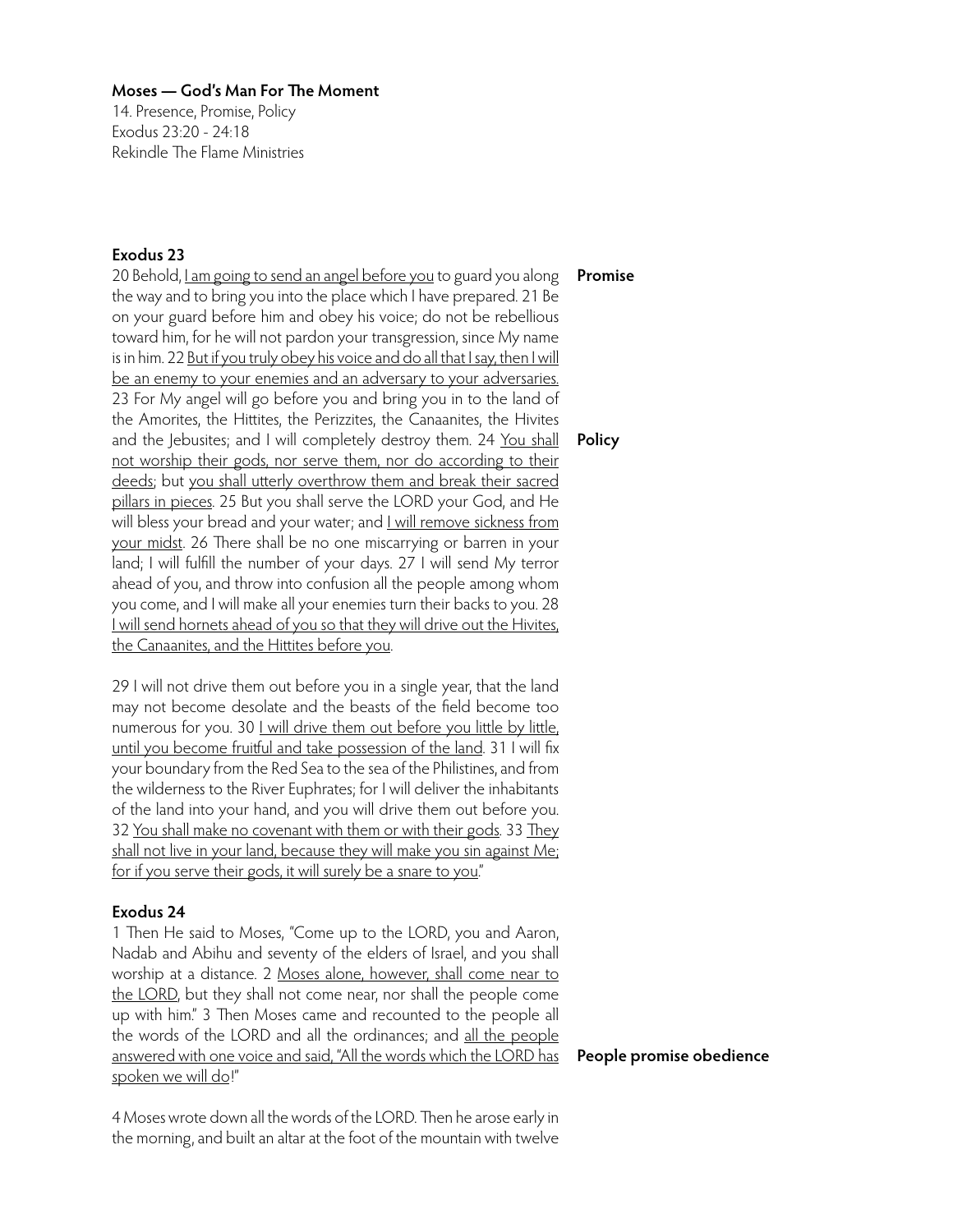pillars for the twelve tribes of Israel. 5 He sent young men of the sons of Israel, and they offered burnt offerings and sacrificed young bulls as peace offerings to the LORD. 6 Moses took half of the blood and put it in basins, and the other half of the blood he sprinkled on the altar. 7 Then he took the book of the covenant and read it in the hearing of the people; and they said, "All that the LORD has spoken we will do, and we will be obedient!" 8 So Moses took the blood and sprinkled it on the people, and said, "Behold the blood of the covenant, which the LORD has made with you in accordance with all these words."

9 Then Moses went up with Aaron, Nadab and Abihu, and seventy of the elders of Israel, 10 and they saw the God of Israel; and under His feet there appeared to be a pavement of sapphire, as clear as the sky itself. 11 Yet He did not stretch out His hand against the nobles of the sons of Israel; and they saw God, and they ate and drank. 12 Now the LORD said to Moses, "Come up to Me on the mountain and remain there, and I will give you the stone tablets with the law and the commandment which I have written for their instruction." 13 So Moses arose with Joshua his servant, and Moses went up to the mountain of God. 14 But to the elders he said, "Wait here for us until we return to you. And behold, Aaron and Hur are with you; whoever has a legal matter, let him approach them."

15 Then Moses went up to the mountain, and the cloud covered the mountain. 16 The glory of the LORD rested on Mount Sinai, and the cloud covered it for six days; and on the seventh day He called to Moses from the midst of the cloud. 17 And to the eyes of the sons of Israel the appearance of the glory of the LORD was like a consuming fire on the mountain top. 18 Moses entered the midst of the cloud as he went up to the mountain; and Moses was on the mountain forty **Moses on the mountain 40 days**days and forty nights.

# **Exodus 25:1 - 31:11 Tabernacle Construction**

# **The people promise obedience**

## **Sprinkled blood ratified the covenant**

## **The glory of the Lord**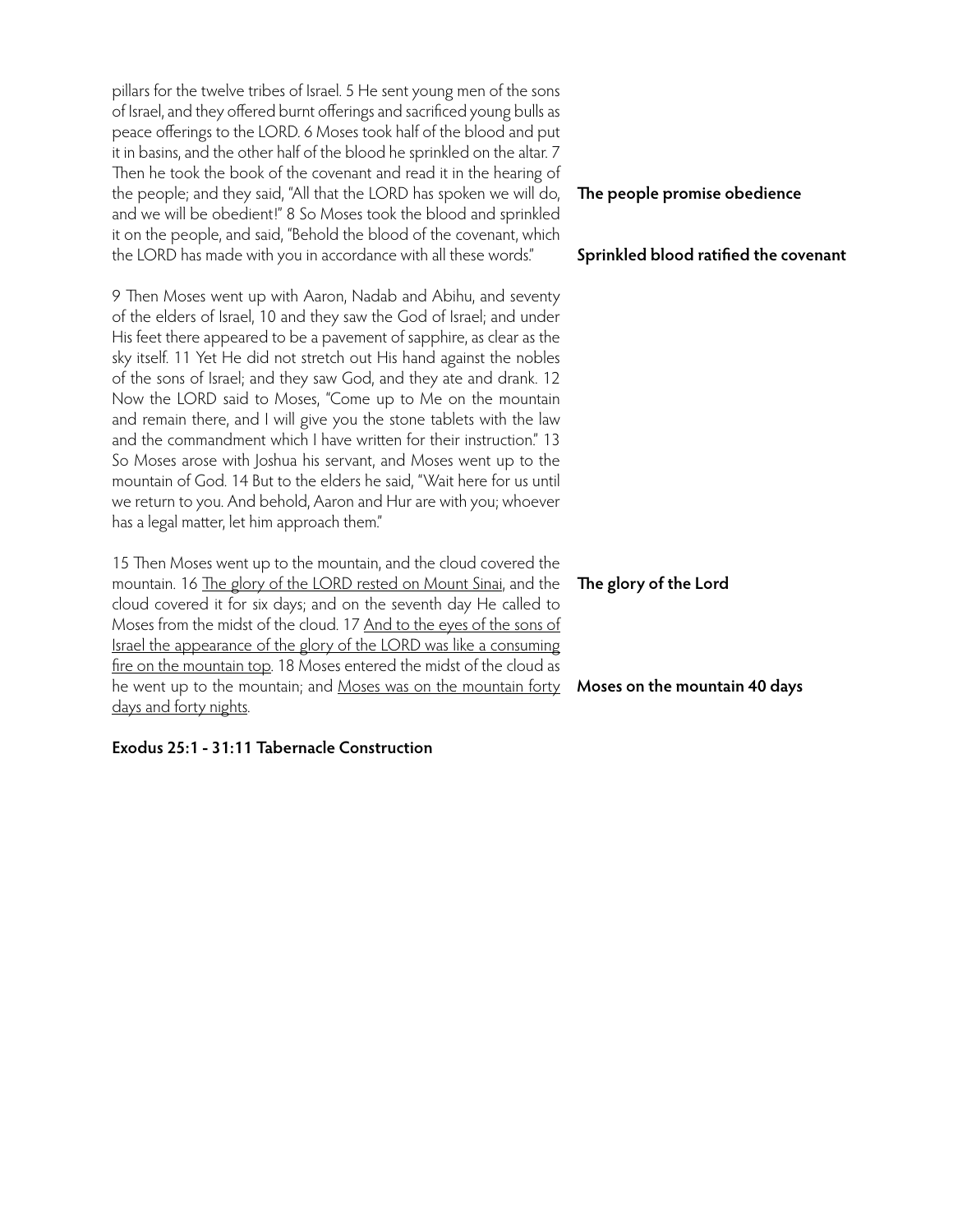15. Profane Worship Exodus 31:12 - 32:35 Rekindle The Flame Ministries

# **Exodus 31**

12 The LORD spoke to Moses, saying, 13 "But as for you, speak to the sons of Israel, saying, 'You shall surely observe My sabbaths; for this is a sign between Me and you throughout your generations, that you may know that I am the LORD who sanctifies you. 14 Therefore you are to observe the sabbath, for it is holy to you. Everyone who profanes it shall surely be put to death; for whoever does any work on it, that person shall be cut off from among his people. 15 For six days work may be done, but on the seventh day there is a sabbath of complete rest, holy to the LORD; whoever does any work on the sabbath day shall surely be put to death. 16 So the sons of Israel shall observe the sabbath, to celebrate the sabbath throughout their generations as a perpetual covenant.' 17 It is a sign between Me and the sons of Israel forever; for in six days the LORD made heaven and earth, but on the seventh day He ceased from labor, and was refreshed." 18 When He had finished speaking with him upon Mount Sinai, He gave Moses the two tablets of the testimony, tablets of stone, written by the finger of God.

## **Exodus 32**

1 Now when the people saw that Moses delayed to come down from the mountain, the people assembled about Aaron and said to him, "Come, make us a god who will go before us; as for this Moses, the man who brought us up from the land of Egypt, we do not know what has become of him." 2 Aaron said to them, "Tear off the gold rings which are in the ears of your wives, your sons, and your daughters, and bring them to me." 3 Then all the people tore off the gold rings which were in their ears and brought them to Aaron. 4 He took this from their hand, and fashioned it with a graving tool and made it into a molten calf; and they said, "This is your god, O Israel, who brought you up from the land of Egypt." 5 Now when Aaron saw this, he built an altar before it; and Aaron made a proclamation and said, "Tomorrow shall be a feast to the LORD."

6 So the next day they rose early and offered burnt offerings, and brought peace offerings; and the people sat down to eat and to drink, and rose up to play. 7 Then the LORD spoke to Moses, "Go down at once, for your people, whom you brought up from the land of Egypt, have corrupted themselves. 8 They have quickly turned aside from the way which I commanded them. They have made for themselves a molten calf, and have worshiped it and have sacrificed to it and said, 'This is your god, O Israel, who brought you up from the land of Egypt!'"

## **Isaiah 58**

13 If because of the sabbath, you turn your foot From doing your own pleasure on My holy day, And call the sabbath a delight, the holy day of the LORD honorable, And honor it, desisting from your own ways, From seeking your own pleasure And speaking your own word, 14 Then you will take delight in the LORD, And I will make you ride on the heights of the earth; And I will feed you with the heritage of Jacob your father, For the mouth of the LORD has spoken."

#### **Make us a god**

## **Golden calf**

#### **A feast to the Lord**

## **Sat down to eat and drink, rose up to play**

**This is your god**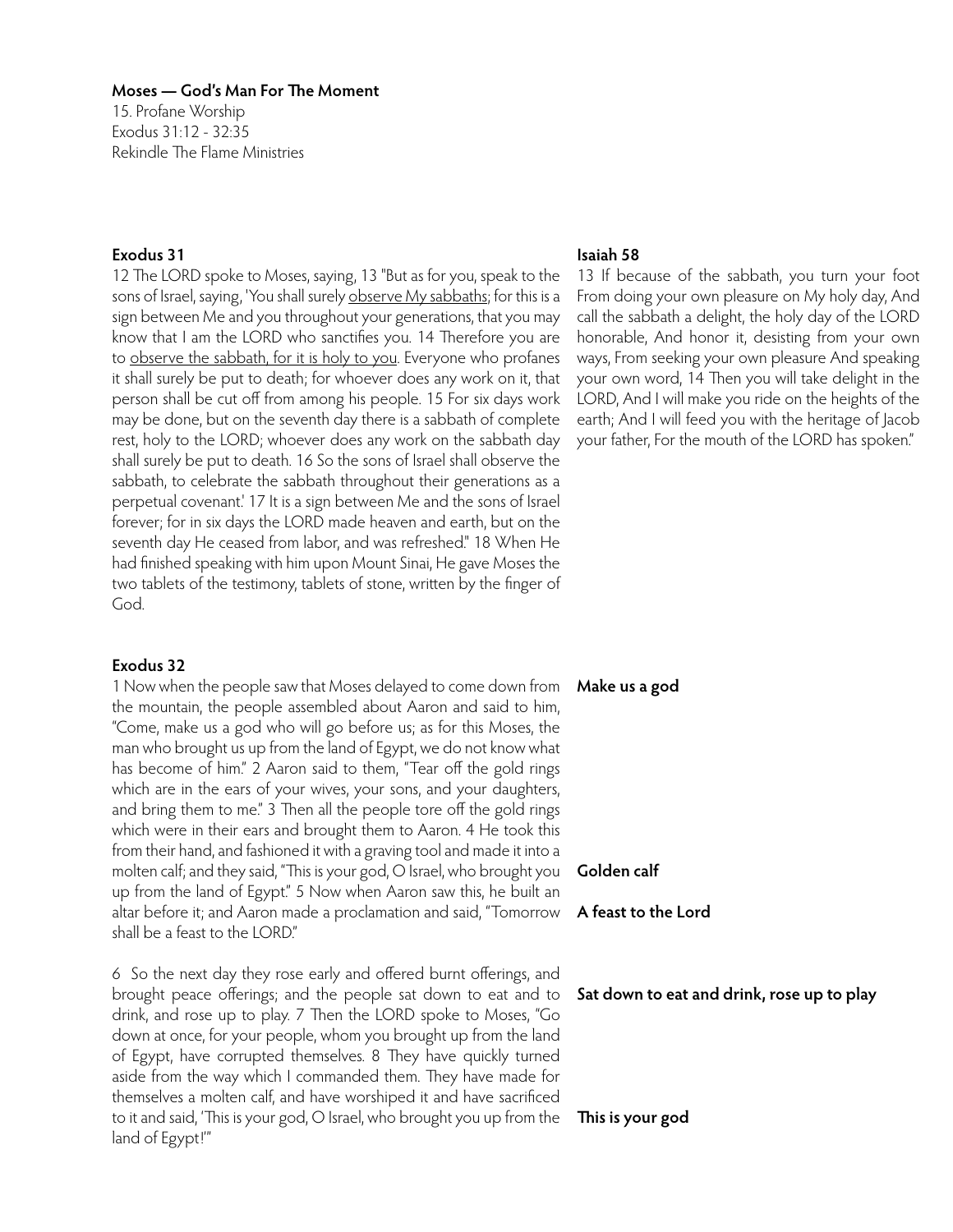9 The LORD said to Moses, "I have seen this people, and behold, they are an obstinate people. 10 Now then let Me alone, that My anger may burn against them and that I may destroy them; and I will make of you a great nation." 11 Then Moses entreated the LORD his God, and said, "O LORD, why does Your anger burn against Your people whom You have brought out from the land of Egypt with great power and with a mighty hand? 12 Why should the Egyptians speak, saying, 'With evil intent He brought them out to kill them in the mountains and to destroy them from the face of the earth'? Turn from Your burning anger and change Your mind about doing harm to Your people. 13 Remember Abraham, Isaac, and Israel, Your servants to whom You swore by Yourself, and said to them, 'I will multiply your descendants as the stars of the heavens, and all this land of which I have spoken I will give to your descendants, and they shall inherit it forever.'"

14 So the LORD changed His mind about the harm which He said He would do to His people. 15 Then Moses turned and went down from the mountain with the two tablets of the testimony in his hand, tablets which were written on both sides; they were written on one side and the other. 16 The tablets were God's work, and the writing was God's writing engraved on the tablets. 17 Now when Joshua heard the sound of the people as they shouted, he said to Moses, "There is a sound of war in the camp." 18 But he said, "It is not the sound of the cry of triumph, Nor is it the sound of the cry of defeat; but the sound of singing I hear."

19 It came about, as soon as Moses came near the camp, that he saw the calf and the dancing; and Moses' anger burned, and he threw the tablets from his hands and shattered them at the foot of the mountain. 20 He took the calf which they had made and burned it with fire, and ground it to powder, and scattered it over the surface of the water and made the sons of Israel drink it. 21 Then Moses said to Aaron, "What did this people do to you, that you have brought such great sin upon them?" 22 Aaron said, "Do not let the anger of my lord burn; you know the people yourself, that they are prone to evil. 23 For they said to me, 'Make a god for us who will go before us; for this Moses, the man who brought us up from the land of Egypt, we do not know what has become of him.' 24 I said to them, 'Whoever has any gold, let them tear it off. So they gave it to me, and I threw it into the fire, and out came this calf."

25 Now when Moses saw that the people were out of control — for Aaron had let them get out of control to be a derision among their enemies — 26 then Moses stood in the gate of the camp, and said, "Whoever is for the LORD, come to me!" And all the sons of Levi gathered together to him. 27 He said to them, "Thus says the LORD, the God of Israel, 'Every man of you put his sword upon his thigh, and go back and forth from gate to gate in the camp, and kill every man his brother, and every man his friend, and every man his neighbor.'" 28 So the sons of Levi did as Moses instructed, and about three thousand men of the people fell that day.

## **Moses the intercessor**

## **He shattered the tablets**

## **Made them drink the gold**

# **Kill each other**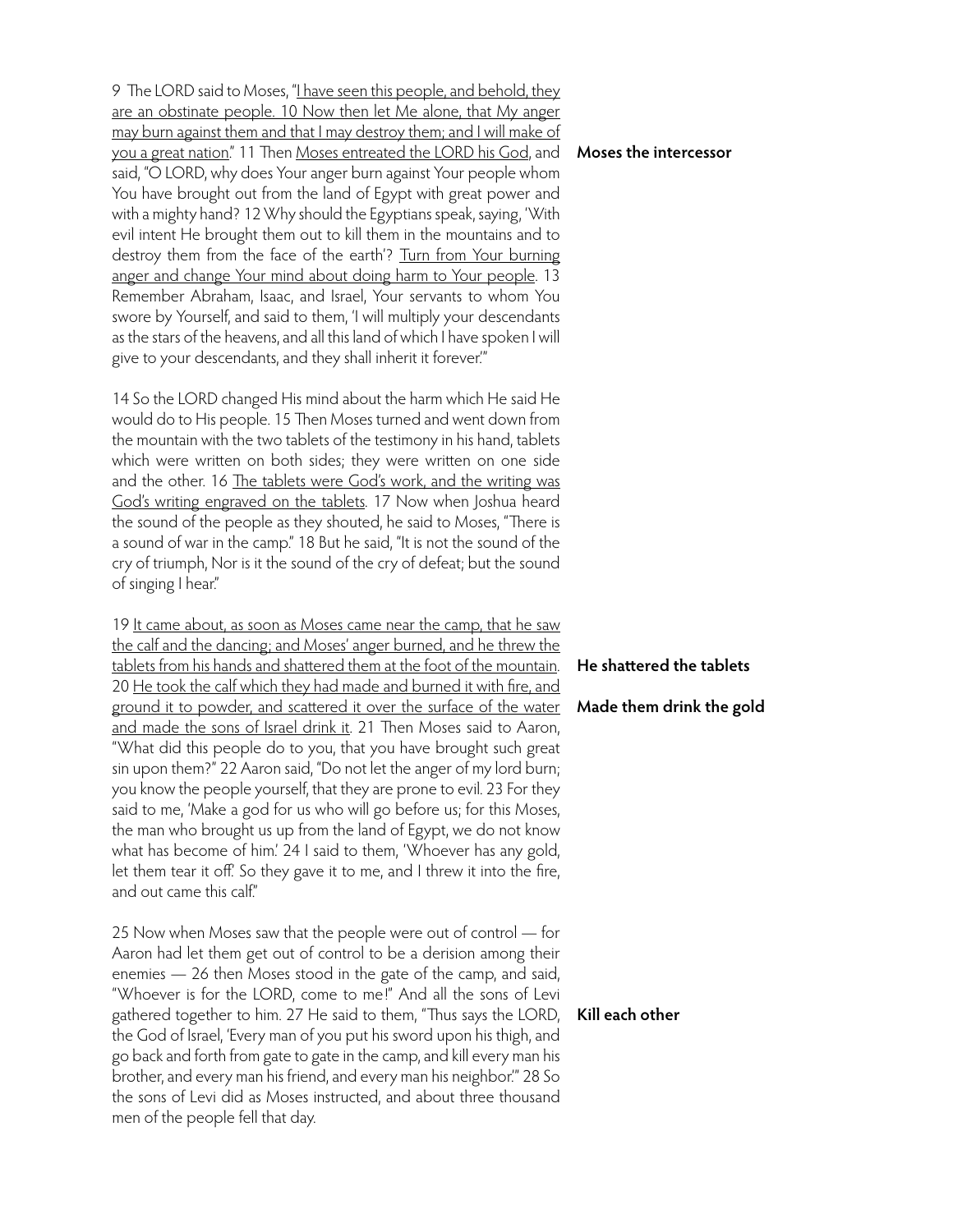29 Then Moses said, "Dedicate yourselves today to the LORD — for every man has been against his son and against his brother — in order that He may bestow a blessing upon you today."

30 On the next day Moses said to the people, "You yourselves have committed a great sin; and now I am going up to the LORD, perhaps I can make atonement for your sin." 31 Then Moses returned to the LORD, and said, "Alas, this people has committed a great sin, and they have made a god of gold for themselves. 32 But now, if You will, forgive their sin — and if not, please blot me out from Your book which You have written!" 33 The LORD said to Moses, "Whoever has sinned against Me, I will blot him out of My book. 34 But go now, lead the people where I told you. Behold, My angel shall go before you; **Move on out now**nevertheless in the day when I punish, I will punish them for their sin." 35 Then the LORD smote the people, because of what they did with the calf which Aaron had made.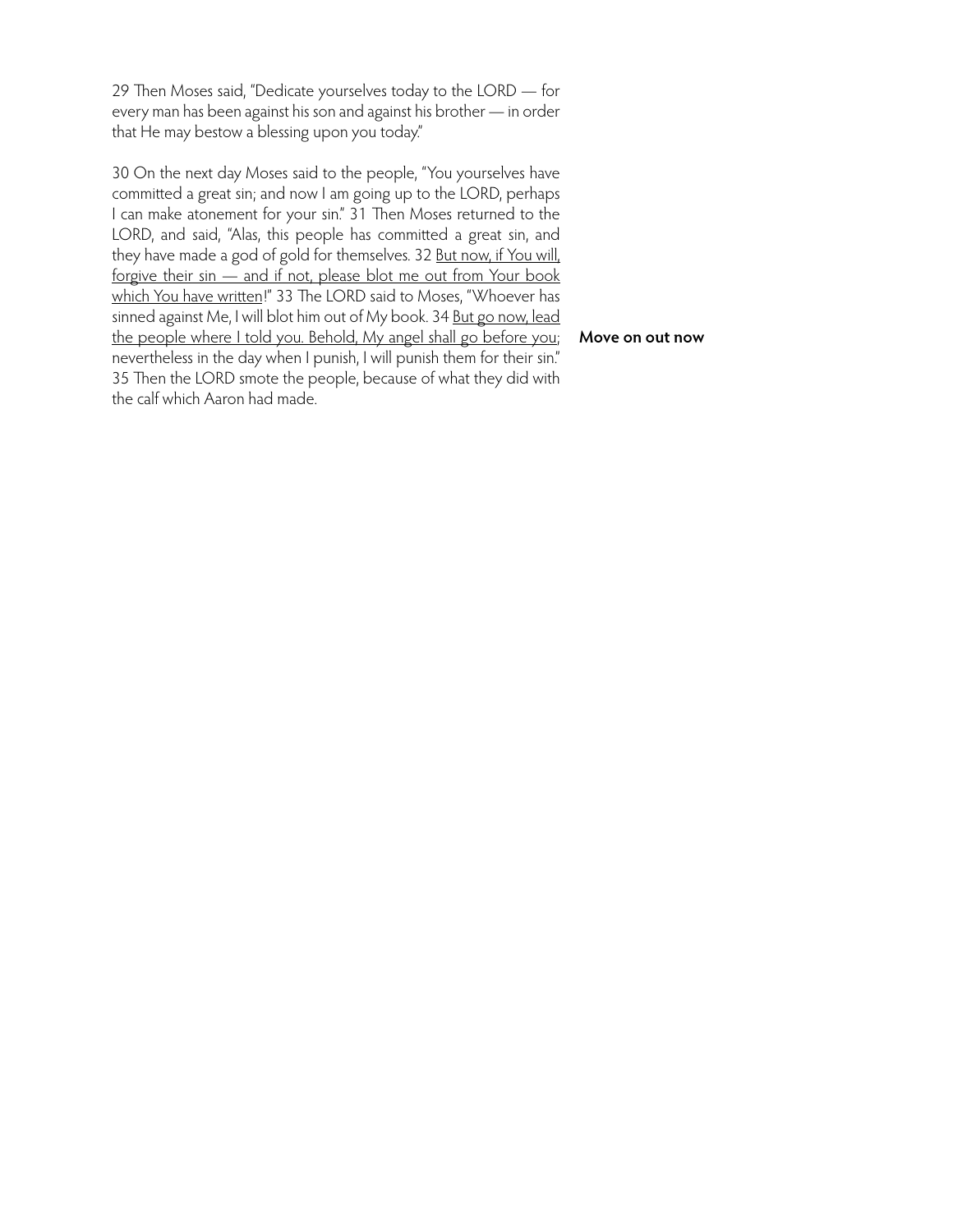16. God's Forgiveness Exodus 32:31-35; 33:1-23 Rekindle The Flame Ministries

# **Exodus 32**

31 Then Moses returned to the LORD, and said, "Alas, this people has committed a great sin, and they have made a god of gold for themselves. 32 But now, if You will, forgive their sin — and if not, please blot me out from Your book which You have written!" 33 The LORD said to Moses, "Whoever has sinned against Me, I will blot him out of My book. 34 But go now, lead the people where I told you. Behold, My angel shall go before you; nevertheless in the day when I punish, I will punish them for their sin." 35 Then the LORD smote the people, because of what they did with the calf which Aaron had made.

## **Exodus 33**

1 Then the LORD spoke to Moses, "Depart, go up from here, you and the people whom you have brought up from the land of Egypt, to the land of which I swore to Abraham, Isaac, and Jacob, saying, 'To your descendants I will give it.' 2 I will send an angel before you and I will drive out the Canaanite, the Amorite, the Hittite, the Perizzite, the Hivite and the Jebusite. 3 Go up to a land flowing with milk and honey; for I will not go up in your midst, because you are an obstinate people, and I might destroy you on the way."

4 When the people heard this sad word, they went into mourning, and none of them put on his ornaments. 5 For the LORD had said to Moses, "Say to the sons of Israel, 'You are an obstinate people; should I go up in your midst for one moment, I would destroy you. Now therefore, put off your ornaments from you, that I may know what I shall do with you.'" 6 So the sons of Israel stripped themselves of their ornaments, from Mount Horeb onward.

7 Now Moses used to take the tent and pitch it outside the camp, a good distance from the camp, and he called it the tent of meeting. And everyone who sought the LORD would go out to the tent of meeting which was outside the camp. 8 And it came about, whenever Moses went out to the tent, that all the people would arise and stand, each at the entrance of his tent, and gaze after Moses until he entered the tent. 9 Whenever Moses entered the tent, the pillar of cloud would descend and stand at the entrance of the tent; and the LORD would speak with Moses. 10 When all the people saw the pillar of cloud standing at the entrance of the tent, all the people would arise and worship, each at the entrance of his tent. 11 Thus the LORD used to speak to Moses face to face, just as a man speaks to his friend. When Moses returned to the camp, his servant Joshua, the son of Nun, a young man, would not depart from the tent.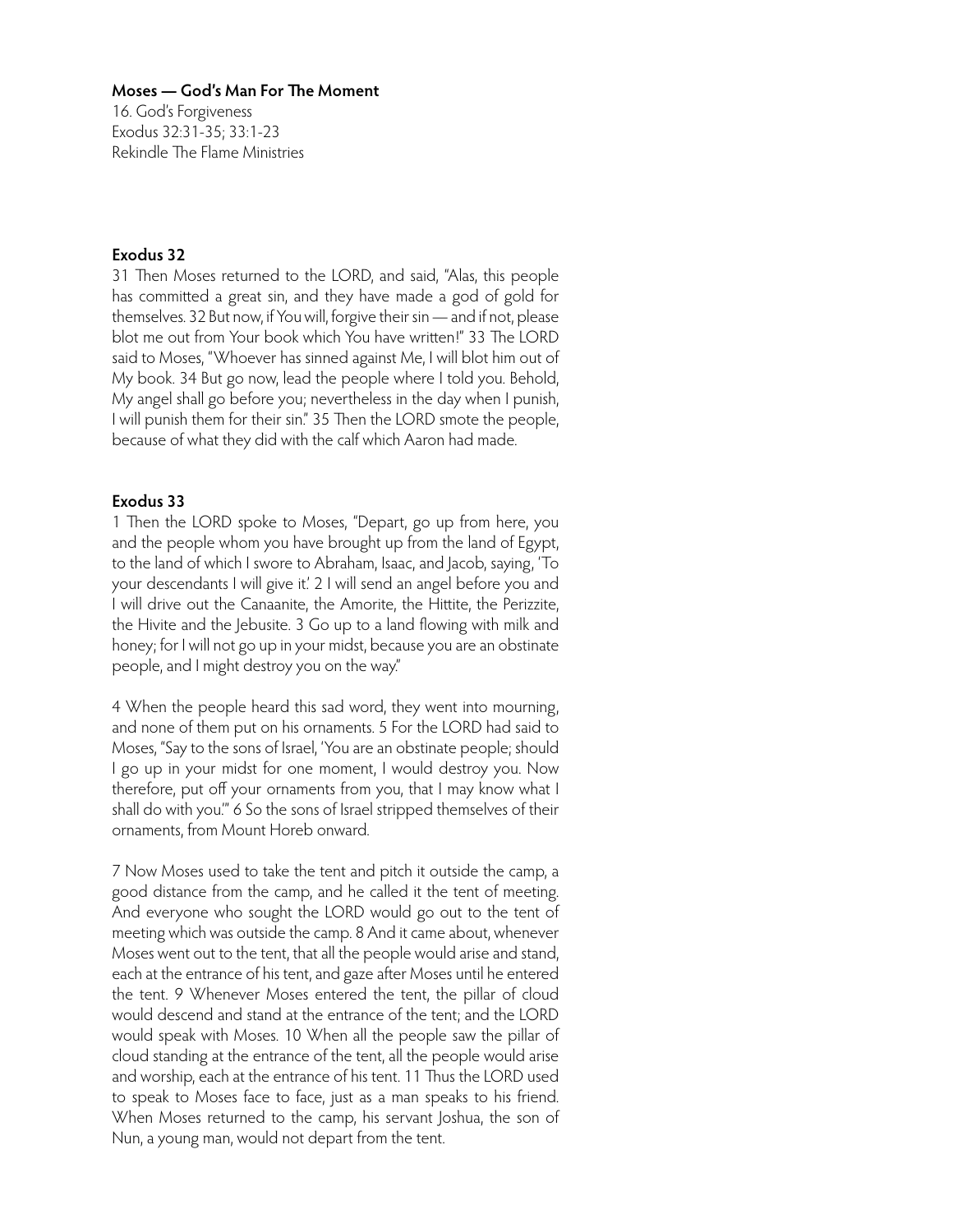12 Then Moses said to the LORD, "See, You say to me, 'Bring up this people!' But You Yourself have not let me know whom You will send with me. Moreover, You have said, 'I have known you by name, and you have also found favor in My sight.' 13 Now therefore, I pray You, if I have found favor in Your sight, let me know Your ways that I may know You, so that I may find favor in Your sight. Consider too, that this nation is Your people." 14 And He said, "My presence shall go with you, and I will give you rest." 15 Then he said to Him, "If Your presence does not go with us, do not lead us up from here. 16 For how then can it be known that I have found favor in Your sight, I and Your people? Is it not by Your going with us, so that we, I and Your people, may be distinguished from all the other people who are upon the face of the earth?" 17 The LORD said to Moses, "I will also do this thing of which you have spoken; for you have found favor in My sight and I have known you by name." 18 Then Moses said, "I pray You, show me Your glory!" 19 And He said, "I Myself will make all My goodness pass before you, and will proclaim the name of the LORD before you; and I will be gracious to whom I will be gracious, and will show compassion on whom I will show compassion." 20 But He said, "You cannot see My face, for no man can see Me and live!" 21 Then the LORD said, "Behold, there is a place by Me, and you shall stand there on the rock; 22 and it will come about, while My glory is passing by, that I will put you in the cleft of the rock and cover you with My hand until I have passed by. 23Then I will take My hand away and you shall see My back, but My face shall not be seen."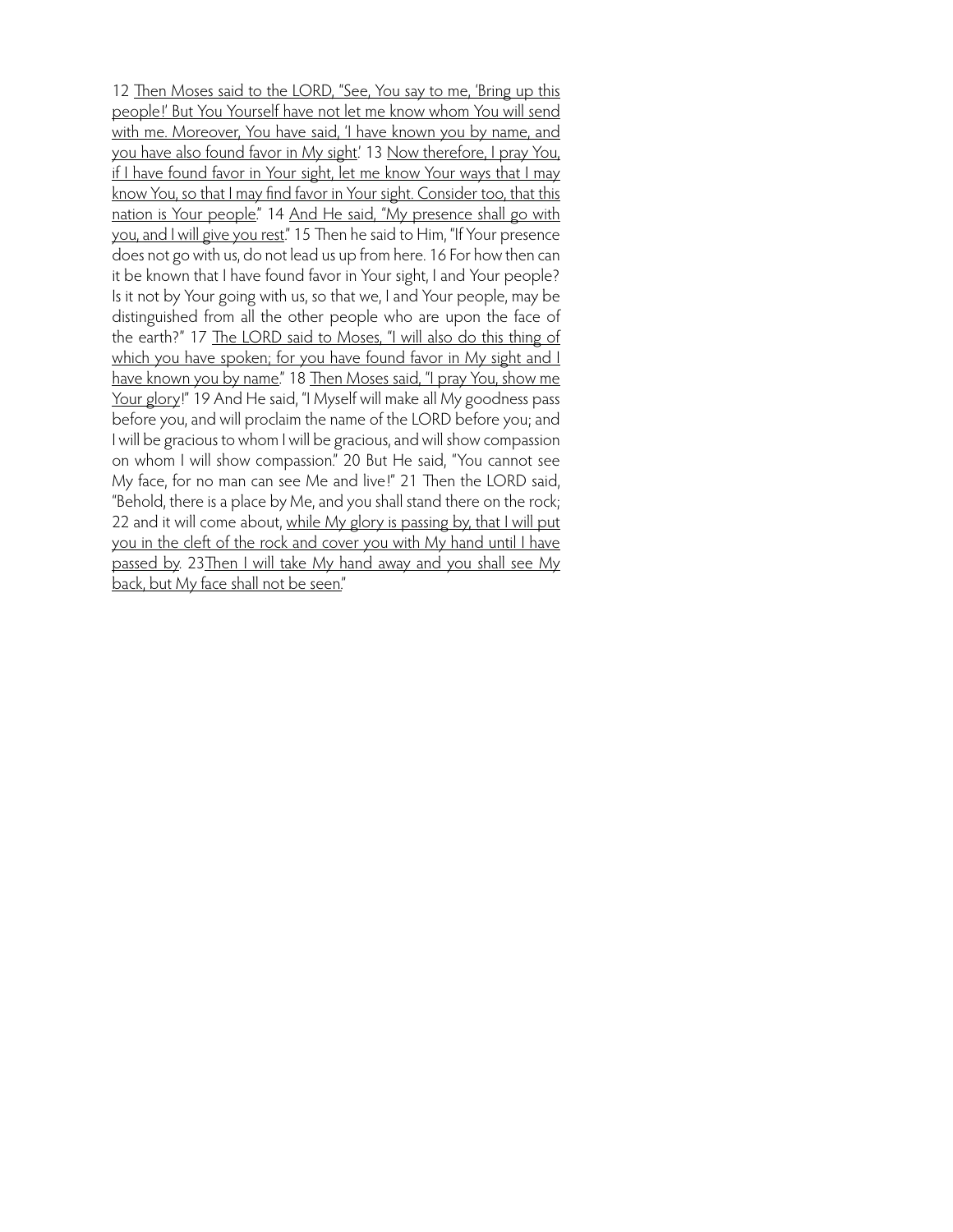17. God's Leading and Instruction Exodus 34:1-35 Rekindle The Flame Ministries

## **Exodus 34**

1 Now the LORD said to Moses, "Cut out for yourself two stone tablets like the former ones, and I will write on the tablets the words that were on the former tablets which you shattered. 2 So be ready by morning, and come up in the morning to Mount Sinai, and present yourself there to Me on the top of the mountain. 3 No man is to come up with you, nor let any man be seen anywhere on the mountain; even the flocks and the herds may not graze in front of that mountain."

4 So he cut out two stone tablets like the former ones, and Moses rose up early in the morning and went up to Mount Sinai, as the LORD had commanded him, and he took two stone tablets in his hand. 5 The LORD descended in the cloud and stood there with him as he called upon the name of the LORD. 6 Then the LORD passed by in front of him and proclaimed, "The LORD, the LORD God, compassionate and gracious, slow to anger, and abounding in lovingkindness and truth; 7 who keeps lovingkindness for thousands, who forgives iniquity, transgression and sin; yet He will by no means leave the guilty unpunished, visiting the iniquity of fathers on the children and on the grandchildren to the third and fourth generations."

8 Moses made haste to bow low toward the earth and worship. 9 He said, "If now I have found favor in Your sight, O Lord, I pray, let the Lord go along in our midst, even though the people are so obstinate, and pardon our iniquity and our sin, and take us as Your own possession." 10 Then God said, "Behold, I am going to make a covenant. Before all your people I will perform miracles which have not been produced in all the earth nor among any of the nations; and all the people among whom you live will see the working of the LORD, for it is a fearful thing that I am going to perform with you. 11 Be sure to observe what I am commanding you this day: behold, I am going to drive out the Amorite before you, and the Canaanite, the Hittite, the Perizzite, the Hivite and the Jebusite. 12 Watch yourself that you make no covenant with the inhabitants of the land into which you are going, or it will become a snare in your midst. 13 But rather, you are to tear down their altars and smash their sacred pillars and cut down their Asherim 14 — for you shall not worship any other god, for the LORD, whose name is Jealous, is a jealous God — 15 otherwise you might make a covenant with the inhabitants of the land and they would play the harlot with their gods and sacrifice to their gods, and someone might invite you to eat of his sacrifice, 16 and you might take some of his daughters for your sons, and his daughters might play the harlot with their gods and cause your sons also to play the harlot with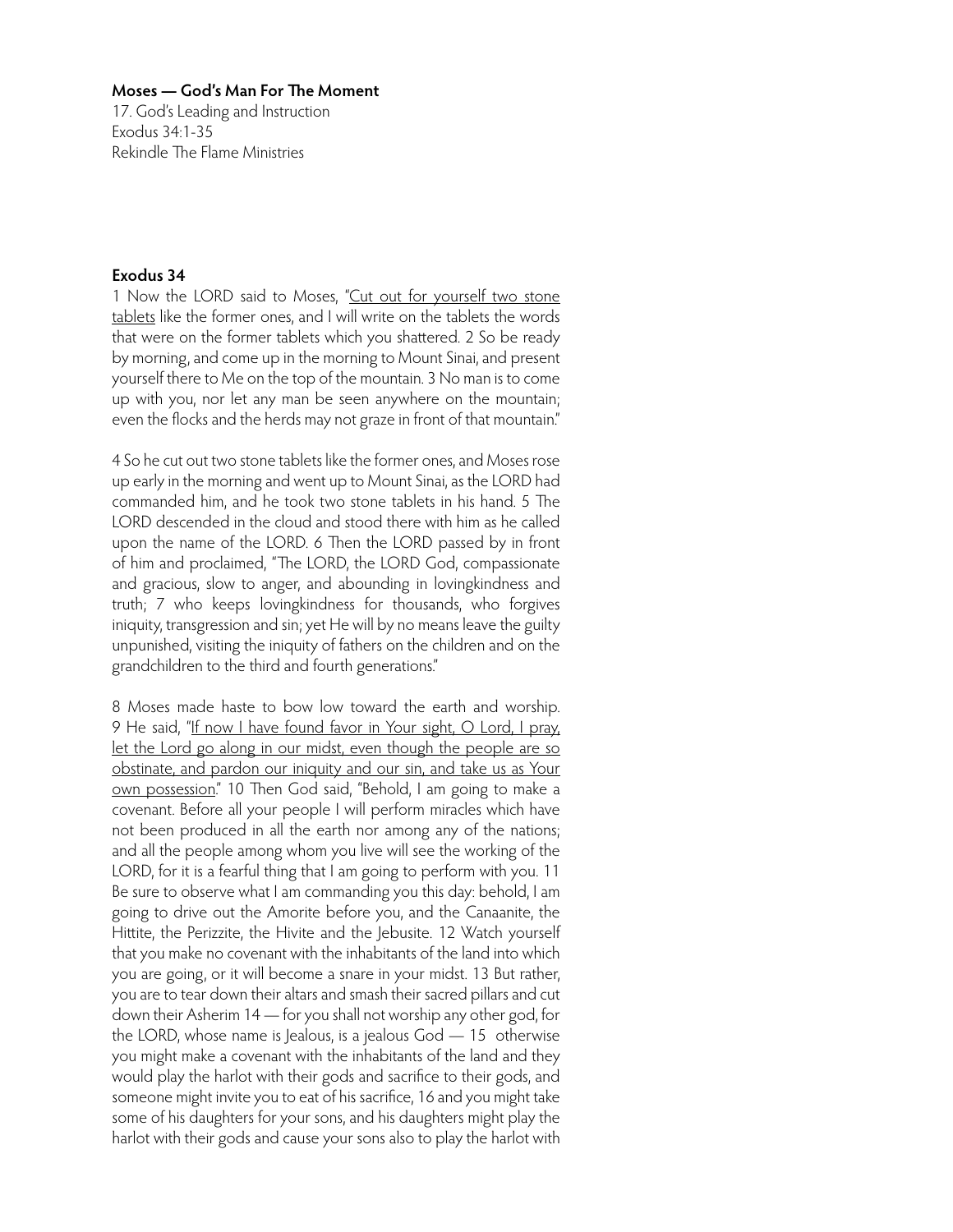their gods. 17 You shall make for yourself no molten gods. 18 You shall observe the Feast of Unleavened Bread. For seven days you are to eat unleavened bread, as I commanded you, at the appointed time in the month of Abib, for in the month of Abib you came out of Egypt. 19 The first offspring from every womb belongs to Me, and all your male livestock, the first offspring from cattle and sheep. 20 You shall redeem with a lamb the first offspring from a donkey; and if you do not redeem it, then you shall break its neck. You shall redeem all the firstborn of your sons. None shall appear before Me empty-handed. 21 You shall work six days, but on the seventh day you shall rest; even during plowing time and harvest you shall rest.

22 You shall celebrate the Feast of Weeks, that is, the first fruits of the wheat harvest, and the Feast of Ingathering at the turn of the year. 23 Three times a year all your males are to appear before the Lord GOD, the God of Israel. 24 For I will drive out nations before you and enlarge your borders, and no man shall covet your land when you go up three times a year to appear before the LORD your God. 25 You shall not offer the blood of My sacrifice with leavened bread, nor is the sacrifice of the Feast of the Passover to be left over until morning. 26 You shall bring the very first of the first fruits of your soil into the house of the LORD your God. "You shall not boil a young goat in its mother's milk." 27 Then the LORD said to Moses, "Write down these words, for in accordance with these words I have made a covenant with you and with Israel."

28 So he was there with the LORD forty days and forty nights; he did not eat bread or drink water. And he wrote on the tablets the words of the covenant, the Ten Commandments. 29 It came about when Moses was coming down from Mount Sinai (and the two tablets of the testimony were in Moses' hand as he was coming down from the mountain), that Moses did not know that the skin of his face shone because of his speaking with Him. 30 So when Aaron and all the sons of Israel saw Moses, behold, the skin of his face shone, and they were afraid to come near him. 31 Then Moses called to them, and Aaron and all the rulers in the congregation returned to him; and Moses spoke to them. 32 Afterward all the sons of Israel came near, and he commanded them to do everything that the LORD had spoken to him on Mount Sinai. 33 When Moses had finished speaking with them, he put a veil over his face. 34 But whenever Moses went in before the LORD to speak with Him, he would take off the veil until he came out; and whenever he came out and spoke to the sons of Israel what he had been commanded, 35 the sons of Israel would see the face of Moses, that the skin of Moses' face shone. So Moses would replace the veil over his face until he went in to speak with Him.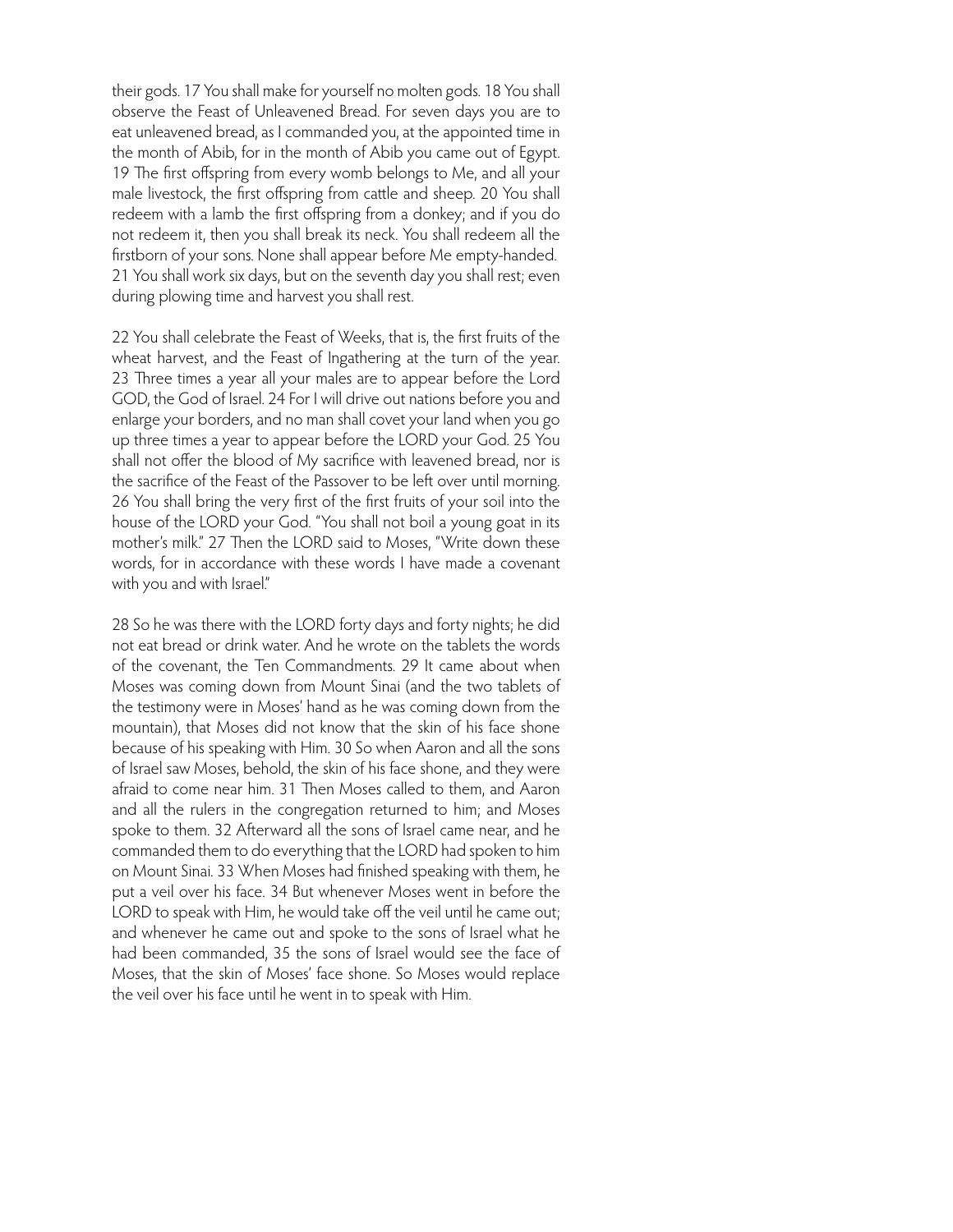18. The Tabernacle Exodus 35:1 - 38:31 Rekindle The Flame Ministries

# **Exodus 35**

10 'Let every skillful man among you come, and make all that the LORD has commanded: 11 the tabernacle, its tent and its covering, its hooks and its boards, its bars, its pillars, and its sockets; 12 the ark and its poles, the mercy seat, and the curtain of the screen; 13 the table and its poles, and all its utensils, and the bread of the Presence; 14 the lampstand also for the light and its utensils and its lamps and the oil for the light; 15 and the altar of incense and its poles, and the anointing oil and the fragrant incense, and the screen for the doorway at the entrance of the tabernacle; 16 the altar of burnt offering with its bronze grating, its poles, and all its utensils, the basin and its stand; 17 the hangings of the court, its pillars and its sockets, and the screen for the gate of the court; 18 the pegs of the tabernacle and the pegs of the court and their cords; 19 the woven garments for ministering in the holy place, the holy garments for Aaron the priest and the garments of his sons, to minister as priests.'"

30 Then Moses said to the sons of Israel, "See, the LORD has called by name Bezalel the son of Uri, the son of Hur, of the tribe of Judah. 31 And He has filled him with the Spirit of God, in wisdom, in understanding and in knowledge and in all craftsmanship; 32 to make designs for working in gold and in silver and in bronze, 33 and in the cutting of stones for settings and in the carving of wood, so as to perform in every inventive work. 34 He also has put in his heart to teach, both he and Oholiab, the son of Ahisamach, of the tribe of Dan. 35 He has filled them with skill to perform every work of an engraver and of a designer and of an embroiderer, in blue and in purple and in scarlet material, and in fine linen, and of a weaver, as performers of every work and makers of designs.

# **Exodus 38**

1 Then he made the altar of burnt offering of acacia wood, five cubits long, and five cubits wide, square, and three cubits high. 2 He made its horns on its four corners, its horns being of one piece with it, and he overlaid it with bronze. 3 He made all the utensils of the altar, the pails and the shovels and the basins, the flesh hooks and the firepans; he made all its utensils of bronze. 4 He made for the altar a grating of bronze network beneath, under its ledge, reaching halfway up. 5 He cast four rings on the four ends of the bronze grating as holders for the poles. 6 He made the poles of acacia wood and overlaid them with bronze. 7 He inserted the poles into the rings on the sides of the altar, with which to carry it. He made it hollow with planks. 8 Moreover, he made the laver of bronze with its base of bronze, from the mirrors of the serving women who served at the doorway of the tent of meeting.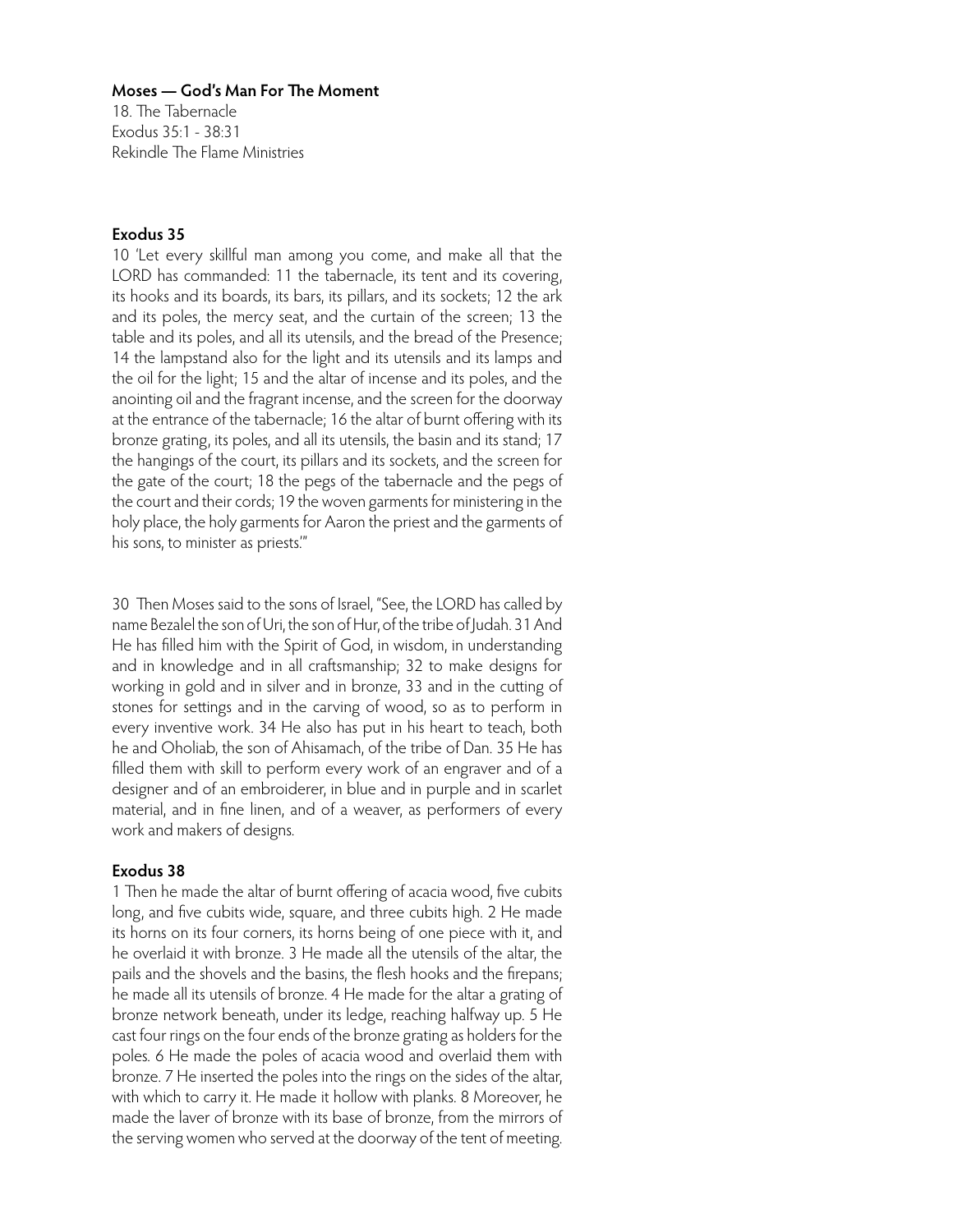9 Then he made the court: for the south side the hangings of the court were of fine twisted linen, one hundred cubits; 10 their twenty pillars, and their twenty sockets, made of bronze; the hooks of the pillars and their bands were of silver. 11 For the north side there were one hundred cubits; their twenty pillars and their twenty sockets were of bronze, the hooks of the pillars and their bands were of silver. 12 For the west side there were hangings of fifty cubits with their ten pillars and their ten sockets; the hooks of the pillars and their bands were of silver. 13 For the east side fifty cubits. 14 The hangings for the one side of the gate were fifteen cubits, with their three pillars and their three sockets, 15 and so for the other side. On both sides of the gate of the court were hangings of fifteen cubits, with their three pillars and their three sockets. 16 All the hangings of the court all around were of fine twisted linen. 17 The sockets for the pillars were of bronze, the hooks of the pillars and their bands, of silver; and the overlaying of their tops, of silver, and all the pillars of the court were furnished with silver bands. 18 The screen of the gate of the court was the work of the weaver, of blue and purple and scarlet material and fine twisted linen. And the length was twenty cubits and the height was five cubits, corresponding to the hangings of the court. 19 Their four pillars and their four sockets were of bronze; their hooks were of silver, and the overlaying of their tops and their bands were of silver. 20 All the pegs of the tabernacle and of the court all around were of bronze.

21 This is the number of the things for the tabernacle, the tabernacle of the testimony, as they were numbered according to the command of Moses, for the service of the Levites, by the hand of Ithamar the son of Aaron the priest. 22 Now Bezalel the son of Uri, the son of Hur, of the tribe of Judah, made all that the LORD had commanded Moses. 23 With him was Oholiab the son of Ahisamach, of the tribe of Dan, an engraver and a skillful workman and a weaver in blue and in purple and in scarlet material, and fine linen. 24 All the gold that was used for the work, in all the work of the sanctuary, even the gold of the wave offering, was 29 talents and 730 shekels, according to the shekel of the sanctuary. 25 The silver of those of the congregation who were numbered was 100 talents and 1,775 shekels, according to the shekel of the sanctuary; 26 a beka a head (that is, half a shekel according to the shekel of the sanctuary), for each one who passed over to those who were numbered, from twenty years old and upward, for 603,550 men. 27 The hundred talents of silver were for casting the sockets of the sanctuary and the sockets of the veil; one hundred sockets for the hundred talents, a talent for a socket. 28 Of the 1,775 shekels, he made hooks for the pillars and overlaid their tops and made bands for them. 29 The bronze of the wave offering was 70 talents and 2,400 shekels. 30 With it he made the sockets to the doorway of the tent of meeting, and the bronze altar and its bronze grating, and all the utensils of the altar, 31 and the sockets of the court all around and the sockets of the gate of the court, and all the pegs of the tabernacle and all the pegs of the court all around.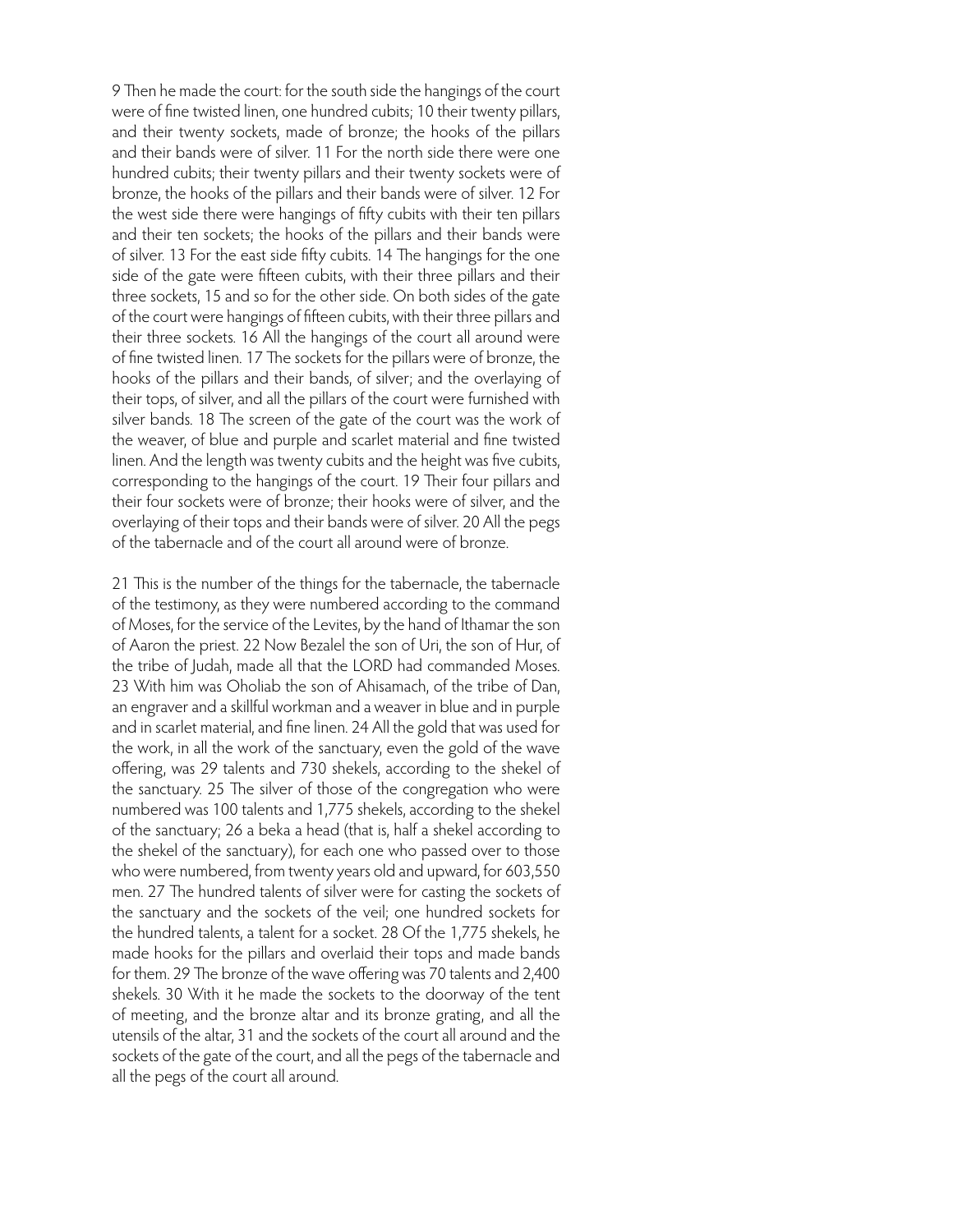19. Giving Exodus 25:1-9; 35:4-9; 20-29; 36:1-7 Rekindle The Flame Ministries

# **Exodus 25**

1 Then the LORD spoke to Moses, saying, 2 "Tell the sons of Israel to raise a contribution for Me; from every man whose heart moves him you shall raise My contribution. 3 This is the contribution which you are to raise from them: gold, silver and bronze, 4 blue, purple and scarlet material, fine linen, goat hair, 5 rams' skins dyed red, porpoise skins, acacia wood, 6 oil for lighting, spices for the anointing oil and for the fragrant incense, 7 onyx stones and setting stones for the ephod and for the breastpiece. 8 Let them construct a sanctuary for Me, that I may dwell among them. 9 According to all that I am going to show you, as the pattern of the tabernacle and the pattern of all its furniture, just so you shall construct it."

# **Exodus 35**

4 Moses spoke to all the congregation of the sons of Israel, saying, "This is the thing which the LORD has commanded, saying, 5 'Take from among you a contribution to the LORD; whoever is of a willing heart, let him bring it as the LORD'S contribution: gold, silver, and bronze, 6 and blue, purple and scarlet material, fine linen, goats' hair, 7 and rams' skins dyed red, and porpoise skins, and acacia wood, 8 and oil for lighting, and spices for the anointing oil, and for the fragrant incense, 9 and onyx stones and setting stones for the ephod and for the breastpiece.

20 Then all the congregation of the sons of Israel departed from Moses' presence. 21 Everyone whose heart stirred him and everyone whose spirit moved him came and brought the LORD'S contribution for the work of the tent of meeting and for all its service and for the holy garments. 22 Then all whose hearts moved them, both men and women, came and brought brooches and earrings and signet rings and bracelets, all articles of gold; so did every man who presented an offering of gold to the LORD. 23 Every man, who had in his possession blue and purple and scarlet material and fine linen and goats' hair and rams' skins dyed red and porpoise skins, brought them. 24 Everyone who could make a contribution of silver and bronze brought the LORD'S contribution; and every man who had in his possession acacia wood for any work of the service brought it. 25 All the skilled women spun with their hands, and brought what they had spun, in blue and purple and scarlet material and in fine linen. 26 All the women whose heart stirred with a skill spun the goats' hair. 27 The rulers brought the onyx stones and the stones for setting for the ephod and for the breastpiece; 28 and the spice and the oil for the light and for the anointing oil and for the fragrant incense. 29 The Israelites, all the men and women, whose heart moved them to bring material for all the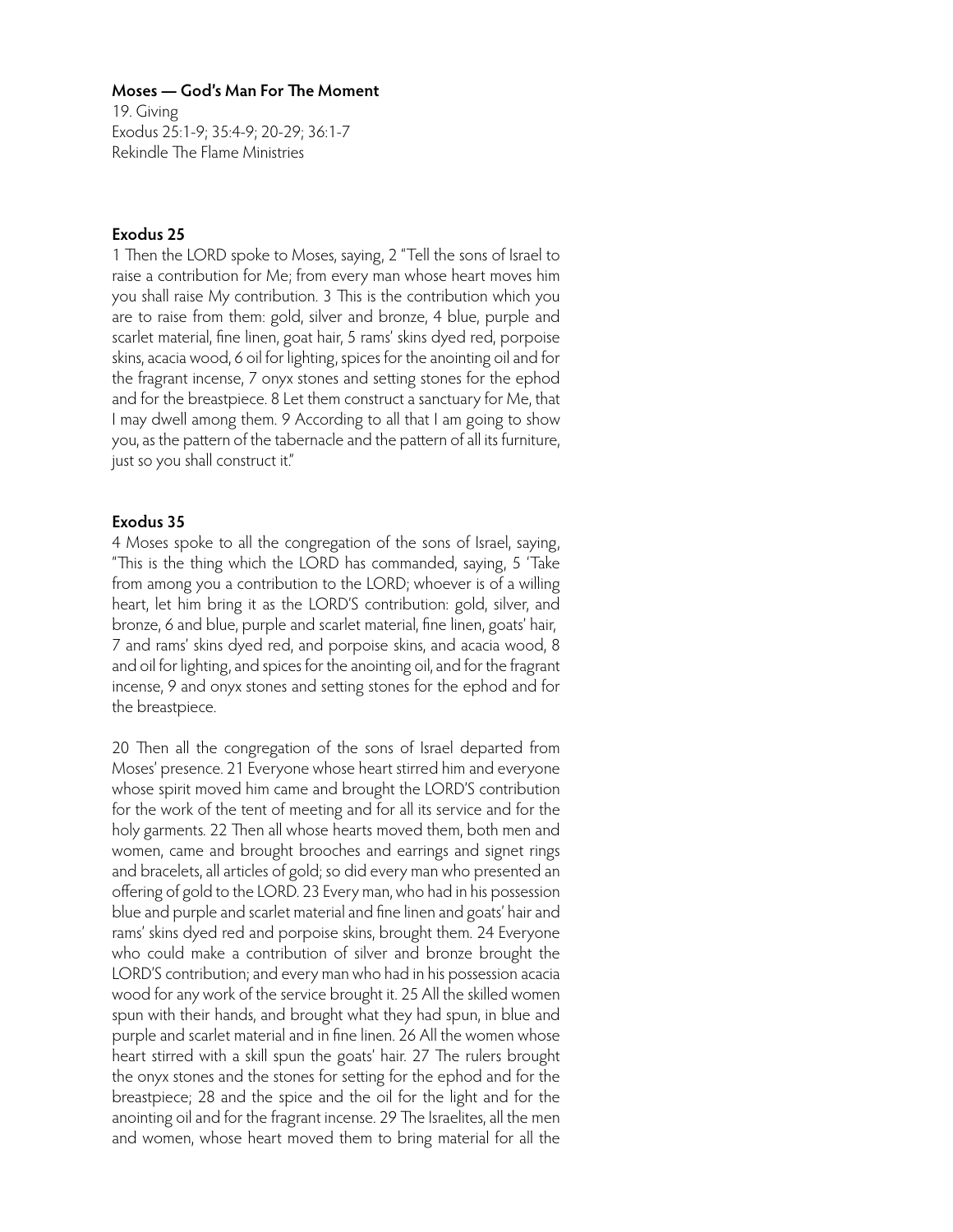work, which the LORD had commanded through Moses to be done, brought a freewill offering to the LORD.

# **Exodus 36**

1 Now Bezalel and Oholiab, and every skillful person in whom the LORD has put skill and understanding to know how to perform all the work in the construction of the sanctuary, shall perform in accordance with all that the LORD has commanded." 2 Then Moses called Bezalel and Oholiab and every skillful person in whom the LORD had put skill, everyone whose heart stirred him, to come to the work to perform it. 3 They received from Moses all the contributions which the sons of Israel had brought to perform the work in the construction of the sanctuary. And they still continued bringing to him freewill offerings every morning. 4 And all the skillful men who were performing all the work of the sanctuary came, each from the work which he was performing, 5 and they said to Moses, "The people are bringing much more than enough for the construction work which the LORD commanded us to perform." 6 So Moses issued a command, and a proclamation was circulated throughout the camp, saying, "Let no man or woman any longer perform work for the contributions of the sanctuary." Thus the people were restrained from bringing any more. 7 For the material they had was sufficient and more than enough for all the work, to perform it.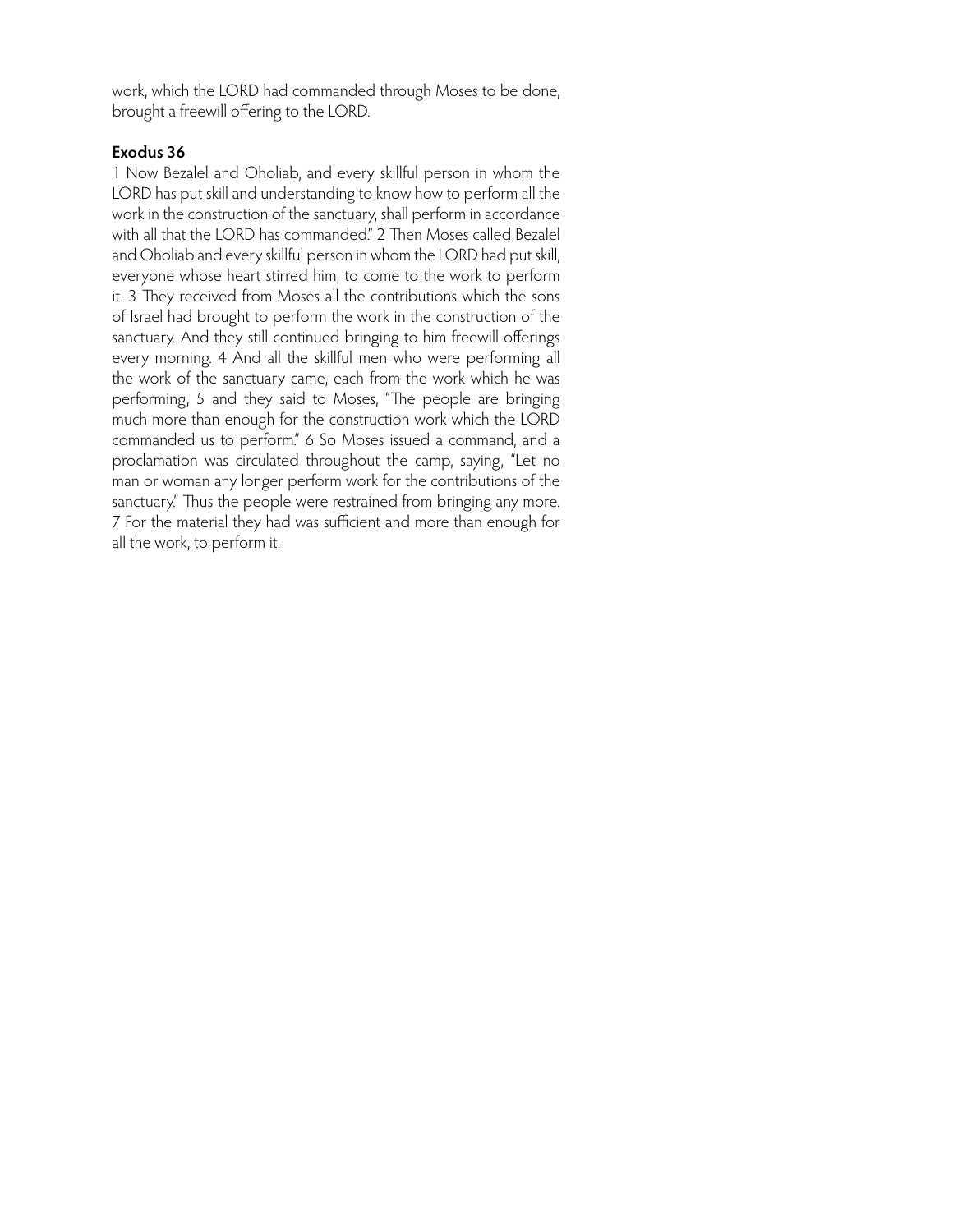20. Confidence To Conquer Numbers 1:1-10:36 Rekindle The Flame Ministries

This was at the conclusion of 11 months at Sinai. The people were largely obedient to everything God said.

Numbers 1:54 Thus the sons of Israel did; according to all which the LORD had commanded Moses, so they did.

Numbers 9:23 At the command of the LORD they camped, and at the command of the LORD they set out; they kept the LORD'S charge, according to the command of the LORD through Moses.

Psalm 77:20 You led Your people like a flock by the hand of Moses and Aaron.

Spiritual gifts and talents categorize people today. Romans 12:6-8 prophecy

 serving teaching exhortation giving leading showing mercy

God spoke through Moses and Aaron.

# **1. Confidence in numbers 1:1 - 4:49**

A total census revealed 603,550 men. Chapter 2 talks about Warriors Chapter 3 talks about Worshipers Chapter 4 talks about Workers Every family had to have a banner.

# **2. Confidence in knowledge 5:1 - 10:10**

God gave specific laws and rules for every aspect of life. These left the people sure of what to do in all situations.

- **3** Laws of cleansing 5:1-3
- **3** Laws of repayment 5:5-10
- **3** Laws of Marital Unfaithfulness 5:11-31
- 3 Law of the Nazarite 6:1-21
- **3** Benediction 6:22-27
- **3** Dedication offerings 7:1-89

# God gave instructions for how to worship and follow Him.

- **3** Levitical service 8:1-26
- **3** Passover observance 9:1-14
- **3** Leadership by the cloud 9:15-23
- **3** The two silver trumpets 10:1-9

# **3. Confidence in the Name 10:11 - 36**

God staked the future of the people on His own Name. They moved out from Mt. Sinai in the confidence He was leading and providing. They took the Tabernacle down and everyone marched with their banners. Moses invited Hobab to come along and help with adjustment to the wilderness. He then spoke confidently of the Lord's power and triumph over His enemies.

Numbers 10:29 Then Moses said to Hobab the son of Reuel the Midianite, Moses' father-in-law, "We are setting out to the place of which the LORD said, 'I will give it to you'; come with us and we will do you good, for the LORD has promised good concerning Israel." 30 But he said to him, "I will not come, but rather will go to my own land and relatives." 31 Then he said, "Please do not leave us, inasmuch as you know where we should camp in the wilderness, and you will be as eyes for us. 32 So it will be, if you go with us, that whatever good the LORD does for us, we will do for you."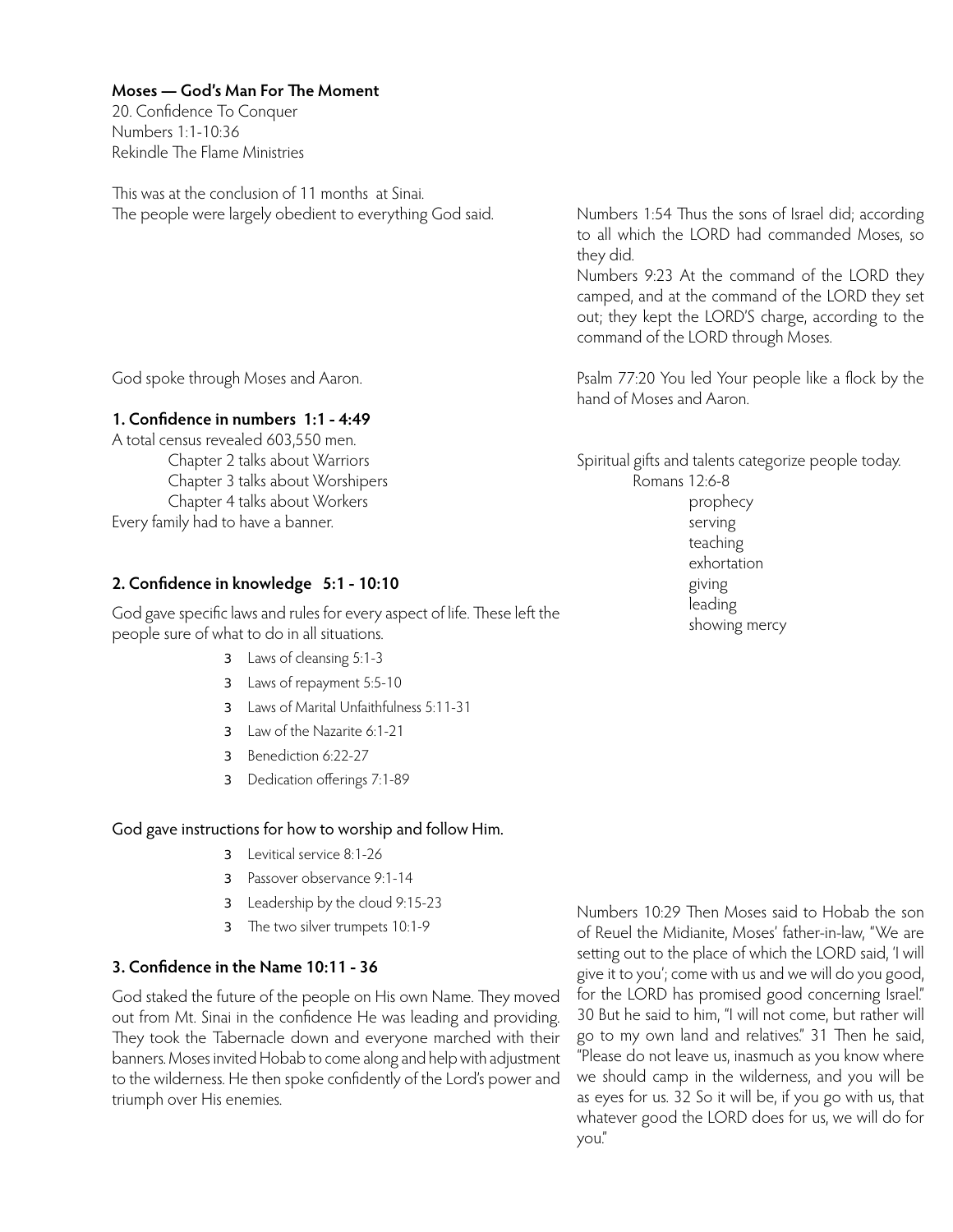21. Barriors to Blessing Numbers 11:1 - 12:16 Rekindle The Flame Ministries

# **1. The Barrier of Complaining 11:1-35**

The people became gripers. They rejected adversity and began complaining before the Lord. He sent fire that killed a lot of them before Moses prayed. They called the place **Taberah** (burning). But they kept it up, now whining about a lack of meat and how good things were in Egypt. This made God angry. Then Moses started in about his rough job. God gave him 70 elders to help. God brought quail in for the people, but made them sicker than dogs eating it. Of course when they collected the quail the least anyone took was 11 bushels! They named that place **Kibroth-hatta-avah** (graves of greediness).

# **Moses' Doubt**

**Numbers 11**:16 The LORD therefore said to Moses, "Gather for Me seventy men from the elders of Israel, whom you know to be the elders of the people and their officers and bring them to the tent of meeting, and let them take their stand there with you. 17 Then I will come down and speak with you there, and I will take of the Spirit who is upon you, and will put Him upon them; and they shall bear the burden of the people with you, so that you will not bear it all alone. 18 Say to the people, 'Consecrate yourselves for tomorrow, and you shall eat meat; for you have wept in the ears of the LORD, saying, "Oh that someone would give us meat to eat! For we were well-off in Egypt." Therefore the LORD will give you meat and you shall eat. 19 You shall eat, not one day, nor two days, nor five days, nor ten days, nor twenty days, 20 but a whole month, until it comes out of your nostrils and becomes loathsome to you; because you have rejected the LORD who is among you and have wept before Him, saying, "Why did we ever leave Egypt?"'" 21 But Moses said, "The people, among whom I am, are 600,000 on foot; yet You have said, 'I will give them meat, so that they may eat for a whole month.' 22 Should flocks and herds be slaughtered for them, to be sufficient for them? Or should all the fish of the sea be gathered together for them, to be sufficient for them?" 23 The LORD said to Moses, "Is the LORD'S power limited? Now you shall see whether My word will come true for you or not." 24 So Moses went out and told the people the words of the LORD. Also, he gathered seventy men of the elders of the people, and stationed them around the tent. 25 Then the LORD came down in the cloud and spoke to him; and He took of the Spirit who was upon him and placed Him upon the seventy elders. And when the Spirit rested upon them, they prophesied. But they did not do it again. 26 But two men had remained in the camp; the name of one was Eldad and the name of the other Medad. And the Spirit rested upon them (now they were among those who had been registered, but had not gone out to the tent), and they prophesied in the camp. 27 So a young man ran and told Moses and said, "Eldad and Medad are prophesying in the

**Numbers 11**:1 Now the people became like those who complain of adversity in the hearing of the LORD; and when the LORD heard it, His anger was kindled, and the fire of the LORD burned among them and consumed some of the outskirts of the camp.

## **Moses' Complaint**

**Numbers 11**:10 Now Moses heard the people weeping throughout their families, each man at the doorway of his tent; and the anger of the LORD was kindled greatly, and Moses was displeased. 11 So Moses said to the LORD, "Why have You been so hard on Your servant? And why have I not found favor in Your sight, that You have laid the burden of all this people on me? 12 Was it I who conceived all this people? Was it I who brought them forth, that You should say to me, 'Carry them in your bosom as a nurse carries a nursing infant, to the land which You swore to their fathers'? 13 Where am I to get meat to give to all this people? For they weep before me, saying, 'Give us meat that we may eat!' 14 I alone am not able to carry all this people, because it is too burdensome for me. 15 So if You are going to deal thus with me, please kill me at once, if I have found favor in Your sight, and do not let me see my wretchedness."

# **Quail and Plague**

**Numbers 11**:31 Now there went forth a wind from the LORD and it brought quail from the sea, and let them fall beside the camp, about a day's journey on this side and a day's journey on the other side, all around the camp and about two cubits deep on the surface of the ground. 32 The people spent all day and all night and all the next day, and gathered the quail (he who gathered least gathered ten homers) and they spread them out for themselves all around the camp. 33 While the meat was still between their teeth, before it was chewed, the anger of the LORD was kindled against the people, and the LORD struck the people with a very severe plague. 34 So the name of that place was called Kibroth-hattaavah, because there they buried the people who had been greedy. 35 From Kibroth-hattaavah the people set out for Hazeroth, and they remained at Hazeroth.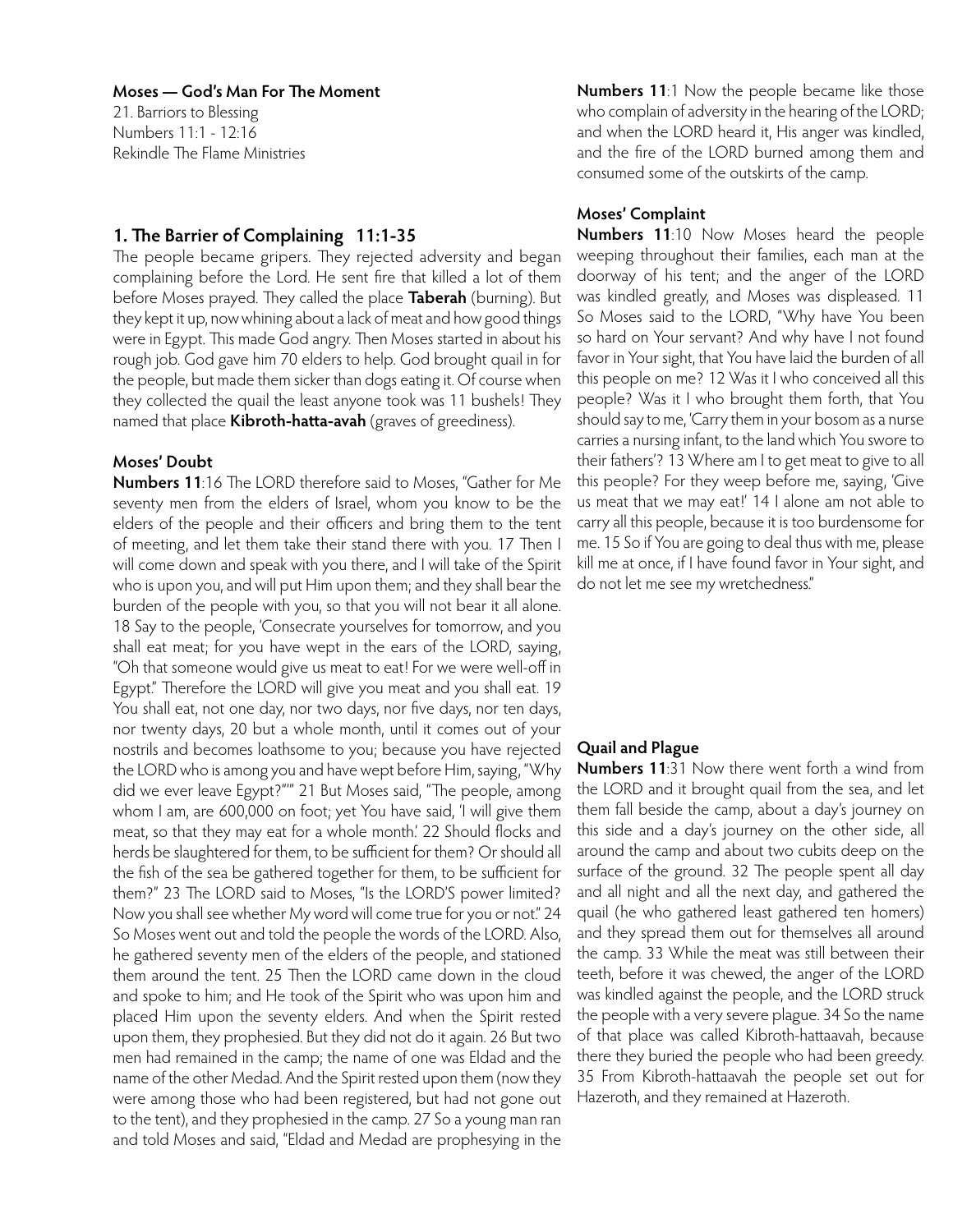camp." 28 Then Joshua the son of Nun, the attendant of Moses from his youth, said, "Moses, my lord, restrain them." 29 But Moses said to him, "Are you jealous for my sake? Would that all the LORD'S people were prophets, that the LORD would put His Spirit upon them!" 30 Then Moses returned to the camp, both he and the elders of Israel.

# 2. The Barrier of Strife 12:1-16

Miriam and Aaron spoke against Moses because he married a Cushite woman. They challenged his leadership position which God had given him. God told them what made Moses special and then as He departed gave Miriam terrible leprosy. Moses prayed for her healing, and God agreed to heal, but not for seven days.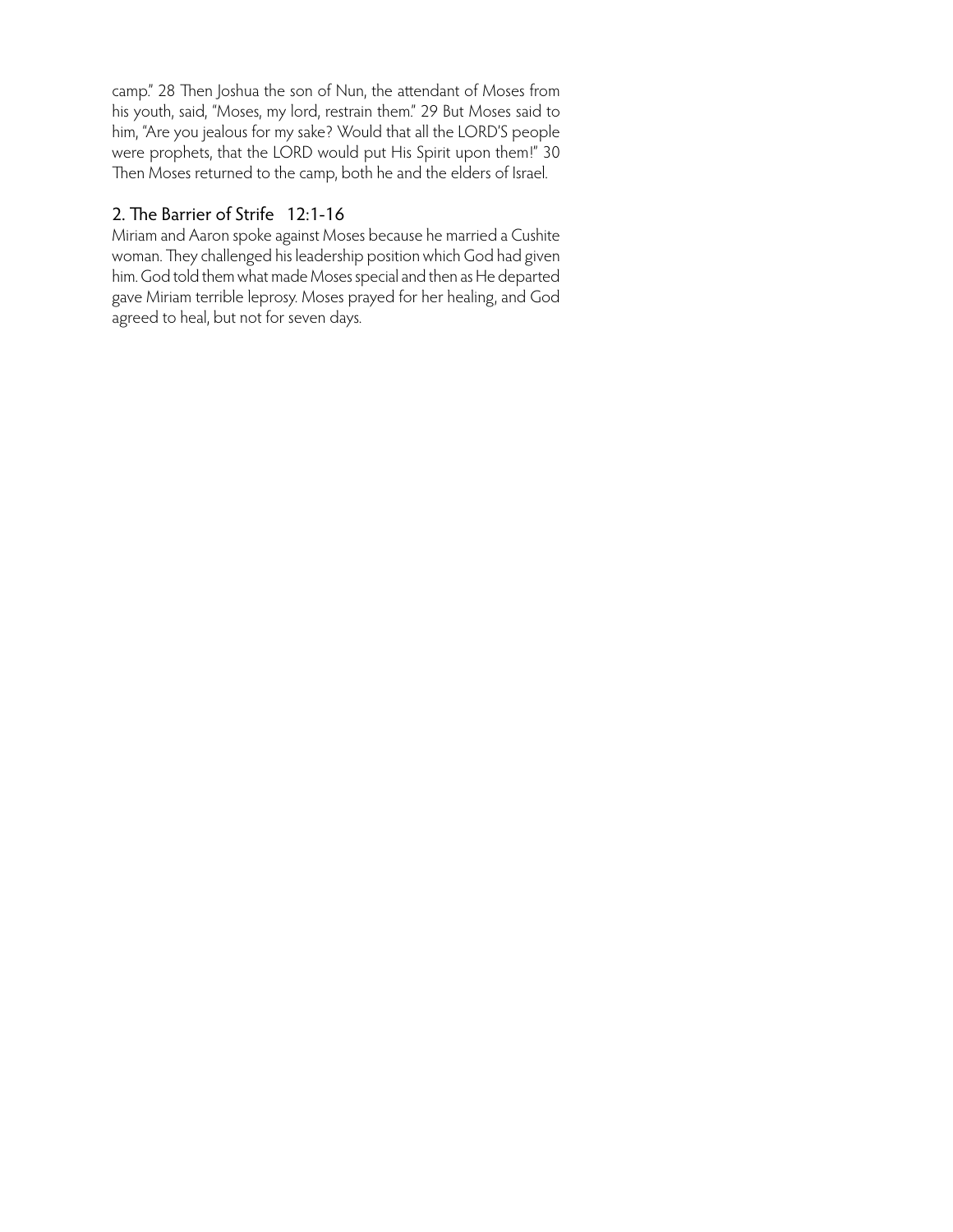22. More Barriors to Blessing Numbers 13:1 - 17:13 Rekindle The Flame Ministries

# 1. The Barrier of Unbelief 13:1-14:45

God told Moses to select one man from each tribe to go spy out the land of Canaan. They brought back a cluster of grapes so big that two men had to carry it between them on a pole. They said the land was awesome, flowing with milk and honey. Yet they gave a negative report about the cities and people, saying that they had seen men so big that they were grasshoppers in their own sight. So the people believed the negative report and wept that night and resumed their complaining.

But Joshua and Caleb said the report wasn't true and that they could take the land by God's power. The congregation said to stone them. God threatened to kill them all. God relented, but sent them out to wander in circles for 40 years until everyone 20 years old and above died. God killed the 10 unbelieving spies with a plague.

The next morning the people got up and repented and tried to attack the Amalekites and Canaanites in their own strength, but were defeated. **Numbers 13**:30 Then Caleb quieted the people before Moses and said, "We should by all means go up and take possession of it, for we will surely overcome it." 31 But the men who had gone up with him said, "We are not able to go up against the people, for they are too strong for us." 32 So they gave out to the sons of Israel a bad report of the land which they had spied out, saying, "The land through which we have gone, in spying it out, is a land that devours its inhabitants; and all the people whom we saw in it are men of great size.

**Numbers 14**:6 Joshua the son of Nun and Caleb the son of Jephunneh, of those who had spied out the land, tore their clothes; 7 and they spoke to all the congregation of the sons of Israel, saying, "The land which we passed through to spy out is an exceedingly good land. 8 If the LORD is pleased with us, then He will bring us into this land and give it to us - a land which flows with milk and honey. 9 Only do not rebel against the LORD; and do not fear the people of the land, for they will be our prey. Their protection has been removed from them, and the LORD is with us; do not fear them." 10 But all the congregation said to stone them with stones. Then the glory of the LORD appeared in the tent of meeting to all the sons of Israel.

# 2. The Barrier of Rebellion 16:1-17:13

Korah, Dathan, and Abiram organized against Moses along with 250 leaders. To answer the rebellion Moses had a showdown where it was life or death for the proper leader. God opened the ground and swallowed the rebels. Fire came and consumed the 250. Yet the congregation complained against Moses. God sent a plague which would have destroyed them all had Moses and Aaron not intervened. As it was 14,700 died in addition to Korah and his people. Then God gave Aaron's rod as a permanent sign that He had chosen Moses and Aaron and they weren't to be challenged.

**Numbers 16**:1 Now Korah the son of Izhar, the son of Kohath, the son of Levi, with Dathan and Abiram, the sons of Eliab, and On the son of Peleth, sons of Reuben, took action, 2 and they rose up before Moses, together with some of the sons of Israel, two hundred and fifty leaders of the congregation, chosen in the assembly, men of renown. 3 They assembled together against Moses and Aaron, and said to them, "You have gone far enough, for all the congregation are holy, every one of them, and the LORD is in their midst; so why do you exalt yourselves above the assembly of the LORD?"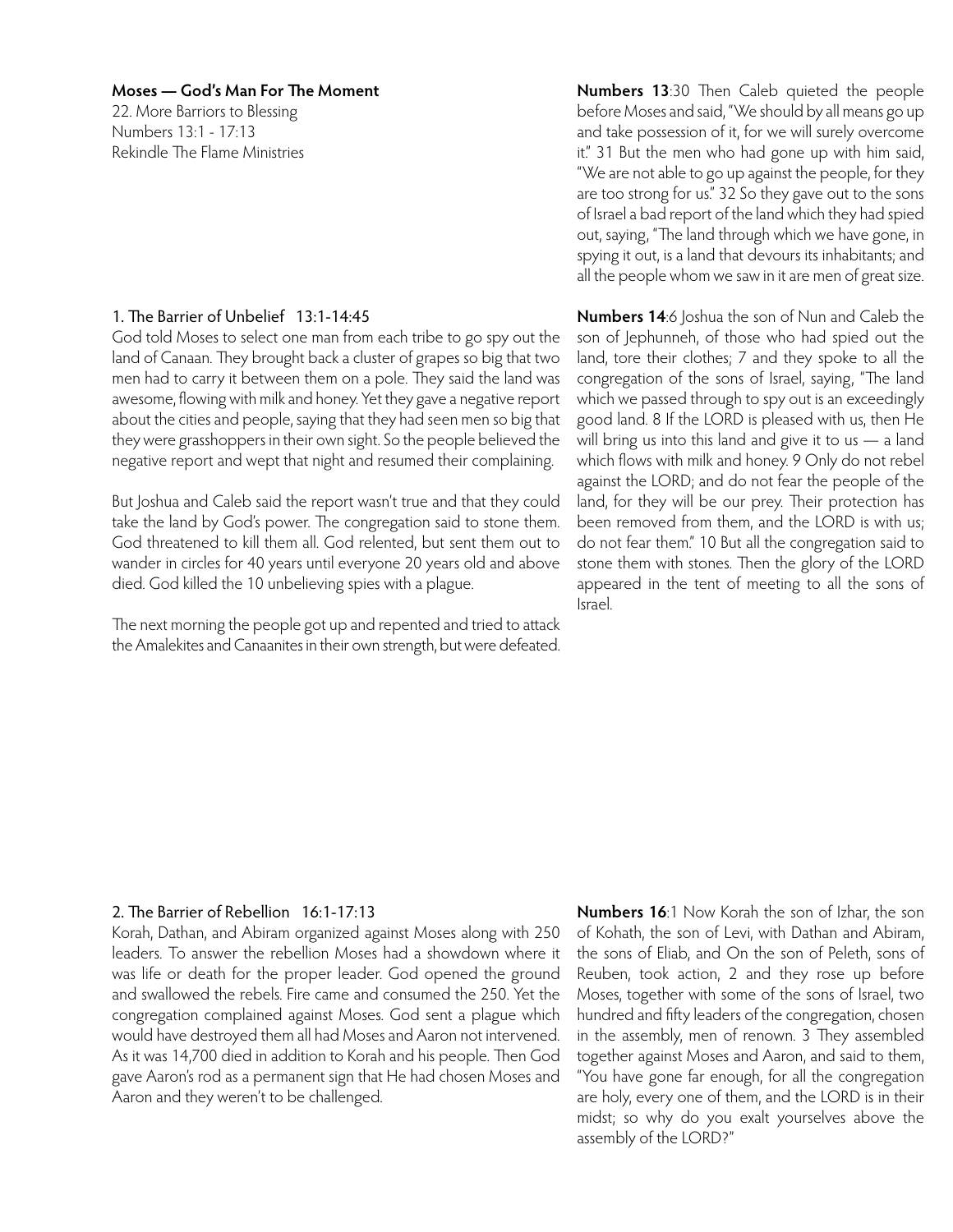23. Know Your Enemies Numbers 18:1 - 25:18 Rekindle The Flame Ministries

# **1. Enemies from within and without 20:1 - 21:35**

- In anger Moses smote the rock for a second time
- Moses was dq'd for the Promised Land
- Aaron lost the priesthood and his life
- 4 kings resisted Israel and were each soundly defeated
- Edom (20:14-29)
- Arad (21:1-3)
- Amorites (21:21-32)
- Bashan (21:33-35)
- the people started grumbling about the journey
- God sent firey serpents that bit and killed many
- Moses put up a bronze serpent on a pole
- People could look at the serpent and be healed
- Jesus told Nicodemus how the serpent spoke of Him John 3:14,15

John 3:14 As Moses lifted up the serpent in the wilderness, even so must the Son of Man be lifted up; 15 so that whoever believes will in Him have eternal life. 16 For God so loved the world, that He gave His only begotten Son, that whoever believes in Him shall not perish, but have eternal life.

# **2. Balaam's attack, defeat, and eventual victory 22:1 - 25:18**

- in fear, Balak, King of Moab sent for Balaam to curse Israel
- Balaam was a false prophet who worked for money
- confusingly he refered to Jehovah as his God (22:20)
- God spoke to him through his donkey
- he arrived in Moab and tried repeatedly to curse Israel
- God protected His people

• sadly, Balaam stayed around and taught a doctrine of compromise and disobedience that brought judgment on the people — Jude 11

This reminds of the profane worship at the golden calf

Jude 1:4 For certain persons have crept in unnoticed, those who were long beforehand marked out for this condemnation, ungodly persons who turn the grace of our God into licentiousness and deny our only Master and Lord, Jesus Christ.

Jude 1:11 Woe to them! For they have gone the way of Cain, and for pay they have rushed headlong into the error of Balaam, and perished in the rebellion of Korah. 12 These are the men who are hidden reefs in your love feasts when they feast with you without fear, caring for themselves; clouds without water, carried along by winds; autumn trees without fruit, doubly dead, uprooted; 13 wild waves of the sea, casting up their own shame like foam; wandering stars, for whom the black darkness has been reserved forever.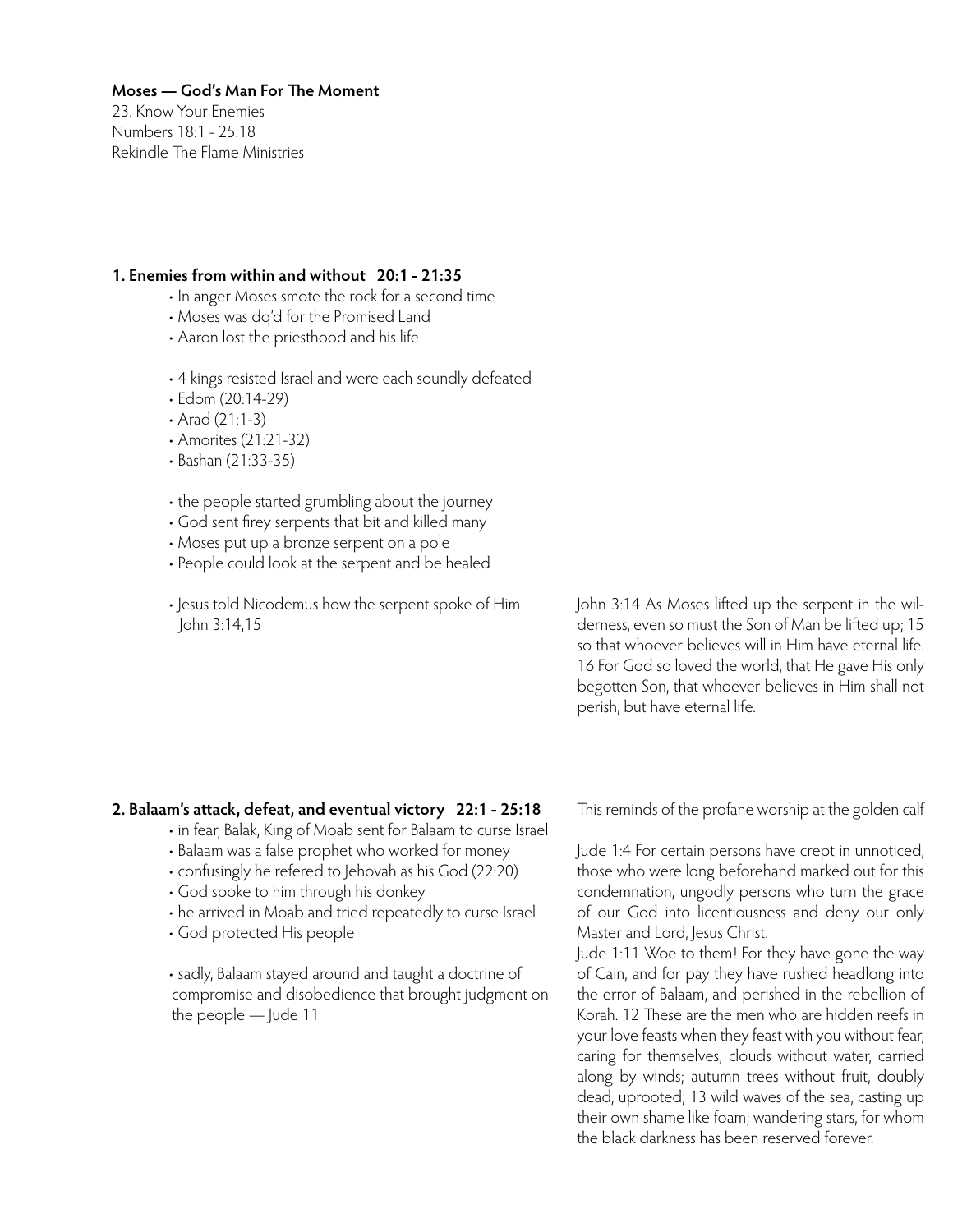24. Preparation for Canaan Numbers 26:1 - 31:54 Rekindle The Flame Ministries

1. The new count and review of the Law 26:1-30:16 God instructed Moses to count the people now that the old generation had all died. This step is vital in assessing resources and knowing the tools you have to work with. Moses then reviewed many principles of the Law with the people for the purpose of reminding them of how to walk to please God.

# 2. The right leadership 27:12-23

Moses had disqualified himself from leading the people into the Land. So God told him how he would die. He asked God to provide the right man to take up the leadership responsibility. God chose Joshua and instructed Moses on how he was to be commissioned.

| Old count  | 603,550 |
|------------|---------|
| New count  | 601,730 |
| Difference | 1,820   |

Numbers 27:18 So the LORD said to Moses, "Take Joshua the son of Nun, a man in whom is the Spirit, and lay your hand on him; 19 and have him stand before Eleazar the priest and before all the congregation, and commission him in their sight. 20 You shall put some of your authority on him, in order that all the congregation of the sons of Israel may obey him. 21 Moreover, he shall stand before Eleazar the priest, who shall inquire for him by the judgment of the Urim before the LORD. At his command they shall go out and at his command they shall come in, both he and the sons of Israel with him, even all the congregation."

## 3. Clean up past problems 31:1-54

The Midianites had been a huge negative influence on Israel. God instructed in the wiping out of this evil people. After complete victory over them and Balaam, the people cleansed the spoil of the battle and gave a tithe of all of it to God.

Numbers 31:14 Moses was angry with the officers of the army, the captains of thousands and the captains of hundreds, who had come from service in the war. 15 And Moses said to them, "Have you spared all the women? 16 Behold, these caused the sons of Israel, through the counsel of Balaam, to trespass against the LORD in the matter of Peor, so the plague was among the congregation of the LORD."

Numbers 31:7 So they made war against Midian, just as the LORD had commanded Moses, and they killed every male. 8 They killed the kings of Midian along with the rest of their slain: Evi and Rekem and Zur and Hur and Reba, the five kings of Midian; they also killed Balaam the son of Beor with the sword.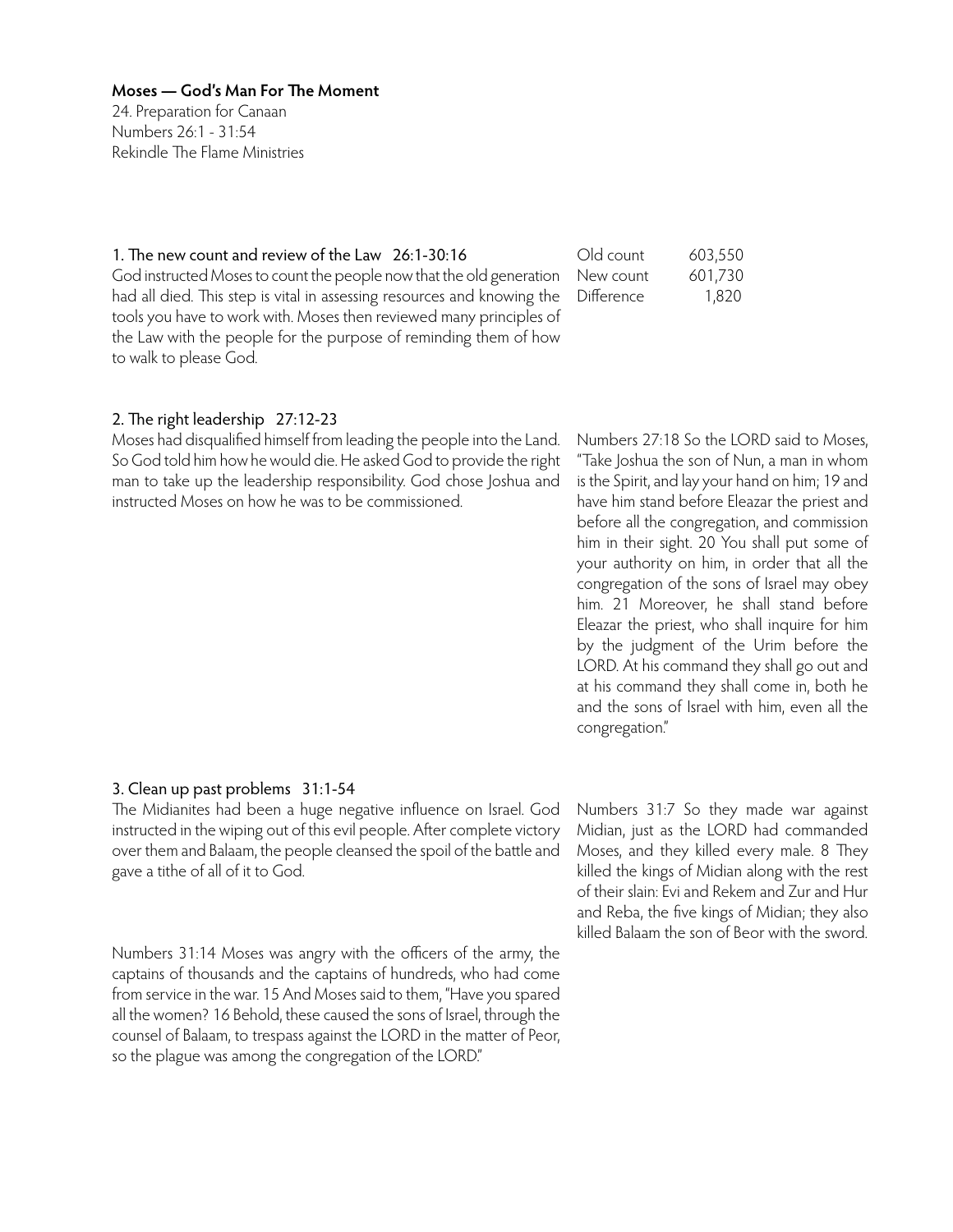# **Joshua's Preparation**

Exodus 17:9 So Moses said to Joshua, "Choose men for us and go out, fight against Amalek. Tomorrow I will station myself on the top of the hill with the staff of God in my hand." 10 Joshua did as Moses told him, and fought against Amalek; and Moses, Aaron, and Hur went up to the top of the hill. 11 So it came about when Moses held his hand up, that Israel prevailed, and when he let his hand down, Amalek prevailed. 12 But Moses' hands were heavy. Then they took a stone and put it under him, and he sat on it; and Aaron and Hur supported his hands, one on one side and one on the other. Thus his hands were steady until the sun set. 13 So **Joshua overwhelmed Amalek** and his people with the edge of the sword.

14 Then the LORD said to Moses, "**Write this in a book** as a memorial and recite it to Joshua, that I will utterly blot out the memory of Amalek from under heaven." 15 Moses built an altar and named it The LORD is My Banner; 16 and he said, "The LORD has sworn; the LORD will have war against Amalek from generation to generation."

Exodus 32:17 Now when **Joshua heard the sound** of the people as they shouted, he said to Moses, "There is a sound of war in the camp." 18 But he said, "It is not the sound of the cry of triumph, nor is it the sound of the cry of defeat; but the sound of singing I hear."

Exodus 33:11 Thus the LORD used to speak to Moses face to face, just as a man speaks to his friend. When Moses returned to the camp, his servant **Joshua**, the son of Nun, a young man, **would not depart from the tent**.

Numbers 11:26 But two men had remained in the camp; the name of one was Eldad and the name of the other Medad. And the Spirit rested upon them (now they were among those who had been registered, but had not gone out to the tent), and they prophesied in the camp. 27 So a young man ran and told Moses and said, "Eldad and Medad are prophesying in the camp." 28 Then **Joshua** the son of Nun, the attendant of Moses from his youth, **said, "Moses, my lord, restrain them**." 29 But Moses said to him, "Are you jealous for my sake? Would that all the LORD'S people were prophets, that the LORD would put His Spirit upon them!"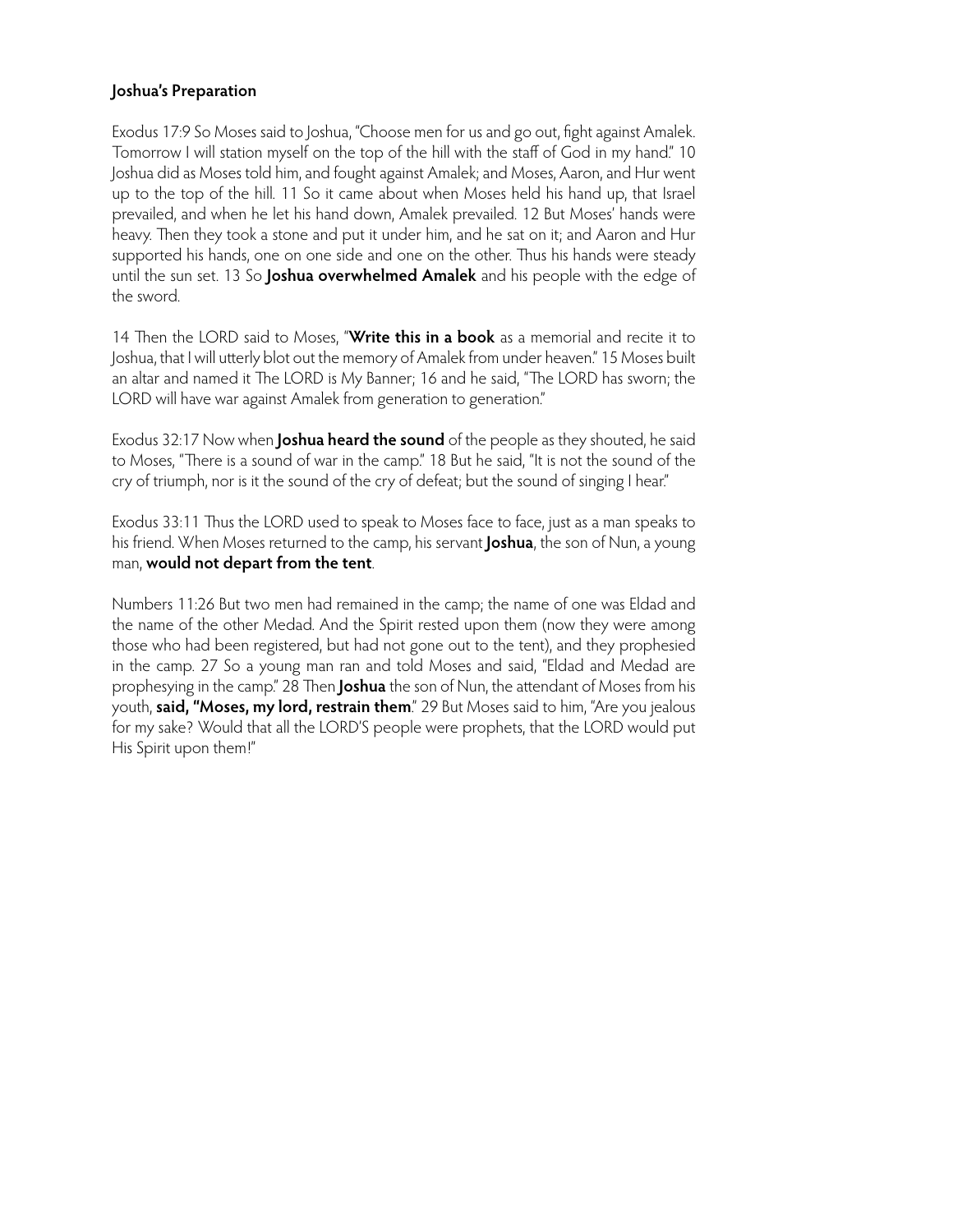25. Preparation for Canaan — Part 2 Numbers 32:1 - 36:13 Rekindle The Flame Ministries

# 1. Maintaining order in the family 32:1-42; 34:1-36:13

It is vital in facing the battle that everyone be in unity. Reuben and Gad wanted to stay on the east side of the Jordan. Moses got all over this. He chided them for being like the former generation who had died for unfaithfulness to God. They said they would be happy to fight with their brothers, but they just wanted to settle where the land was good for livestock. Various issues of vows and inheritance were addressed ahead of time so there would be no surprises.

Numbers 32:5 They said, "If we have found favor in your sight, let this land be given to your servants as a possession; do not take us across the Jordan."

**Slackers**? 6 But Moses said to the sons of Gad and to the sons of Reuben, "Shall your brothers go to war while you yourselves sit here?

**Discouragers**? 7 Now why are you discouraging the sons of Israel from crossing over into the land which the LORD has given them? 8 This is what your fathers did when I sent them from Kadesh-barnea to see the land"

**Submissive** 25 The sons of Gad and the sons of Reuben spoke to Moses, saying, "Your servants will do just as my lord commands. 26 Our little ones, our wives, our livestock and all our cattle shall remain there in the cities of Gilead; 27 while your servants, everyone who is armed for war, will cross over in the presence of the LORD to battle, just as my lord says."

# 2. Remembering past success 33:1-49

It is so important to remember how God has faithfully provided in the Check register past. Talking through the journey and recounting the blessings makes for strong faith for the future.

# 3. Obeying God's directives 33:50-56

Here is the most important thing of all. Do exactly what God says to do. His blessing depends on your obedience. If you don't obey, you align yourself with the enemy and will end up with his judgment on you!

Numbers 33:51 "Speak to the sons of Israel and say to them, 'When you cross over the Jordan into the land of Canaan, 52 then you shall **drive out** all the inhabitants of the land from before you, and **destroy** all their figured stones, and **destroy** all their molten images and **demolish** all their high places; 53 and you shall **take possession** of the land and live in it, for **I have given the land to you to possess it.**

Numbers 33:55 But if you do not drive out the inhabitants of the land from before you, then it shall come about that those whom you let remain of them will become as pricks in your eyes and as thorns in your sides, and they will trouble you in the land in which you live. 56 And as I plan to do to them, so I will do to you.'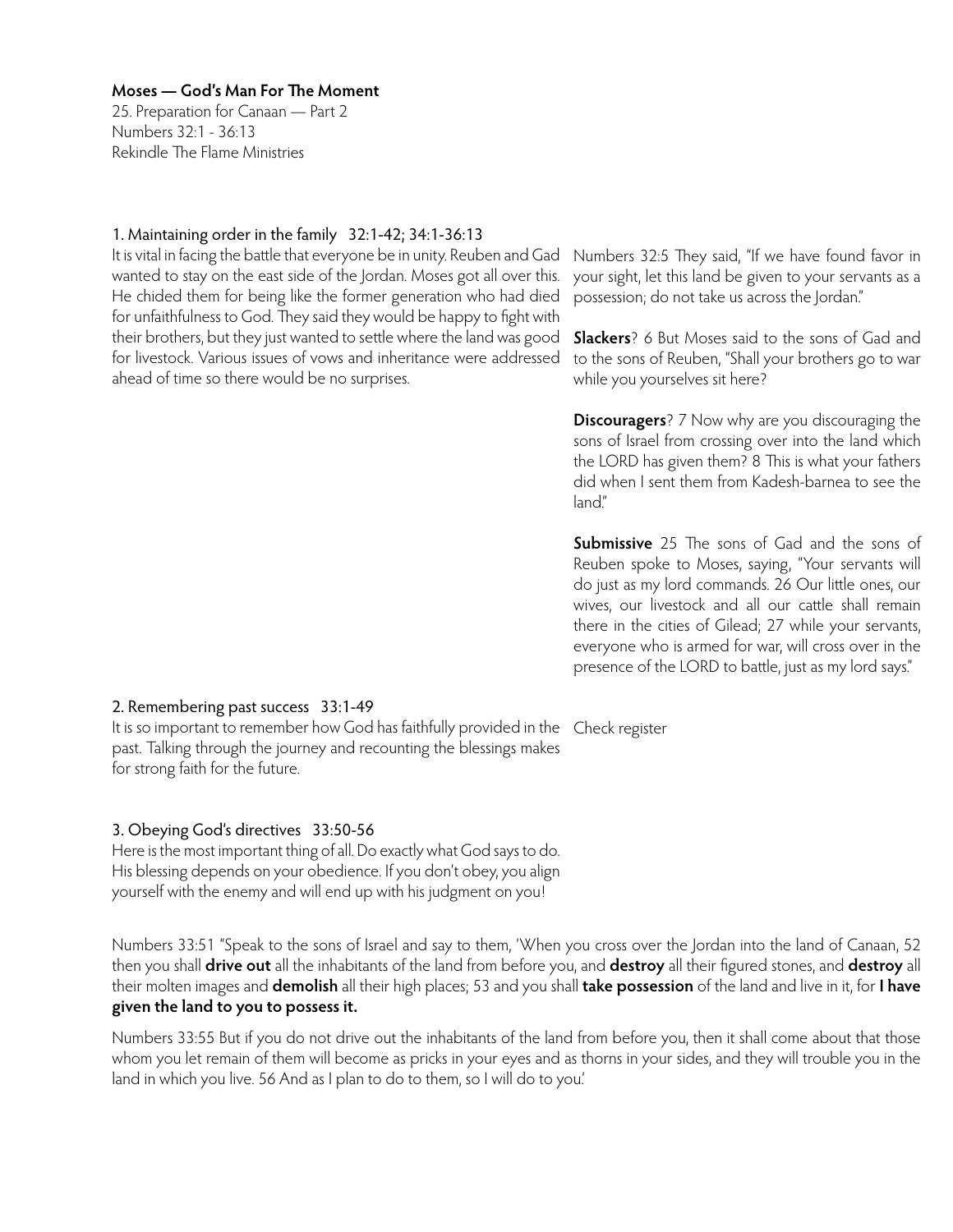26. Moses' First Great Sermon Deuteronomy 1:1 - 4:43 Rekindle The Flame Ministries

# 1. What God has done for Israel 1:1-4:43

In this first sermon, Moses reviewed the travels from Sinai to East of Jordan (1:1-3:29). This account reviewed the failure caused by unbelief and the sustaining faithfulness of the loving God. By the way, this revelation of God as a God of love is what makes Deuteronomy distinct from the first books of the Bible. He concluded this section with again mentioning the transition of leadership to Joshua. Chapter 4 urged the people to be faithful to God under their covenant arrangement.

## **Possess your possessions**

Deuteronomy 1:8 'See, I have placed the land before you; **go in and possess the land** which the LORD swore to give to your fathers, to Abraham, to Isaac, and to Jacob, to them and their descendants after them.'

20 "I said to you, 'You have come to the hill country of the Amorites which the LORD our God is about to give us. 21 'See, the LORD your God has placed the land before you; **go up, take possession**, as the LORD, the God of your fathers, has spoken to you. Do not fear or be dismayed.'

# **You rebelled**

Deuteronomy 1:26 "Yet **you were not willing to go up, but rebelled against the command of the LORD your God**; 27 and you grumbled in your tents and said, 'Because the LORD hates us, He has brought us out of the land of Egypt to deliver us into the hand of the Amorites to destroy us. 28 Where can we go up? **Our brethren have made our hearts melt**, saying, "The people are bigger and taller than we; the cities are large and fortified to heaven. And besides, we saw the sons of the Anakim there."' 29 Then I said to you, '**Do not be shocked, nor fear them**. 30 The LORD your God who goes before you will Himself fight on your behalf, just as He did for you in Egypt before your eyes, 31 and in the wilderness where you saw how **the LORD your God carried you, just as a man carries his son**, in all the way which you have walked until you came to this place.' 32 **But for all this, you did not trust the LORD your God**.

Deuteronomy 3:21 "I commanded Joshua at that time, saying, 'Your eyes have seen all that the LORD your God has done to these two kings; so the LORD shall do to all the kingdoms into which you are about to cross. 22 **Do not fear them, for the LORD your God is the one fighting for you**.' 23 I also pleaded with the LORD at that time, saying, 24 'O Lord GOD, You have begun to show Your servant Your greatness and Your strong hand; for what god is there in heaven or on earth who can do such works and mighty acts as Yours? 25 **Let me, I pray, cross over and see the fair land that is beyond the Jordan**, that good hill country and Lebanon.' 26 But the LORD was angry with me on your account, and would not listen to me; and **the LORD said to me, 'Enough! Speak to Me no more of this matter**. 27 Go up to the top of Pisgah and lift up your eyes to the west and north and south and east, and see it with your eyes, for you shall not cross over this Jordan. 28 But charge Joshua and encourage him nd strengthen him, for he shall go across at the head of this people, and he will give them as an inheritance the land which you will see.'

# **Be obedient**

Deuteronomy 4:1 "Now, O Israel, **listen** to the statutes and the judgments which I am teaching you to perform, so that you may live and go in and take possession of the land which the LORD, the God of your fathers, is giving you. 9 Only give heed to yourself and **keep your soul diligently**, so that you do not forget the things which your eyes have seen and they do not depart from your heart all the days of your life; but **make them known to your sons and your grandsons**. 20 But the LORD has taken you and brought you out of the iron furnace, from Egypt, to be a people for His own possession, as today. 23 So watch yourselves, that you do not forget the covenant of the LORD your God which He made with you, and make for yourselves a graven image in the form of anything against which the LORD your God has commanded you. 24 **For the LORD your God is a consuming fire, a jealous God**. 31 **For the LORD your God is a compassionate God**; He will not fail you nor destroy you nor forget the covenant with your fathers which He swore to them. 35 To you it was shown that you might know that **the LORD, He is God; there is no other besides Him**."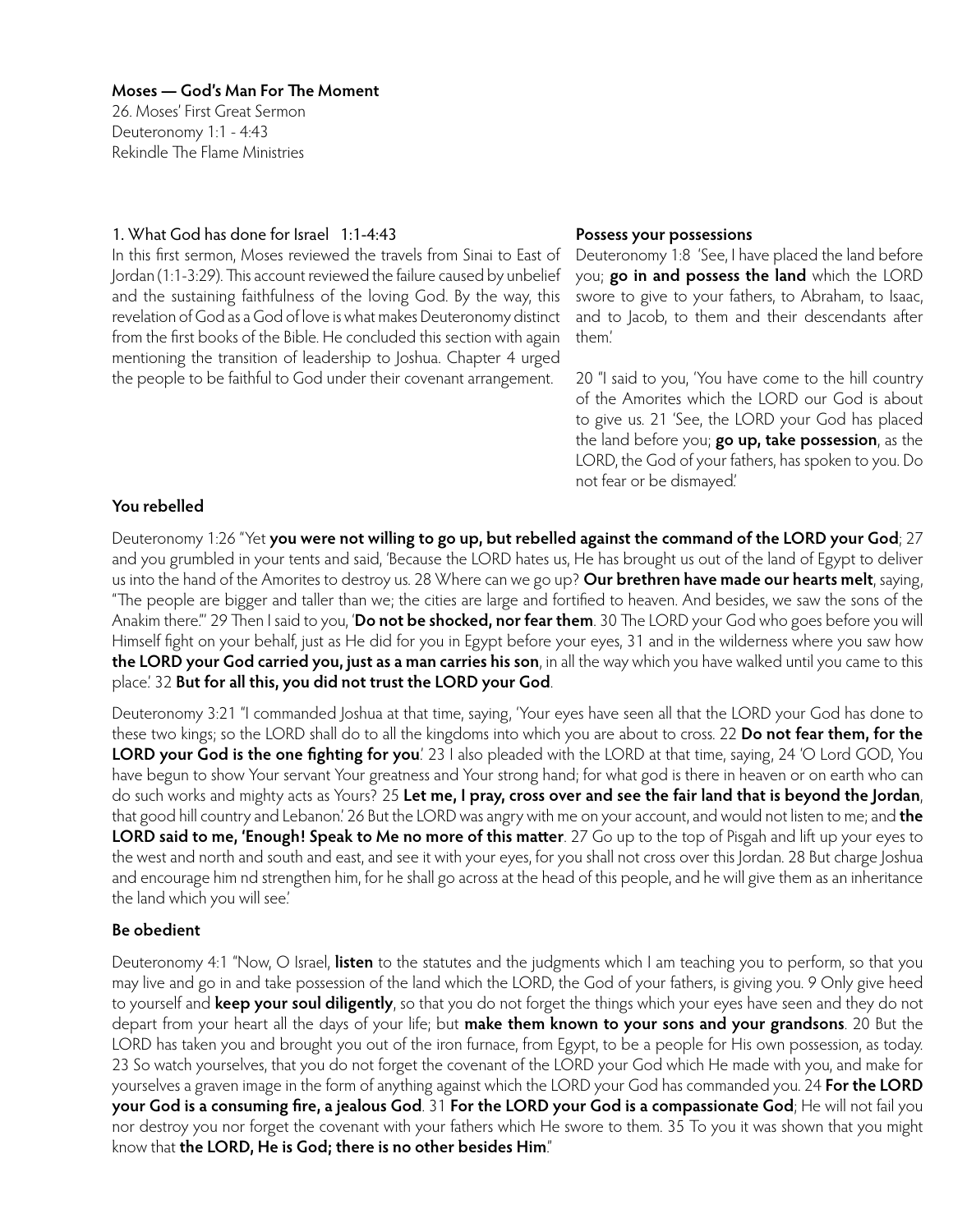27. Moses' Last Two Great Sermons Deuteronomy 4:44 - 34:12 Rekindle The Flame Ministries

# **3 cities of refuge** (Numbers 35:6) 6 total Deuteronomy 4:41 Then Moses set apart three cities across the Jordan to the east, manslaughter shelter until the High Priest died

# **Teach your children**

Deuteronomy 6:6 "These words, which I am commanding you today, shall be on your heart. 7 You shall teach them diligently to your sons and shall talk of them when you sit in your house and when you walk by the way and when you lie down and when you rise up. 8 You shall bind them as a sign on your hand and they shall be as frontals on your forehead. 9 You shall write them on the doorposts of your house and on your gates."

# 2. What God expects of Israel 4:44-26:19

Moses here rehearsed the Law and stressed the covenant relationship with God (5: 1-33). He urged them to obey the Law, teach the Law (6:1-25); conquer Canaan (7:1-26); remember the Lord (8:1-20); be personally righteous (9:1-10:11); remember blessing and cursing (10:12- 11:32); remember ceremonial laws (12:1-16:17); civil laws (16:18-20:20; and social laws (21:1-26:19).

# 3. What God will do for Israel 27:1-34:12

The third sermon focused on the ratification of the covenant in the Land of Canaan (27:1-28:68), the institution of the Palestinian Covenant (29:1-30:20), and the transition of the covenant mediator (31:1-34:12).

# **Moses' song**

Deuteronomy 32:3 "For I proclaim the name of the LORD; Ascribe greatness to our God! 4 The Rock! His work is perfect, For all His ways are just; A God of faithfulness and without injustice, Righteous and upright is He.

# **Moses' death**

Deuteronomy 34:5 **So Moses the servant of the LORD died there** in the land of Moab, according to the word of the LORD. 6 and **He buried him** in the valley in the land of Moab, opposite Beth-peor; but **no man knows his burial place** to this day. 7 Although Moses was **one hundred and twenty years old** when he died, his eye was not dim, nor his vigor abated. 8 So the sons of Israel wept for Moses in the plains of Moab thirty days; then the days of weeping and mourning for Moses came to an end. 9 Now Joshua the son of Nun was filled with the spirit of wisdom, for Moses had laid his hands on him; and the sons of Israel listened to him and did as the LORD had commanded Moses. 10 Since that time **no prophet has risen in Israel like Moses, whom the LORD knew face to face,** 11 for all the signs and wonders which the LORD sent him to perform in the land of Egypt against Pharaoh, all his servants, and all his land, 12 and for all the mighty power and for all the great terror which Moses performed in the sight of all Israel.